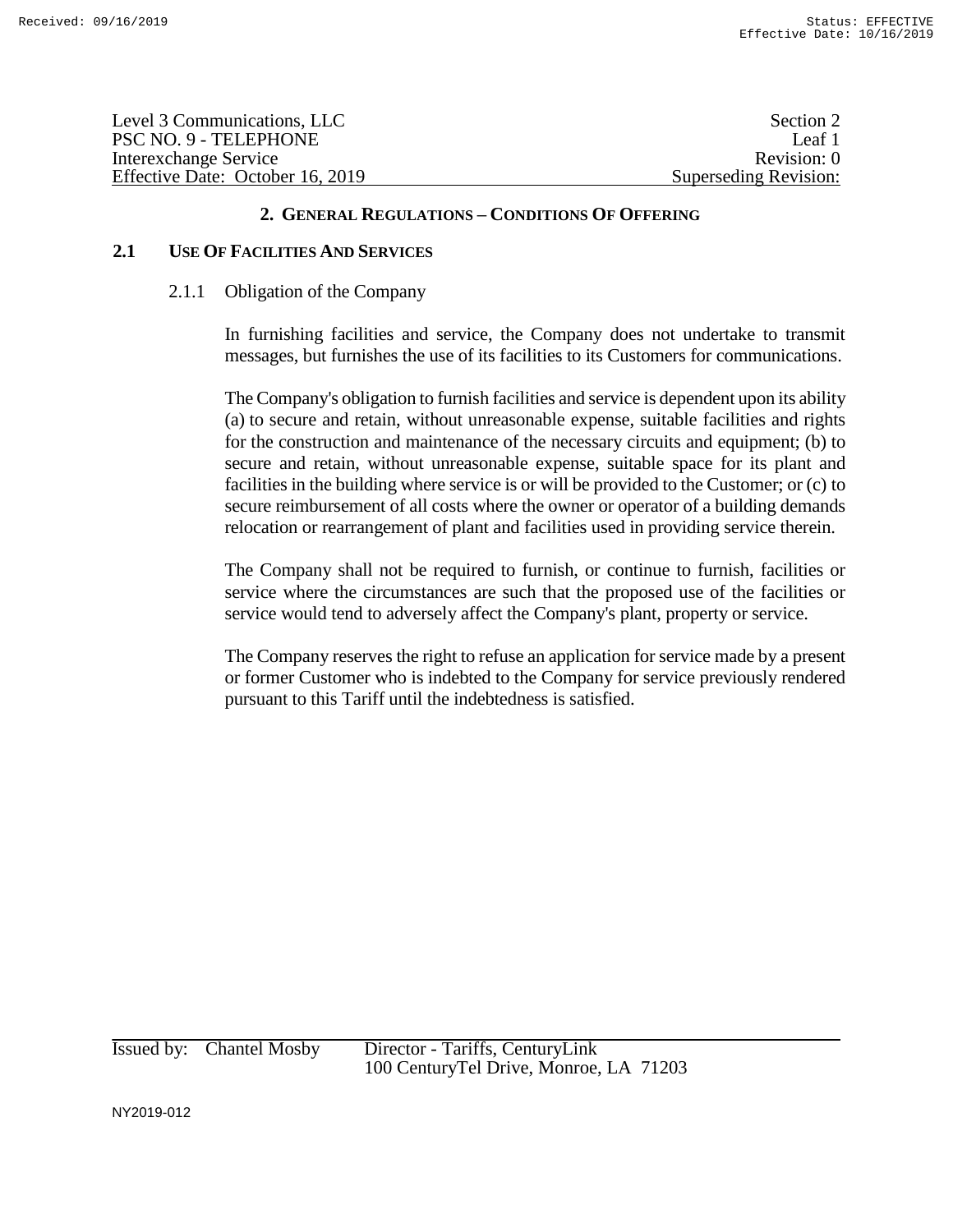| Level 3 Communications, LLC      | Section 2             |
|----------------------------------|-----------------------|
| PSC NO. 9 - TELEPHONE            | Leaf 2                |
| Interexchange Service            | Revision: 0           |
| Effective Date: October 16, 2019 | Superseding Revision: |

#### **2.1 USE OF FACILITIES AND SERVICES**

2.1.1 Obligation of the Company (Cont'd)

Customers and users may use services and facilities provided under this tariff to obtain access to services offered by other service providers. The Company is responsible under this tariff only for the services and facilities provided hereunder, and it assumes no responsibilities for any service provided by any other entity that purchases access to the Company network to originate or terminate its own services, or to communicate with its own Customers.

The Company reserves the right to limit or to allocate the use of existing facilities, or of additional facilities offered by the Company, when necessary because of lack of facilities, or due to some other cause beyond the Company's control.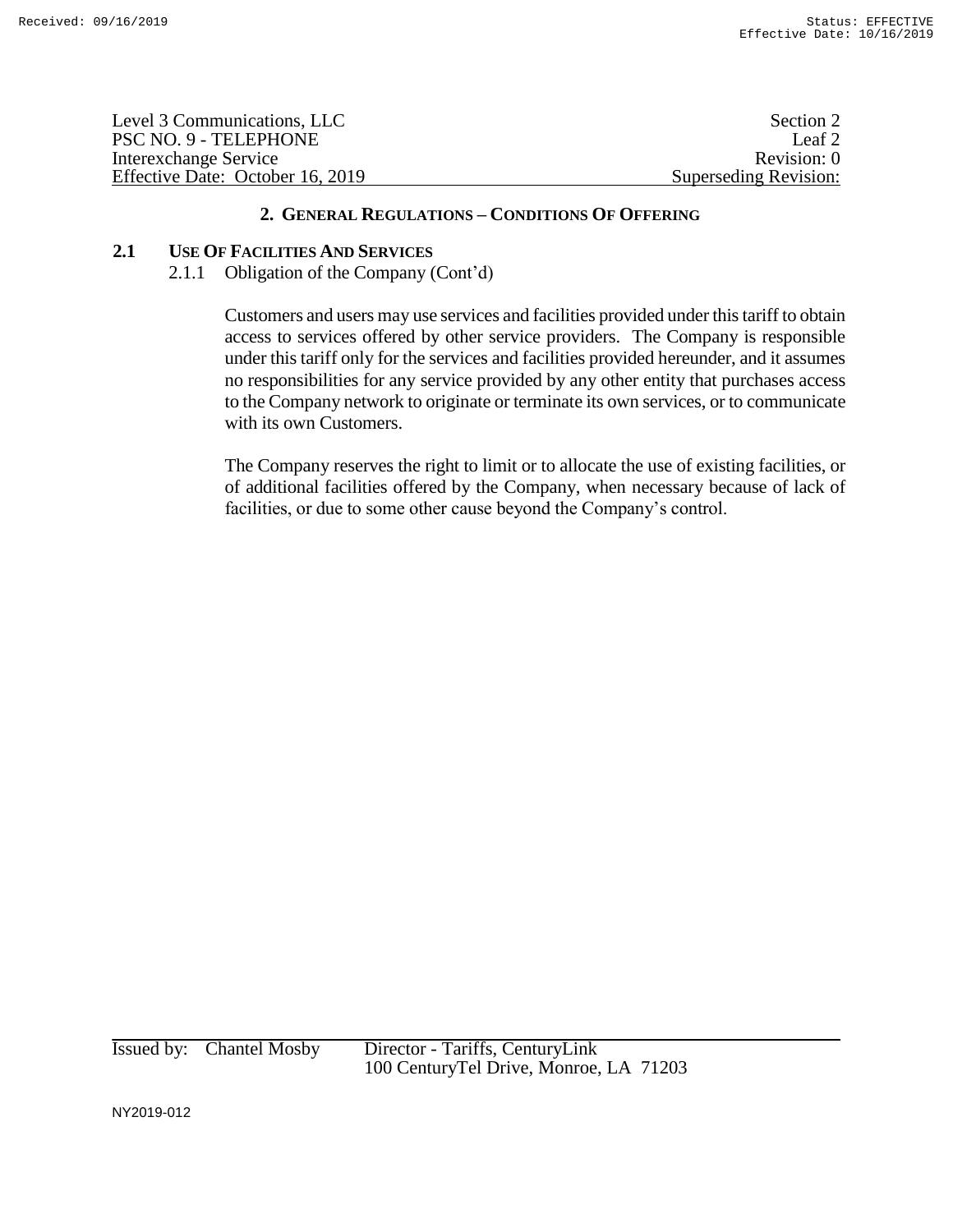Level 3 Communications, LLC Section 2 PSC NO. 9 - TELEPHONE Leaf 3 Interexchange Service Revision: 0 Effective Date: October 16, 2019 Superseding Revision:

# **2. GENERAL REGULATIONS – CONDITIONS OF OFFERING**

### **2.1 USE OF FACILITIES AND SERVICES** (Cont'd)

#### 2.1.2 Limitations on Liability

#### A. Indemnification by Customer

The Customer and any authorized or joint users, jointly and severally shall indemnify, defend and hold the Company harmless against claims, loss, damage, expense (including attorneys' fees and court costs) for libel, slander, or infringement of copyright arising from the material transmitted over its facilities; against claims for infringement of patents arising from combining with, or used in connection with, facilities of the Company, equipment and systems of the Customer; and against all other claims arising out of any act or omission of the Customer in connection with facilities provided by the Company or the Customer. In the event any such infringing use is enjoined, the Customer, authorized user or joint user at its option and expense, shall obtain immediately a dismissal or stay of such injunction, obtain a license or other agreement to extinguish any claim of infringement, or terminate the claimed infringing use or modify such infringement.

### B. Customer-Provided Equipment

The service and facilities furnished by the Company are subject to the following limitations: The Company shall not be liable for damage arising out of mistakes, omissions, interruptions, delays, errors or defects in transmission or other injury, including but not limited to injuries to persons or property from voltages or currents transmitted over the facilities of the Company caused by Customer-provided equipment or premises wire.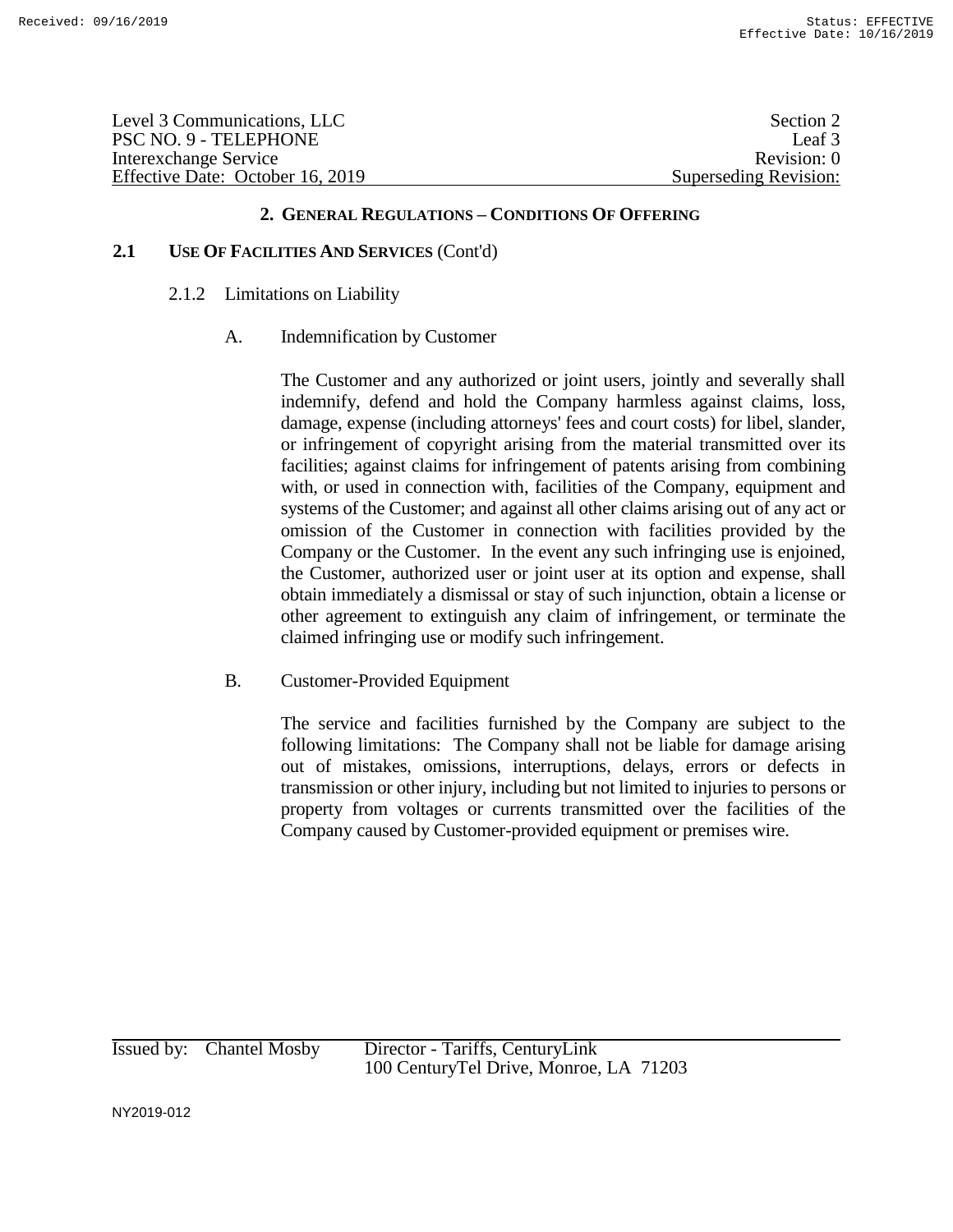| Level 3 Communications, LLC      | Section 2             |
|----------------------------------|-----------------------|
| PSC NO. 9 - TELEPHONE            | Leaf <sup>4</sup>     |
| Interexchange Service            | Revision: 0           |
| Effective Date: October 16, 2019 | Superseding Revision: |

### **2.1 USE OF FACILITIES AND SERVICES**

2.1.2 Limitations on Liability (Cont'd)

C. Use of Facilities of Other Companies

When the facilities of other companies are used in establishing a connection, the Company is not liable for any act, error, omission, or interruption caused by the other company or their agents or employees. This includes the provision of a signaling system database by another company.

D. The liability of the Company for damages arising out of the furnishing of its Services, including but not limited to mistakes, omissions, interruptions, delays, or errors, or other defects, representations, or use of these services or arising out of the failure to furnish the service, whether caused by acts or omission, shall be limited to the extension of allowances for interruption as set forth herein. The extension of such allowances for interruption shall be the sole remedy of the Customer and the sole liability of the Company. The Company will not be liable for any direct, indirect, incidental, special, consequential, exemplary or punitive damages to Customer because of any Company service, equipment or facilities, or the acts or omissions or negligence of the Company's employees or agents.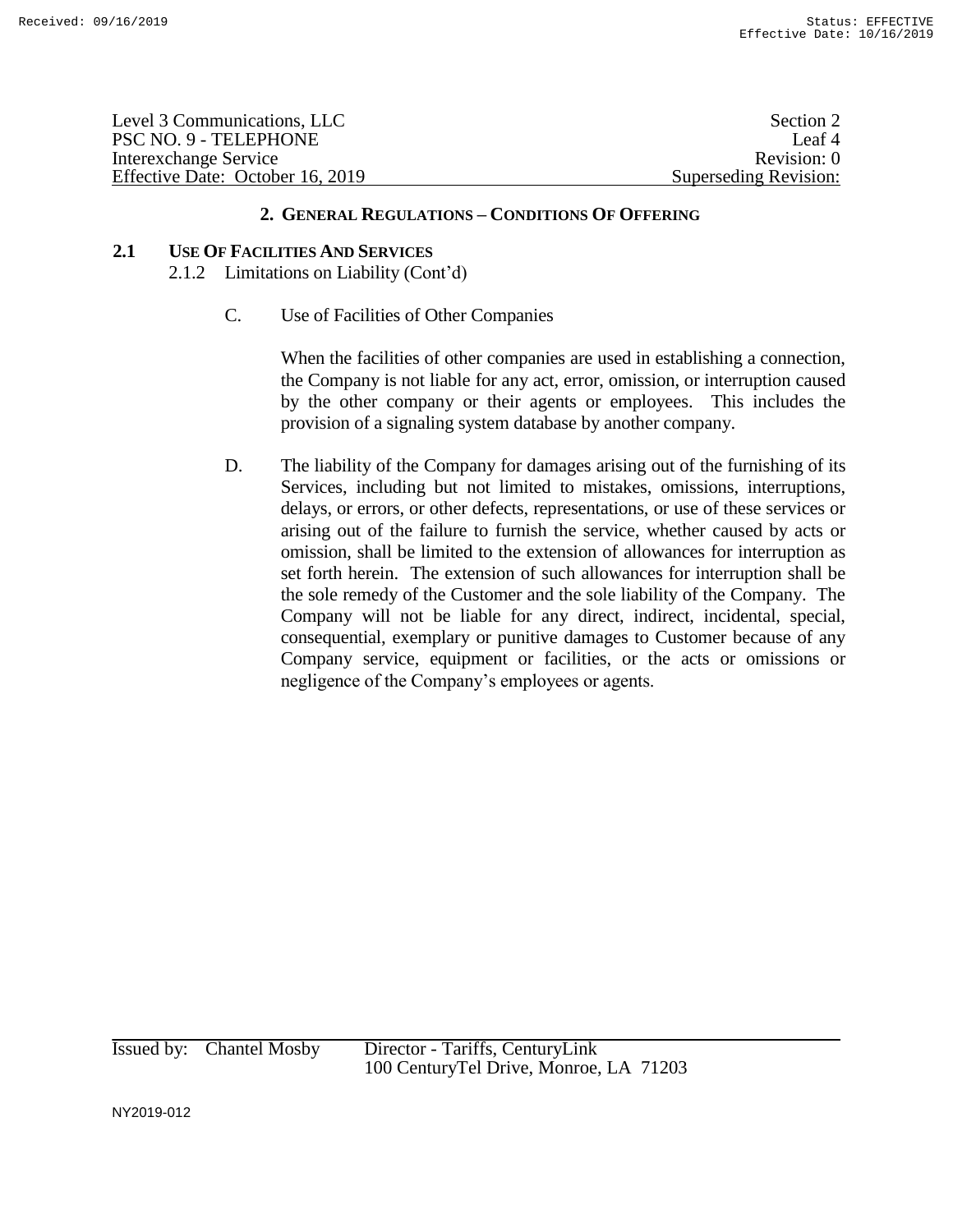| Level 3 Communications, LLC      | Section 2             |
|----------------------------------|-----------------------|
| PSC NO. 9 - TELEPHONE            | Leaf 5                |
| Interexchange Service            | Revision: 0           |
| Effective Date: October 16, 2019 | Superseding Revision: |

#### **2.1 USE OF FACILITIES AND SERVICES**

2.1.2 Limitations on Liability (Cont'd)

- E. The Company shall provide a reduced credit allowance as set forth herein, after notice by the Customer for any delay or failure of performance or equipment due to causes beyond its control, including but not limited to: acts of God, fire, flood, explosion or other catastrophes; any law, order, regulation, direction, action, or request of the United States Government, or of any other government, including state and local governments having or claiming jurisdiction over the Company, or of any department, agency, commission, bureau, corporation, or other instrumentality of any one or more of these federal, state, or local governments, or of any civil or military authority; national emergencies; insurrections; riots; wars; unavailability of rights-ofway or materials; or strikes, lock-outs, work stoppages, or other labor difficulties.
- F. The Company shall not be liable for any act or omission of any entity furnishing to the Company or to the Company's Customers facilities or equipment used for or with the services the Company offers.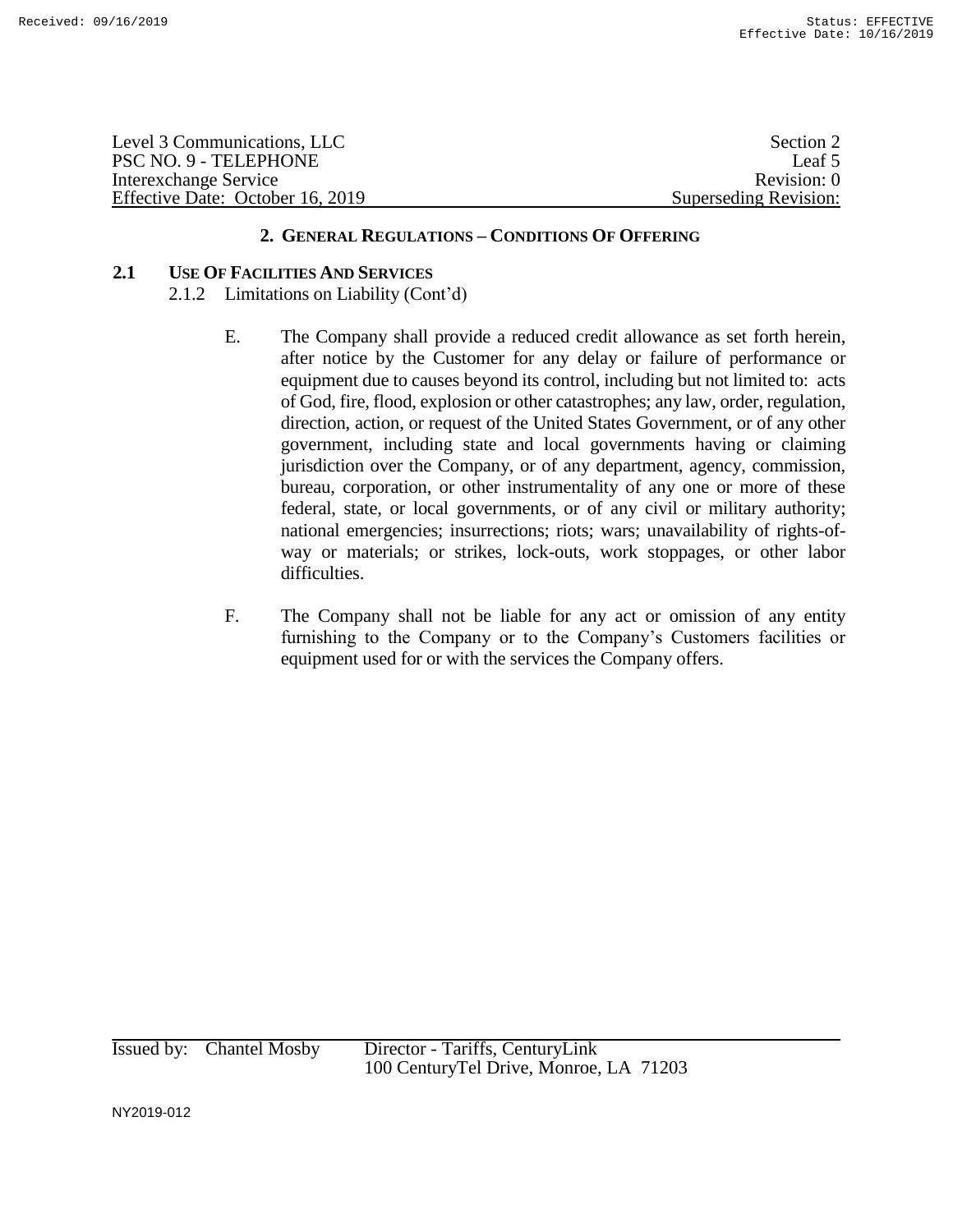| Level 3 Communications, LLC      | Section 2             |
|----------------------------------|-----------------------|
| PSC NO. 9 - TELEPHONE            | Leaf 6                |
| Interexchange Service            | Revision: 0           |
| Effective Date: October 16, 2019 | Superseding Revision: |

### **2.1 USE OF FACILITIES AND SERVICES**

2.1.2 Limitations on Liability (Cont'd)

- G. The Company does not guarantee nor make any warranty with respect to installations it provides for use in an explosive atmosphere. The Customer indemnifies and holds the Company harmless from any and all loss, claims, demands, suits, or other action, or any liability whatsoever, whether suffered, made, instituted, or asserted by any other party or person(s), and for any loss, damage, or destruction of any property, whether owned by the Customer or others, caused or claimed to have been caused directly or indirectly by the installation, operation, failure to operate, maintenance, removal presence, condition, location, or use of any installation so provided. The Company reserves the right to require each Customer to sign an agreement acknowledging acceptance of the provisions of this section 2.1.2.g as a condition precedent to such installations.
- H. The Company is not liable for any defacement of or damage to Customer premises resulting from the furnishing of services or equipment on such premises or the installation or removal thereof, unless such defacement or damage is caused by negligence or willful misconduct of the Company's agents or employees.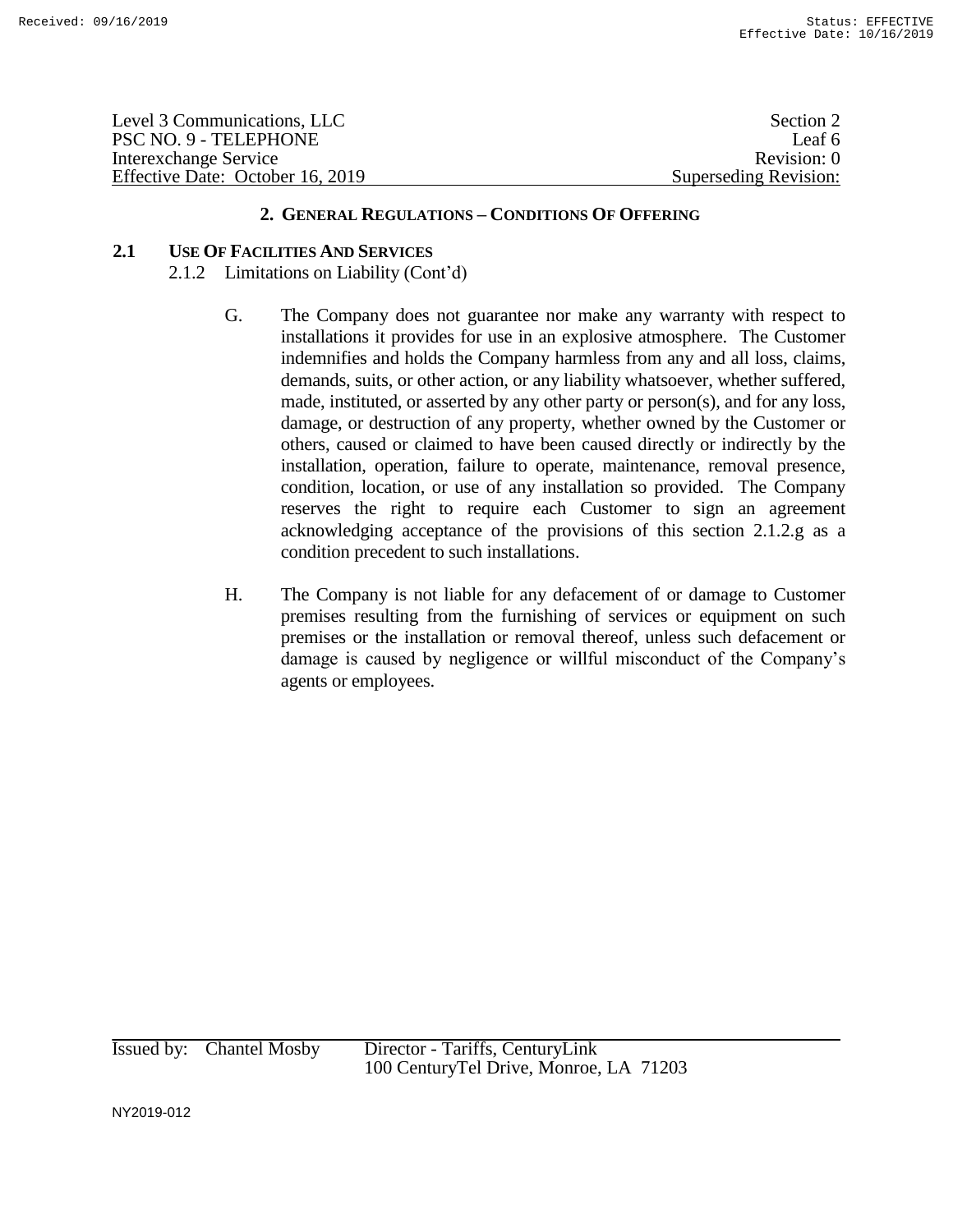| Level 3 Communications, LLC      | Section 2             |
|----------------------------------|-----------------------|
| PSC NO. 9 - TELEPHONE            | Leaf <sub>7</sub>     |
| Interexchange Service            | Revision: 0           |
| Effective Date: October 16, 2019 | Superseding Revision: |

# **2.1 USE OF FACILITIES AND SERVICES**

2.1.2 Limitations on Liability (Cont'd)

- I. The entire liability for any claim, loss, damage or expense from any cause whatsoever shall in no event exceed sums actually paid Company by Customer for the specific services giving rise to the claim. No action or proceeding against the Company shall be commenced more than one year after the service is rendered.
- J. The Company makes no warranties or representations, express or implied either in fact or by operation of law, statutory or otherwise, including warranties of merchantability or fitness for a particular use, except those expressly set forth herein.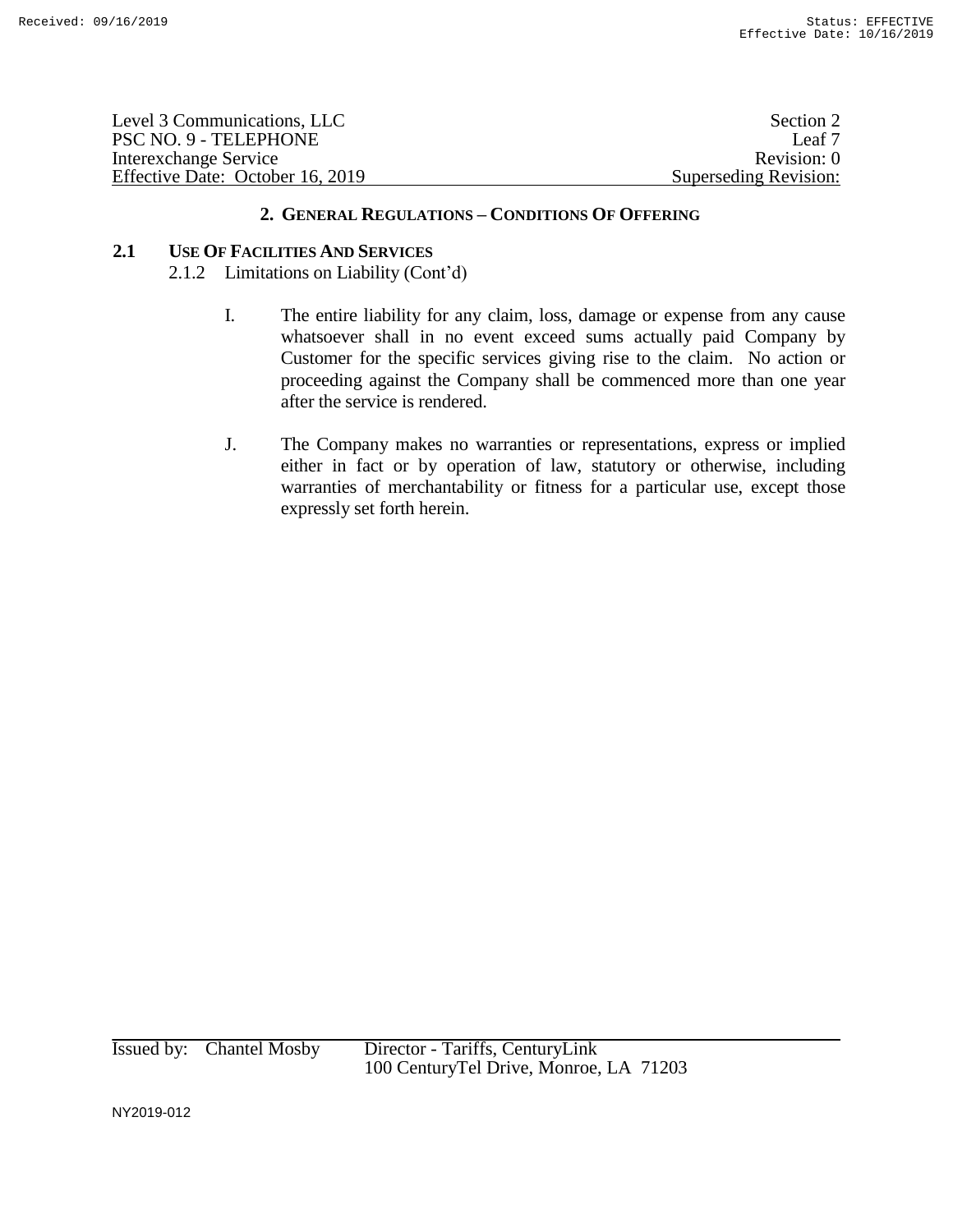| Level 3 Communications, LLC      | Section 2             |
|----------------------------------|-----------------------|
| PSC NO. 9 - TELEPHONE            | Leaf 8                |
| Interexchange Service            | Revision: 0           |
| Effective Date: October 16, 2019 | Superseding Revision: |

### **2.1 USE OF FACILITIES AND SERVICES** (Cont'd)

- 2.1.3 Use of Service
	- A. Any service provided under this tariff may be resold to or shared with other persons at the option of Customer, subject to compliance with any applicable laws or New York Public Service Commission regulations governing such resale or sharing. Customer remains solely responsible for all use of services ordered by it or billed to its telephone number(s) pursuant to this tariff, for determining who is authorized to use its services, and for notifying the Company of any unauthorized use. The Customer shall not represent that the Company jointly participates with the Customer in the provision of the service without the written consent of the Company.
	- B. Joint use arrangements will be permitted for all services provided under this tariff. From each joint use arrangement, one member will be designated as the Customer responsible for the manner in which the joint use of the service will be allocated. The Company will accept orders to start, rearrange, relocate, or discontinue service only from the Customer. Without affecting the Customer's ultimate responsibility for payment of all charges for the service, each joint user shall be responsible for the payment of the charges billed to it. The Customer shall not represent that the Company jointly participates with the Customer in the provision of the service without the written consent of the Company.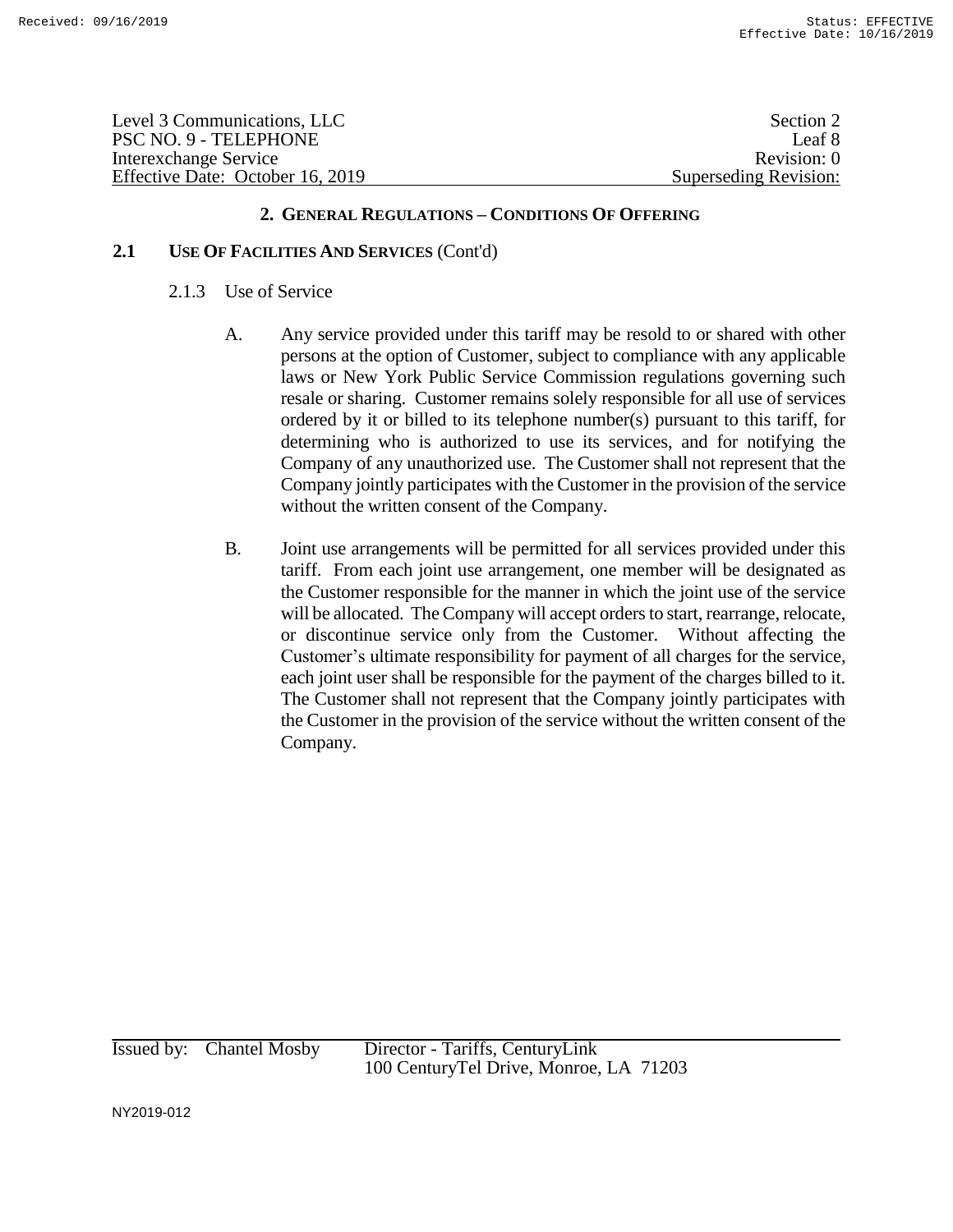| Level 3 Communications, LLC      | Section 2                    |
|----------------------------------|------------------------------|
| PSC NO. 9 - TELEPHONE            | Leaf 9                       |
| Interexchange Service            | Revision: 0                  |
| Effective Date: October 16, 2019 | <b>Superseding Revision:</b> |

# **2.1 USE OF FACILITIES AND SERVICES** (cont'd)

2.1.3 Use of Service (cont'd)

- C. The services the Company offers shall not be used for any unlawful purpose or for any use as to which the Customer has not obtained all required governmental approvals, authorizations, licenses, consents and permits.
- D. The Company may require applicants for service who intend to use the Company's offerings for resale and/or for shared use to file a letter with the Company confirming that their use of the Company's offerings complies with relevant laws and PSC regulations, policies, orders, and decisions.
- E. The Company may require a Customer to immediately shut down its transmission of signals if said transmission is causing interference to others.
- F. A Customer, joint user, or authorized user may not assign, or transfer in any manner, the service or any rights associated with the service without the written consent of the Company. The Company will permit a Customer to transfer its existing service to another entity if the existing Customer has paid all charges owed to the Company for regulated communications services. Such a transfer will be treated as a disconnection of existing service and installation of new service, and non-recurring installation charges as stated in this tariff will apply.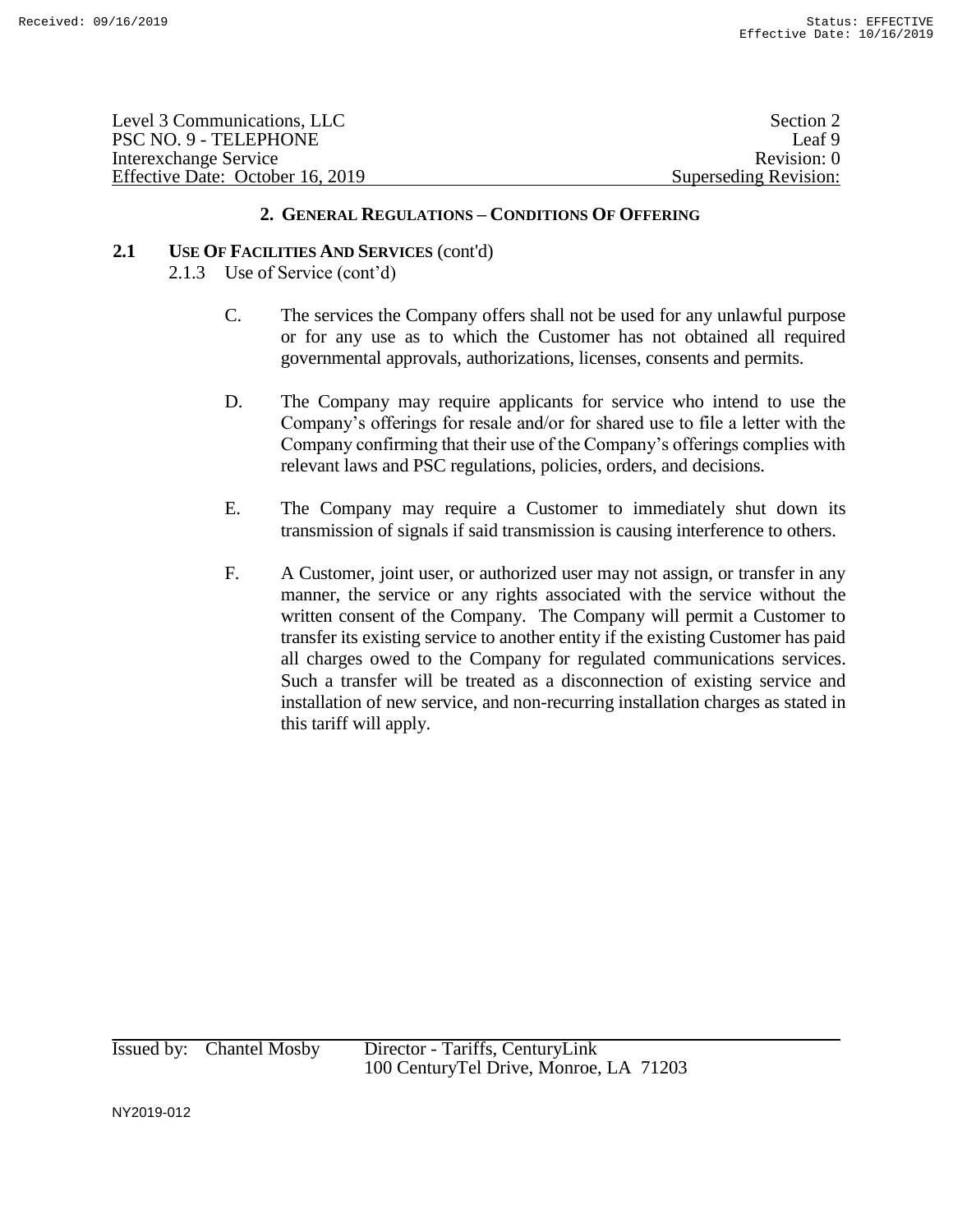| Level 3 Communications, LLC      | Section 2             |
|----------------------------------|-----------------------|
| PSC NO. 9 - TELEPHONE            | Leaf 10               |
| Interexchange Service            | Revision: 0           |
| Effective Date: October 16, 2019 | Superseding Revision: |

# **2.1 USE OF FACILITIES AND SERVICES**

2.1.3 Use of Service (Cont'd)

- G. Service is offered subject to the availability of the necessary facilities and/or equipment and subject to the provisions of this tariff. The Carrier reserves the right not to provide service to or from a location where the necessary facilities or equipment are not available.
- H. The Carrier reserves the right to discontinue furnishing service, upon written notice, when necessitated by conditions beyond its control or when the customer is using the service in violation of the provisions of this tariff, or in violation of the law.
- I. Title to all equipment provided by the Carrier under these regulations remains with the Carrier.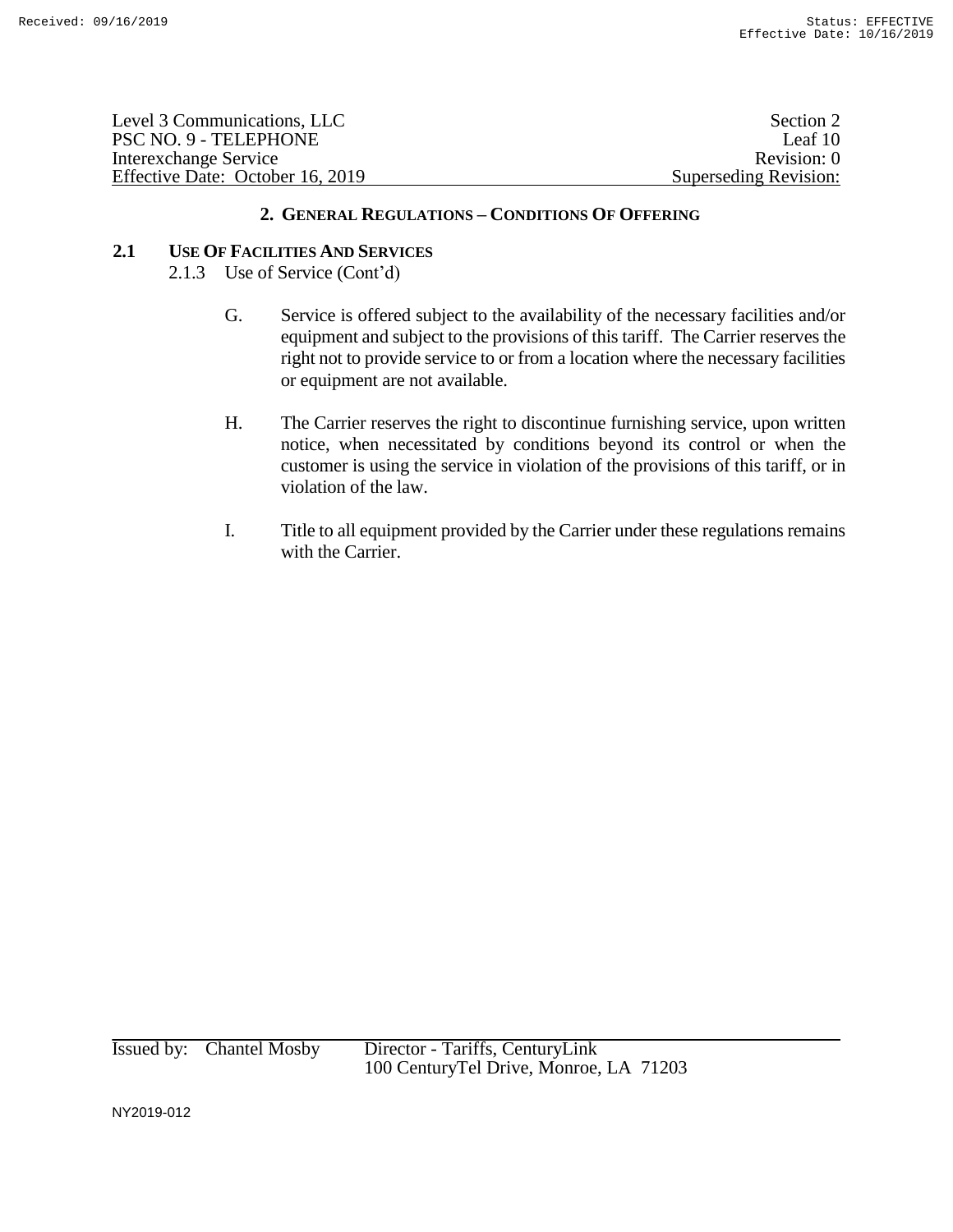| Level 3 Communications, LLC      | Section 2             |
|----------------------------------|-----------------------|
| PSC NO. 9 - TELEPHONE            | Leaf 11               |
| Interexchange Service            | Revision: 0           |
| Effective Date: October 16, 2019 | Superseding Revision: |

#### **2.1 USE OF FACILITIES AND SERVICES** (Cont'd)

- 2.1.4 Use and Ownership of Equipment
	- A. The Company's equipment, apparatus, channels and lines shall be carefully used. Equipment furnished by the Company shall remain its property and shall be returned to the Company whenever requested, within a reasonable period following the request, in good condition, reasonable wear and tear accepted. The Customer is required to reimburse the Company for any loss of, or damage to, the facilities or equipment on the Customer's premises, including loss or damage caused by agents, employees or independent contractors of the Customer through any negligence.
	- B. The Company shall use reasonable efforts to maintain only the facilities and equipment that it furnishes to the Customer. The Customer may not, nor may Customer permit others to, rearrange, disconnect, remove, attempt to repair, or otherwise interfere with any of the facilities or equipment installed by the Company, except upon the written consent of the Company.
	- C. The Company may substitute, change or rearrange any equipment or facility at any time and from time to time, but shall not thereby alter the technical parameters of the service provided the Customer.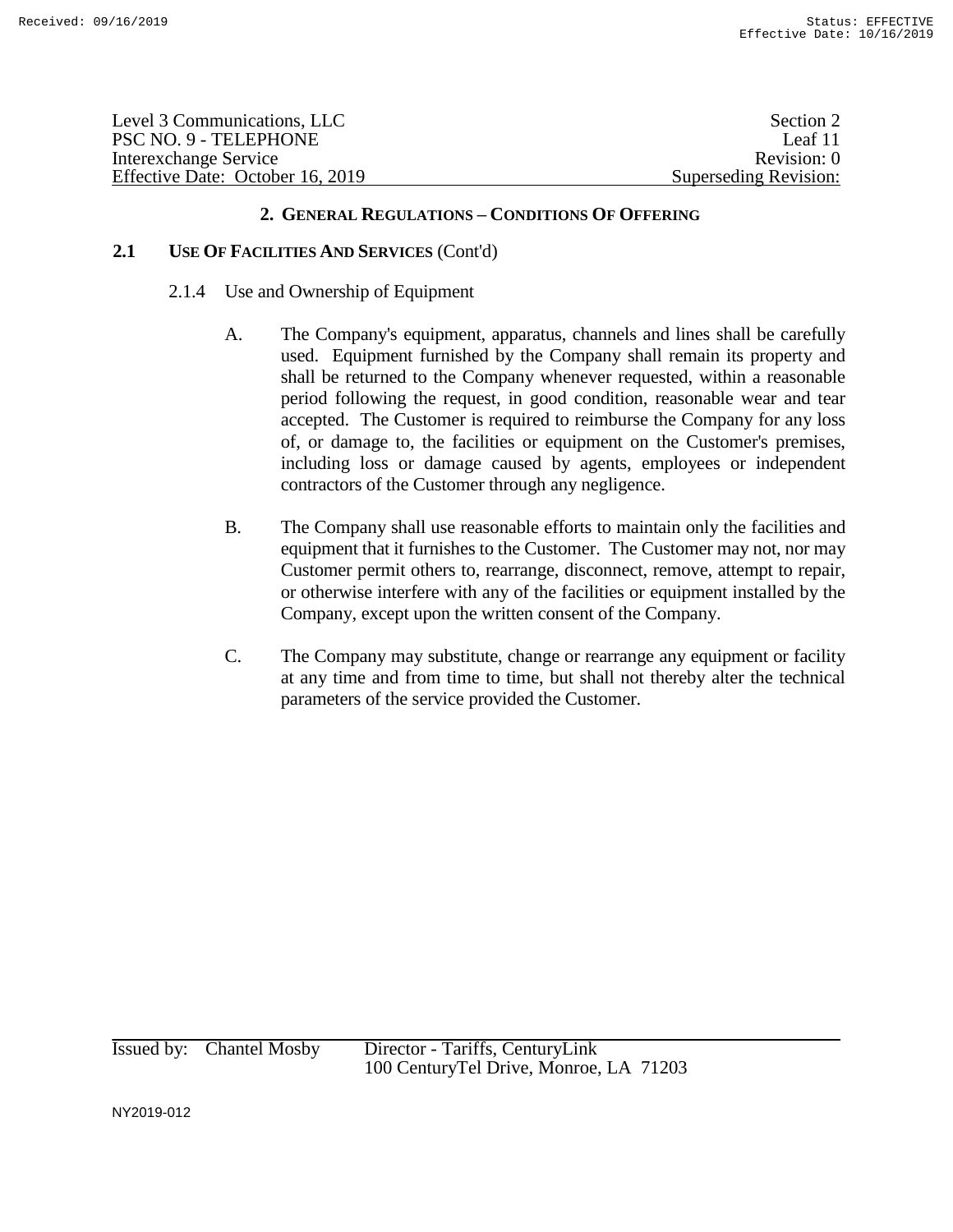| Level 3 Communications, LLC      | Section 2             |
|----------------------------------|-----------------------|
| PSC NO. 9 - TELEPHONE            | Leaf $12$             |
| Interexchange Service            | Revision: 0           |
| Effective Date: October 16, 2019 | Superseding Revision: |

# **2.1 USE OF FACILITIES AND SERVICES**

2.1.4 Use and Ownership of Equipment (Cont'd)

- D. Equipment the Company provides or installs at the Customer Premises for use in connection with the services the Company offers shall not be used for any purpose other than that for which the Company provided it.
- E. The Customer shall be responsible for the payment of service charges as set forth herein for visits by the Company's agents or employees to the premises of the Customer when the service difficulty or trouble report results from the use of equipment or facilities provided by any party other than the Company, including but not limited to the Customer.
- F. The Company shall not be responsible for the installation, operation, or maintenance of any Customer provided communications equipment. Where such equipment is connected to the facilities furnished pursuant to this tariff, the responsibility of the Company shall be limited to the furnishing of facilities offered under this tariff and to the maintenance and operation of such facilities. Subject to this responsibility, the Company shall not be responsible for:
	- 1. the transmission of signals by Customer-provided equipment or for the quality of, or defects in, such transmission; or
	- 2. the reception of signals by Customer-provided equipment.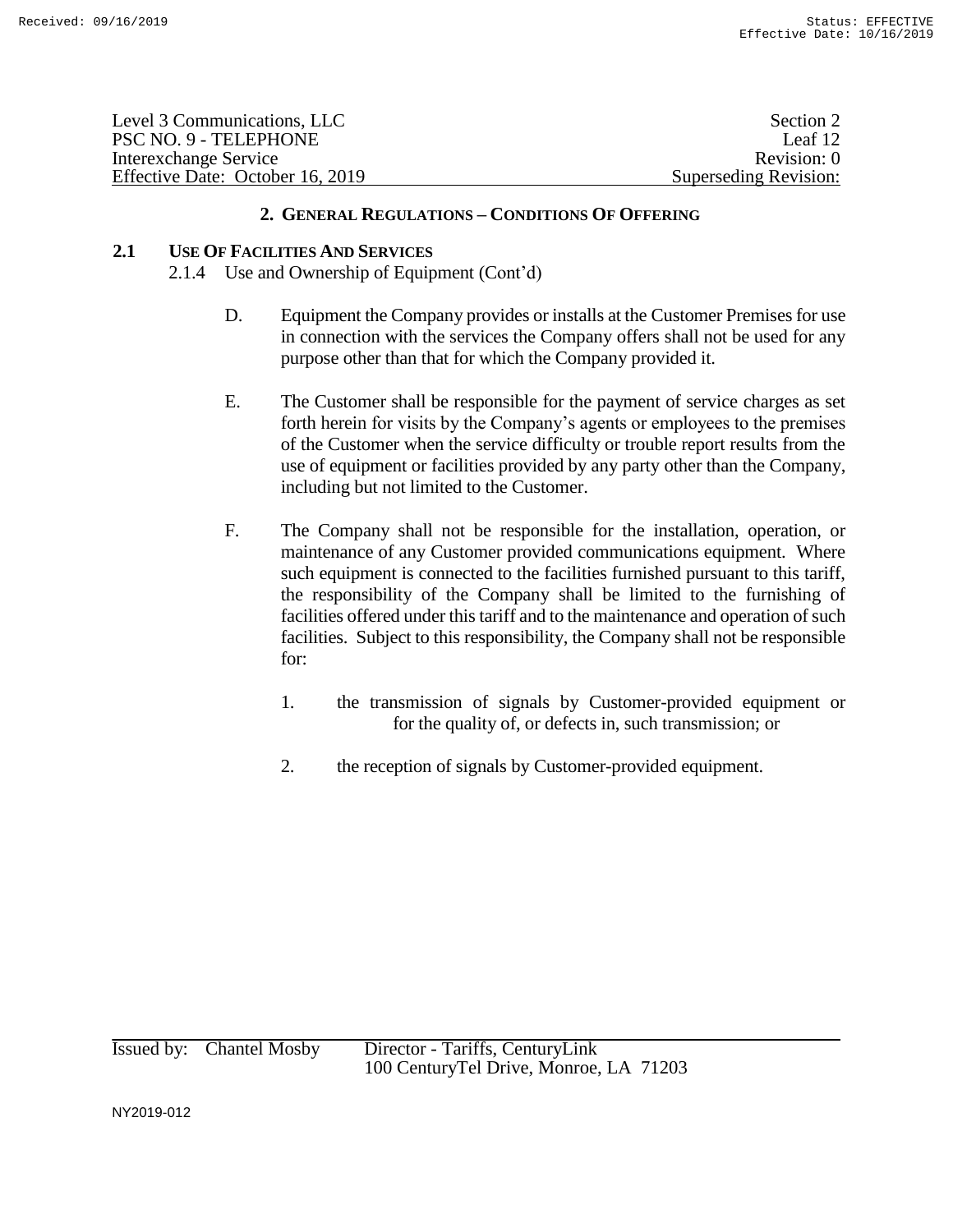| Level 3 Communications, LLC      | Section 2             |
|----------------------------------|-----------------------|
| PSC NO. 9 - TELEPHONE            | Leaf 13               |
| Interexchange Service            | Revision: 0           |
| Effective Date: October 16, 2019 | Superseding Revision: |

### **2.1 USE OF FACILITIES AND SERVICES**

2.1.4 Use and Ownership of Equipment (Cont'd)

- G. At the Customer's request, installation and/or maintenance may be performed outside the Company's regular business hours or in hazardous locations. In such cases, charges based on cost of the actual labor, material, or other costs incurred by or charged to the Company will apply. If installation is started during regular business hours but, at the Customer's request, extends beyond regular business hours into time periods including, but not limited to, weekends, holidays, and/or night hours, additional charges may apply.
- H. Subject to the agreement of the Company and to all of the regulations contained in this tariff, special construction of facilities may be undertaken on a reasonable efforts basis at the request of the Customer. Special construction is that construction undertaken:
	- 1. where facilities are not presently available, and there is no other requirement for the facilities so constructed;
	- 2. of a type other than that which the Company would normally utilize in the furnishing of its services;
	- 3. over a route other than that which the Company would normally utilize in the furnishing of its services;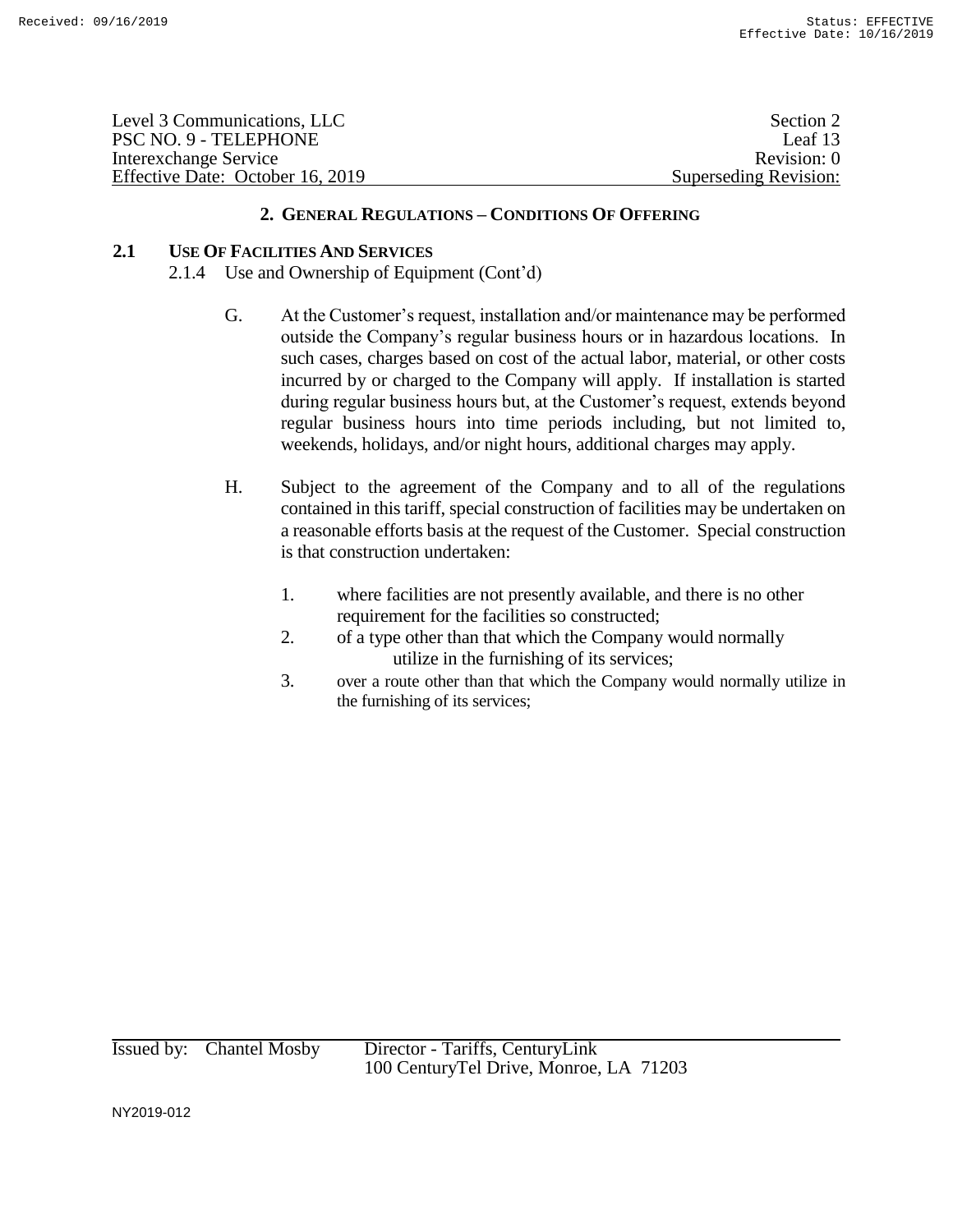| Level 3 Communications, LLC      | Section 2             |
|----------------------------------|-----------------------|
| PSC NO. 9 - TELEPHONE            | Leaf $14$             |
| Interexchange Service            | Revision: 0           |
| Effective Date: October 16, 2019 | Superseding Revision: |

# **2.1 USE OF FACILITIES AND SERVICES**

- 2.1.4 Use and Ownership of Equipment H. (Cont'd)
	- 4. in a quantity greater than that which the Company would normally construct;
	- 5. on an expedited basis;
	- 6. on a temporary basis until permanent facilities are available;
	- 7. involving abnormal costs; or
	- 8. in advance of its normal construction.
	- I. Title to all facilities provided in accordance with this tariff remains in the Company, its agents or contractors.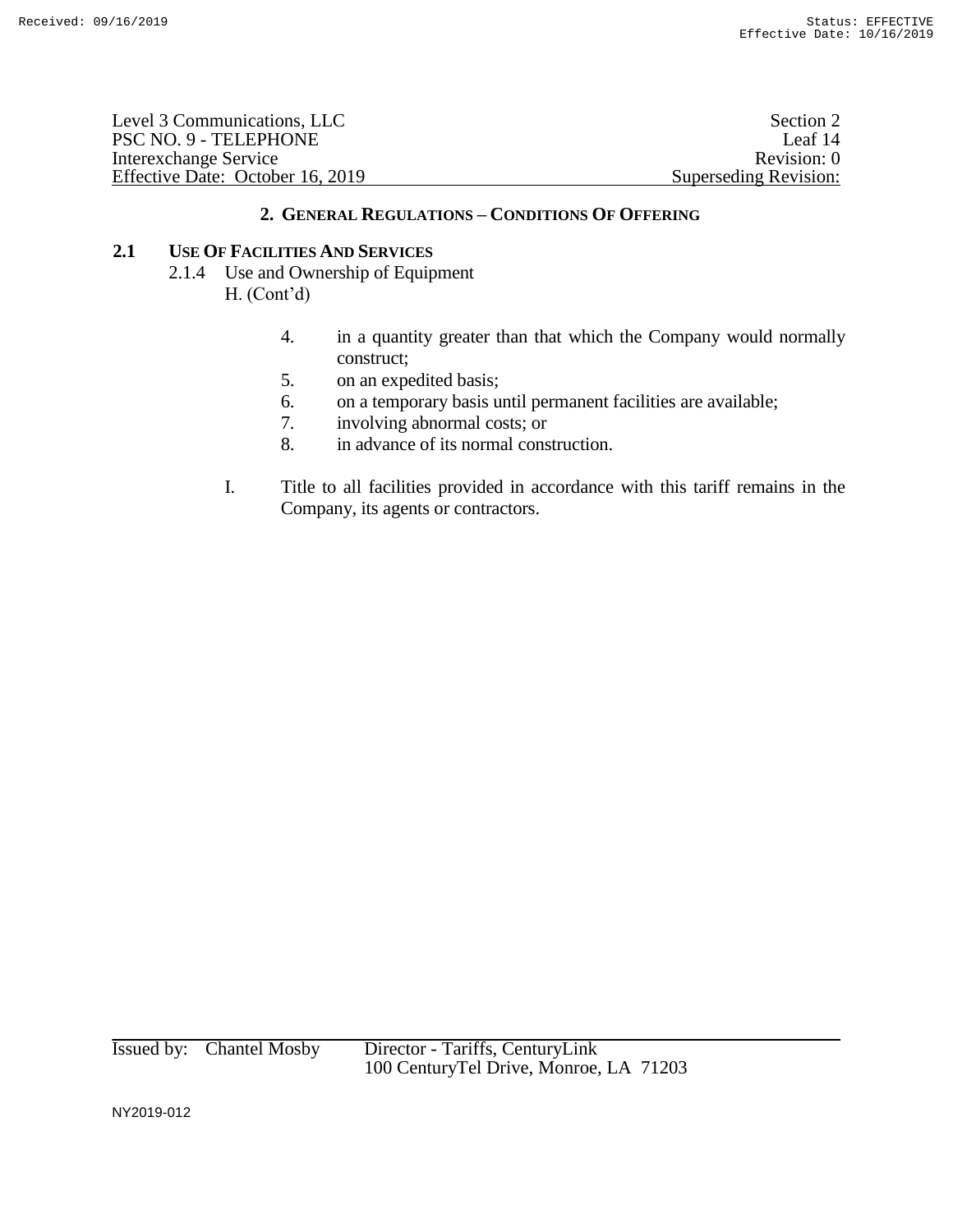| Level 3 Communications, LLC      | Section 2             |
|----------------------------------|-----------------------|
| PSC NO. 9 - TELEPHONE            | Leaf 15               |
| Interexchange Service            | Revision: 0           |
| Effective Date: October 16, 2019 | Superseding Revision: |

# **2.2 MINIMUM SERVICE PERIOD**

A. The minimum period of service is one month, twenty-four (24) hours per day, except as otherwise provided in this Tariff. For the purpose of computing charges in this tariff, a month is considered to have thirty (30) days. The Customer must pay the regular tariffed rate for the service they subscribe to for the minimum period of service. If a Customer disconnects service before the end of the minimum service period, that Customer is responsible for paying the regular rates for the remainder of the minimum service period. When the service is moved within the same building, to another building on the same premise, or to a different premise entirely and no installation is required of the Company, the period of service at each location is accumulated to calculate if the Customer has met the minimum period of service obligation.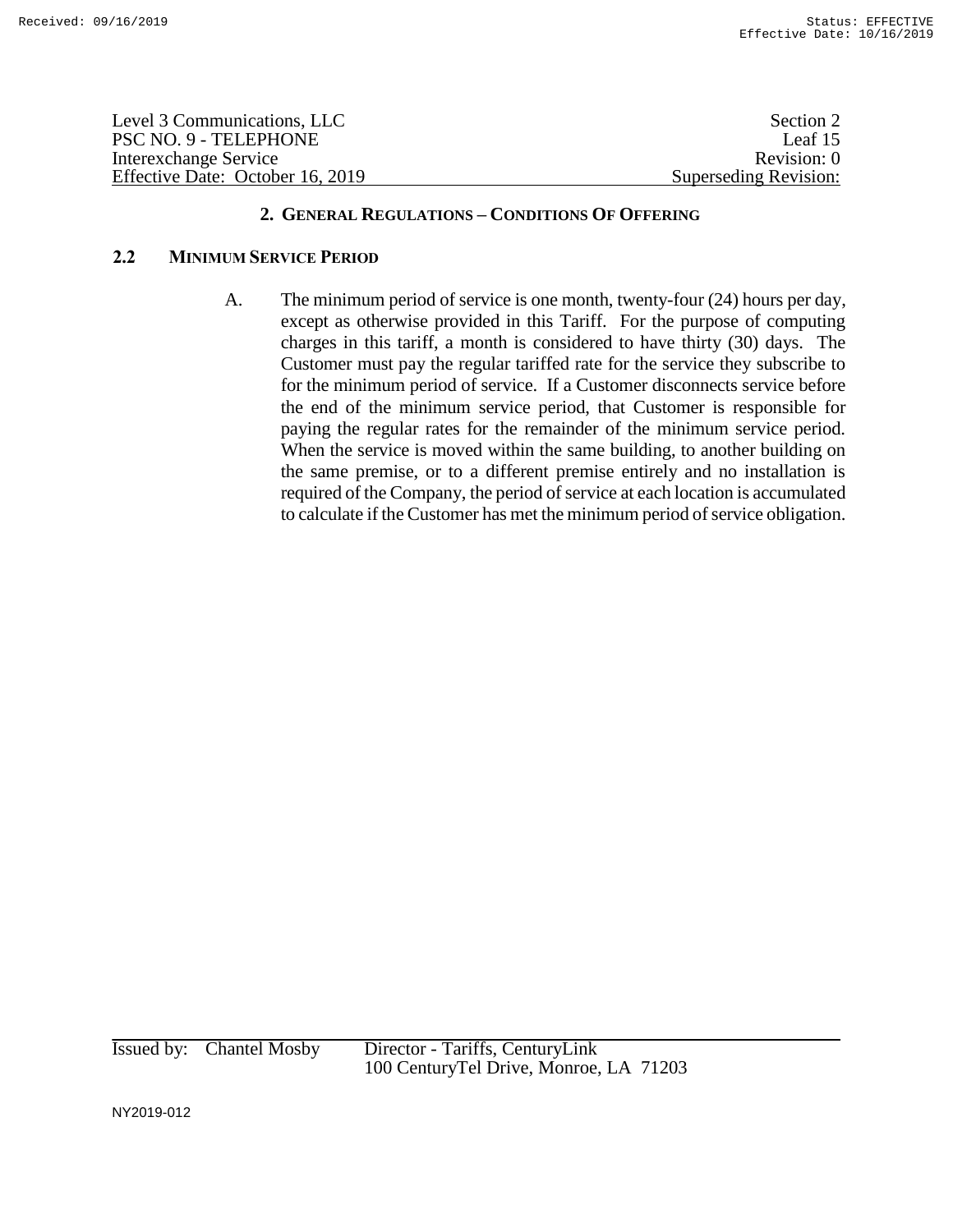| Level 3 Communications, LLC      | Section 2             |
|----------------------------------|-----------------------|
| PSC NO. 9 - TELEPHONE            | Leaf 16               |
| Interexchange Service            | Revision: 0           |
| Effective Date: October 16, 2019 | Superseding Revision: |

### **2.2 MINIMUM SERVICE PERIOD** (Cont'd)

- B. If service is terminated before the end of the minimum period of service as a result of condemnation of property, damage to property requiring the premises to be abandoned, or by the death of the Customer, the Customer is not obligated to pay for service for the remainder of the minimum period.
- C. If service is switched over to a new Customer at the same premises after the first month's service, the minimum period of service requirements is assigned to the new Customer if the new Customer agrees in writing to accept them. For facilities not taken over by the new Customer, the original Customer is responsible for the remaining payment for the minimum service period in accordance with the terms under which the service was originally furnished.
- D. Customers may be required to enter into written service orders which shall contain or reference a specific description of the service ordered, the rates to be charged, the duration of the services, and the terms and conditions in this tariff. Customer will also be required to execute any other documents as may be reasonably requested by the Company.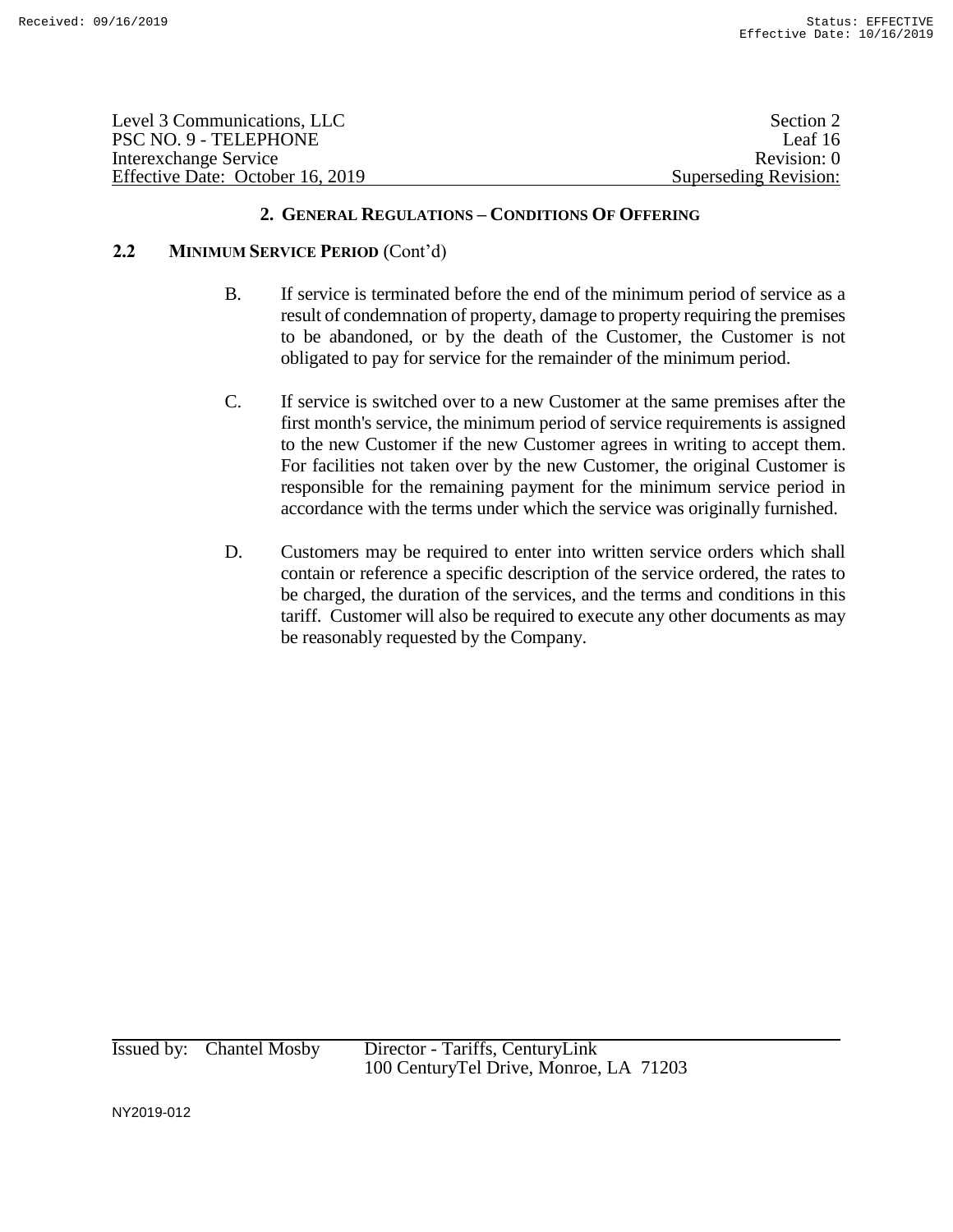| Level 3 Communications, LLC      | Section 2             |
|----------------------------------|-----------------------|
| PSC NO. 9 - TELEPHONE            | Leaf 17               |
| Interexchange Service            | Revision: 0           |
| Effective Date: October 16, 2019 | Superseding Revision: |

### **2.2 MINIMUM SERVICE PERIOD** (cont'd)

- E. At the expiration of the initial contract term specified in each service order, or in any extension thereof, service shall continue on a month to month basis at the then current rates unless terminated by either party upon 30 days written notice. Any termination shall not relieve Customer of its obligation to pay any charges incurred under the service order and this tariff prior to termination. The rights and obligations which by their nature extend beyond the termination of the term of the service order shall survive such termination.
- F. Service may be terminated upon written notice to the Customer if:
	- 1. the Customer is using the service in violation of this tariff; or
	- 2. the Customer is using the service in violation of the law.
- G. This tariff shall be interpreted and governed by the laws of the State of New York without regard for its choice of laws provision.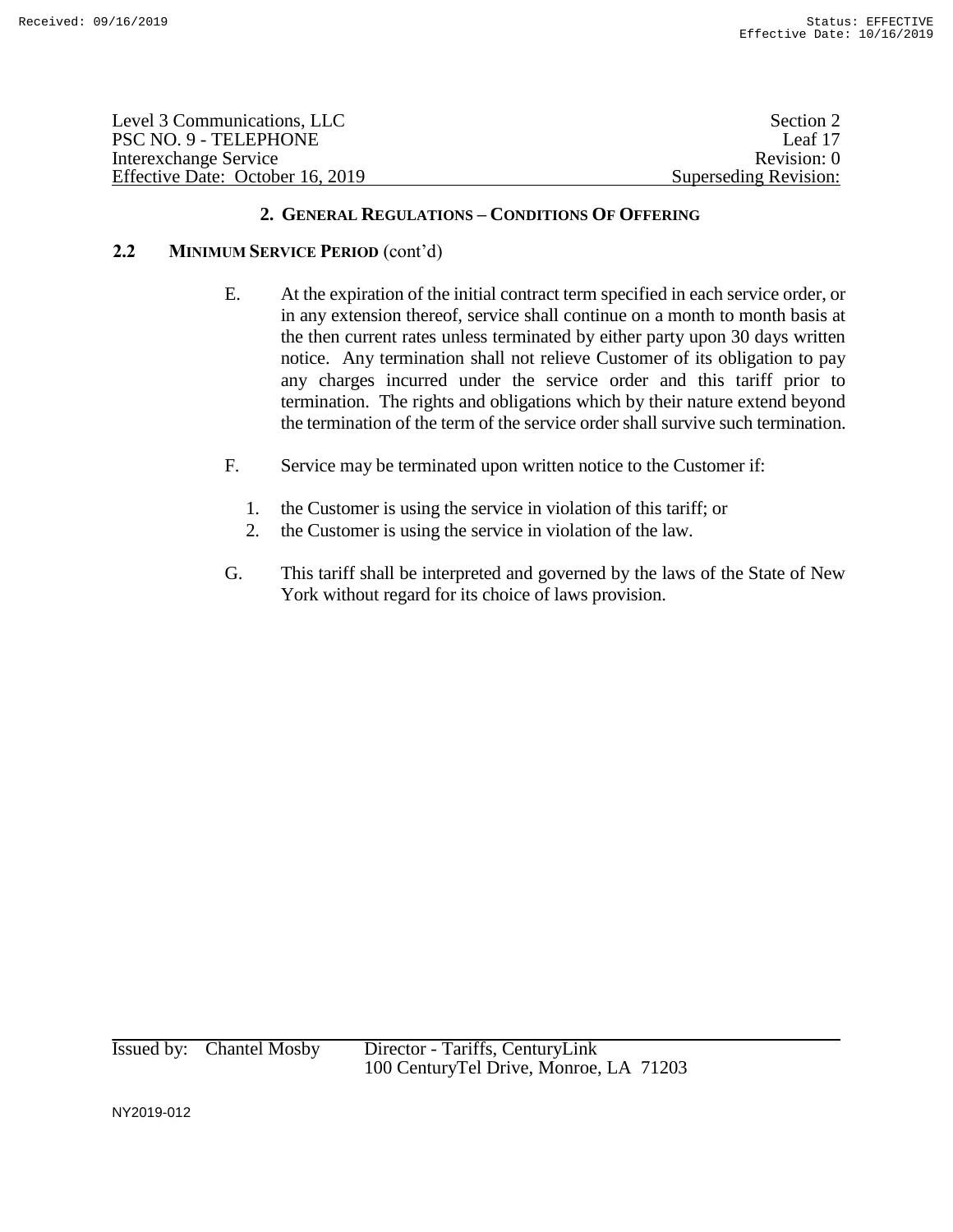| Level 3 Communications, LLC      | Section 2             |
|----------------------------------|-----------------------|
| PSC NO. 9 - TELEPHONE            | Leaf 18               |
| Interexchange Service            | Revision: 0           |
| Effective Date: October 16, 2019 | Superseding Revision: |

### **2.3 FLEXIBLE PRICING**

2.3.1 General

Flexible Pricing sets minimum and maximum rates that can be charged for certain types of telephone service. The Company may change a specific rate within the range of the established minimum and maximum rates on one day's notice to Customers and the Public Service Commission.

### 2.3.2 Conditions

- A. The Company reserves the right to change prices at any time subject to regulatory requirements by filing a revised Rate Attachment with the Commission.
- B. Individual written notice to Customers of rate changes shall be made in accordance with Commission regulations. Where there are no regulations, notification will be made in a manner appropriate to the circumstances involved.
- C. A Customer can request that the Company disconnect service that is provided under the Flexible Pricing due to a price increase. The Customer will be credited for the difference between the new price and the old price retroactive to the effective date of the price increase if the Customer notifies the Company of its desire to disconnect service within 20 days of receiving notification of the price increase.
- D. A rate shall not be changed unless it has been in effect for at least thirty (30) days.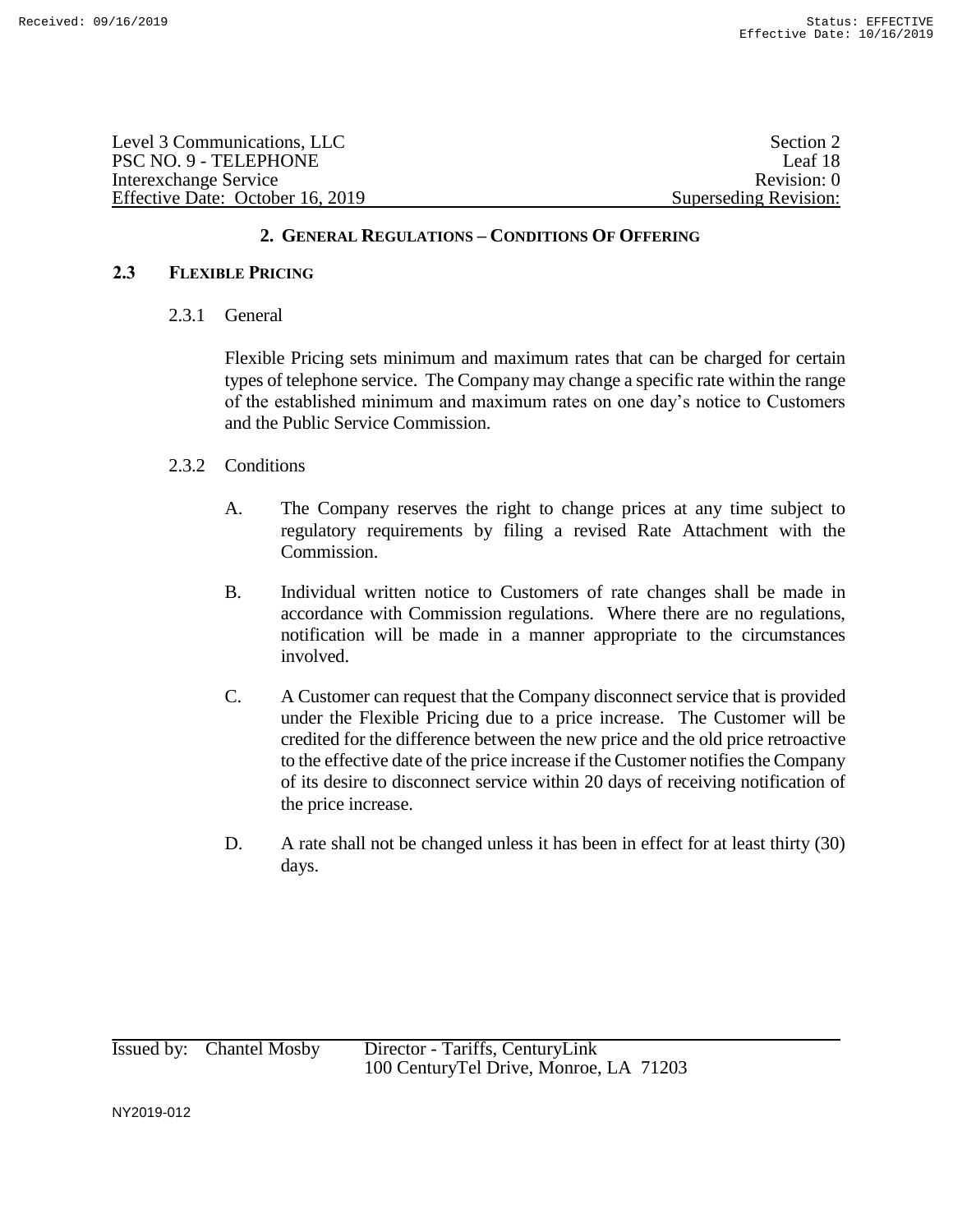| Level 3 Communications, LLC      | Section 2             |
|----------------------------------|-----------------------|
| PSC NO. 9 - TELEPHONE            | Leaf 19               |
| Interexchange Service            | Revision: 0           |
| Effective Date: October 16, 2019 | Superseding Revision: |

### **2.3 FLEXIBLE PRICING** (Cont'd)

2.3.3 Charges Based on Duration of Use

Where charges for a service are specified based on the duration of use, such as the duration of a telephone call, the following rules apply:

- A. Calls are measured in durational increments identified for each service. All calls which are fractions of a measurement increment are rounded up to the next whole unit.
- B. Timing on completed calls begins when the call is answered by the called party. Answering is determined by hardware answer supervision in all cases where this signaling is provided by the terminating local carrier and any intermediate carrier(s). Timing for operator service person-to-person calls start with completion of the connection to the person called or an acceptable substitute, or to the PBX station called.
- C. Timing terminates on all calls when the calling party hangs up or the Company's network receives an on-hook signal from the terminating carrier.
- D. Calls originating in one time period and terminating in another will be billed in proportion to the rates in effect during different segments of the call.
- E. All times refer to local time.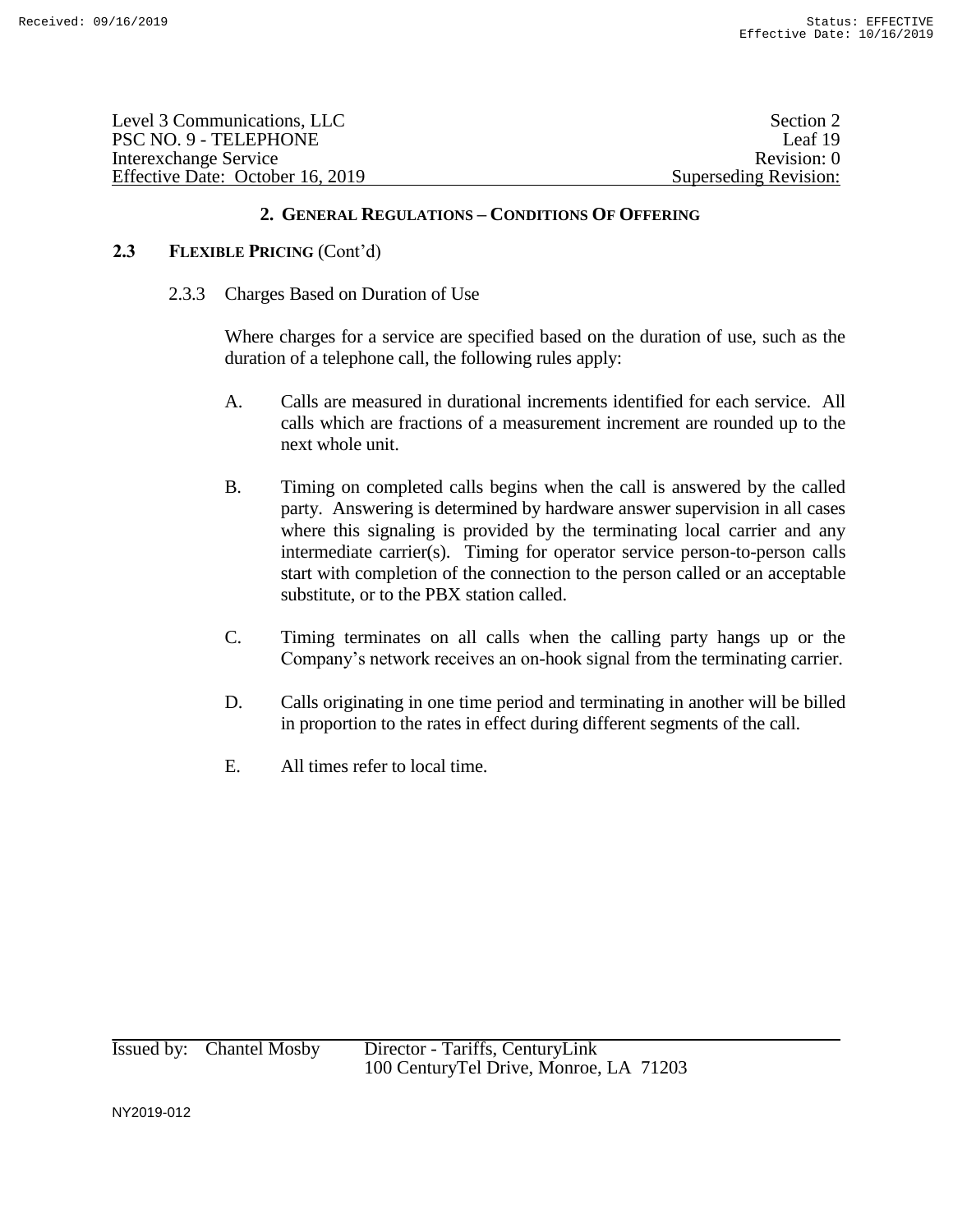| Level 3 Communications, LLC      | Section 2             |
|----------------------------------|-----------------------|
| PSC NO. 9 - TELEPHONE            | Leaf $201$            |
| Interexchange Service            | Revision: 0           |
| Effective Date: October 16, 2019 | Superseding Revision: |

### **2.3 FLEXIBLE PRICING** (Cont'd)

2.3.4 Charges Based Upon Distance

Where charges for a service are specified based upon distance, the following rules:

- A. Distance between two points is measured as airline distance between the Rate Centers of the originating and terminating telephone lines. The Rate Center is a set of geographic coordinates, as referenced in National Exchange Carrier Associates, Inc. Tariff FCC No. 4 associated with each NPA-NXX combination (where NPA is the area code and NXX is the first three digits of a seven-digit telephone number). Where there is no telephone number associated with an access line on the Company's network (such as a dedicated 800 or WATS access line), the Company will apply the Rate Center of the Customer's main billing telephone number.
- B. The airline distance between any two Rate Centers is determined as follows:
	- Obtain the "V" (vertical) and "H" (horizontal) coordinates for each Rate Center from the above-referenced NECA tariff.
	- Compute the difference between the "V" coordinates of the two rate centers; and the difference between the two "H" coordinates.
	- Square each difference obtained in step (2) above.
	- Add the square of the "V" difference and the square of the "H" difference obtained in step (3) above.
	- Divide the sum of the squares by 10. Round to the next higher whole number if any fraction is obtained.
	- Obtain the square root of the whole number result obtained above. Round to the next higher whole number if any fraction is obtained. This is the airline mileage.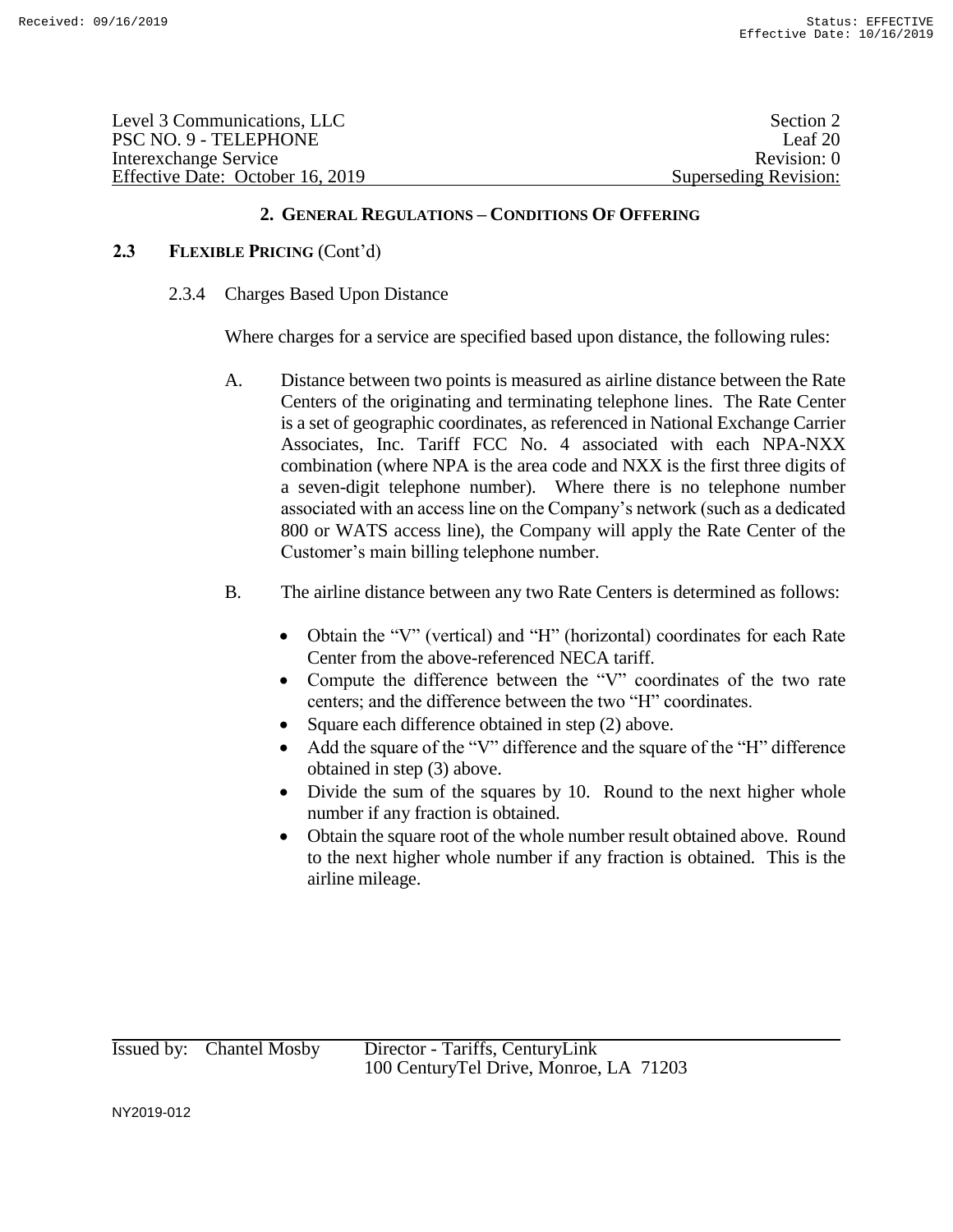| Level 3 Communications, LLC      | Section 2             |
|----------------------------------|-----------------------|
| PSC NO. 9 - TELEPHONE            | Leaf 21               |
| Interexchange Service            | Revision: 0           |
| Effective Date: October 16, 2019 | Superseding Revision: |

### **2.4 PAYMENT FOR SERVICE RENDERED**

- 2.4.1 Responsibility for All Charges
	- A. Any applicant for facilities or service may be required to sign an application form requesting the Company to furnish the facilities or service in accordance with the rates, charges, rules and regulations from time to time in force and effect. The Customer is responsible for all local and toll calls originating from the Customer's premises and for all calls charged to the Customer's line where any person answering the Customer's line agrees to accept such charge.
	- B. The Customer is responsible for the payment of all charges for facilities and services furnished by the Company to the Customer and to all users authorized by the Customer, regardless of whether those services are used by the Customer itself or are resold to or shared with other persons.
	- C. Non-recurring charges are due and payable within 25 days after the date an invoice is mailed to the Customer by the Company.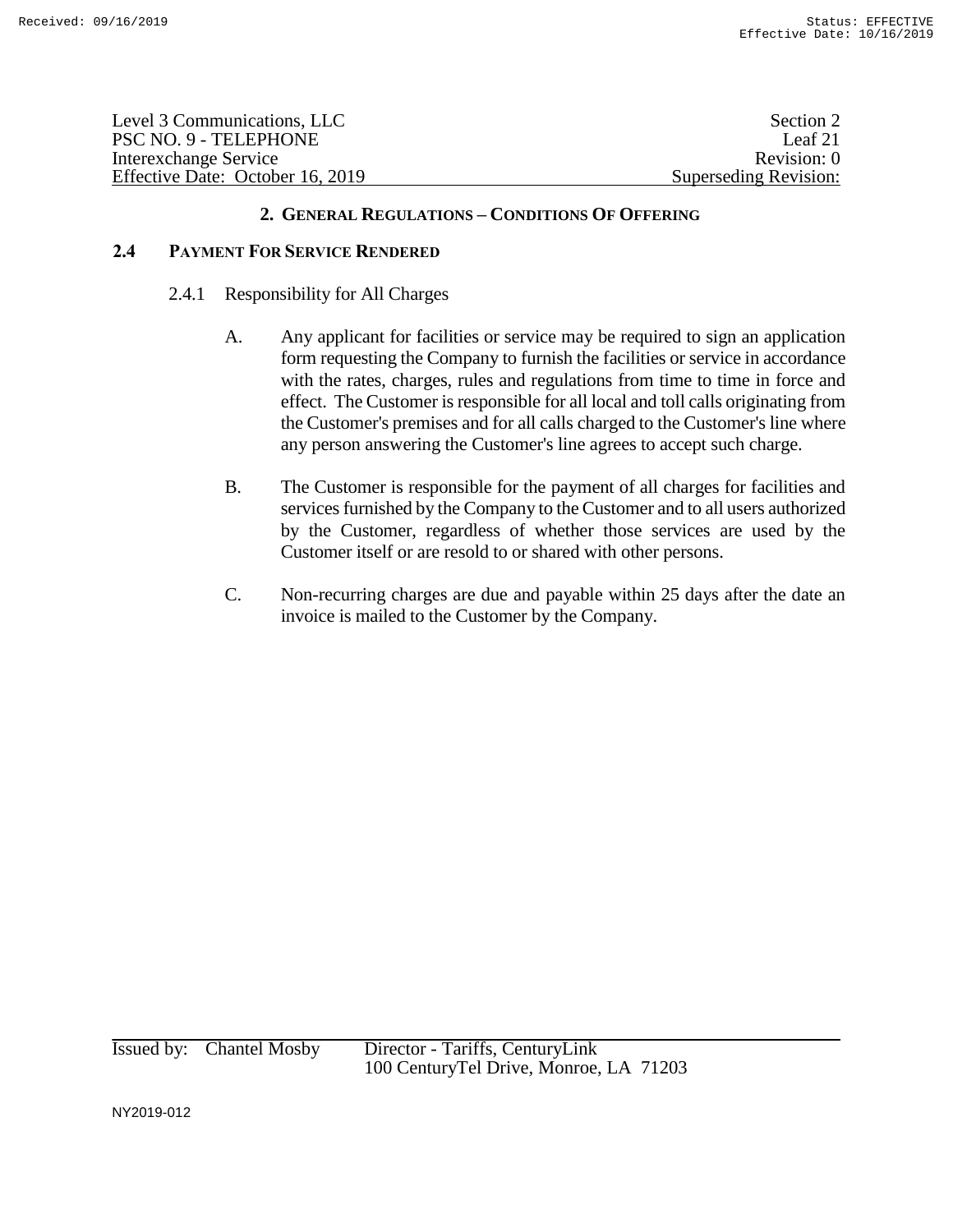| Level 3 Communications, LLC      | Section 2             |
|----------------------------------|-----------------------|
| PSC NO. 9 - TELEPHONE            | Leaf $22$             |
| Interexchange Service            | Revision: 0           |
| Effective Date: October 16, 2019 | Superseding Revision: |

# **2.4 PAYMENT FOR SERVICE RENDERED**

2.4.1 Responsibility for All Charges (Cont'd)

- D. The Company shall present invoices for recurring charges monthly to the Customer, in advance of the month in which service is provided, and recurring charges shall be due and payable within 25 days after the invoice is mailed.
- E. When service does not begin on the first day of the month, or end on the last day of the month, the charge for the fraction of the month in which service was furnished will be calculated on a pro rate basis. For this purpose, every month is considered to have 30 days.
- F. Billing of the Customer by the Company will begin on the Service Commencement Date, which is the first day following the date on which the Company notifies the Customer that the service or facility is available for use, except that the Service Commencement Date may be postponed by mutual agreement of the parties, or if the service or facility does not conform to standards set forth in this tariff or the service order. Billing accrues through and includes the day that the service, circuit, arrangement or component is discontinued.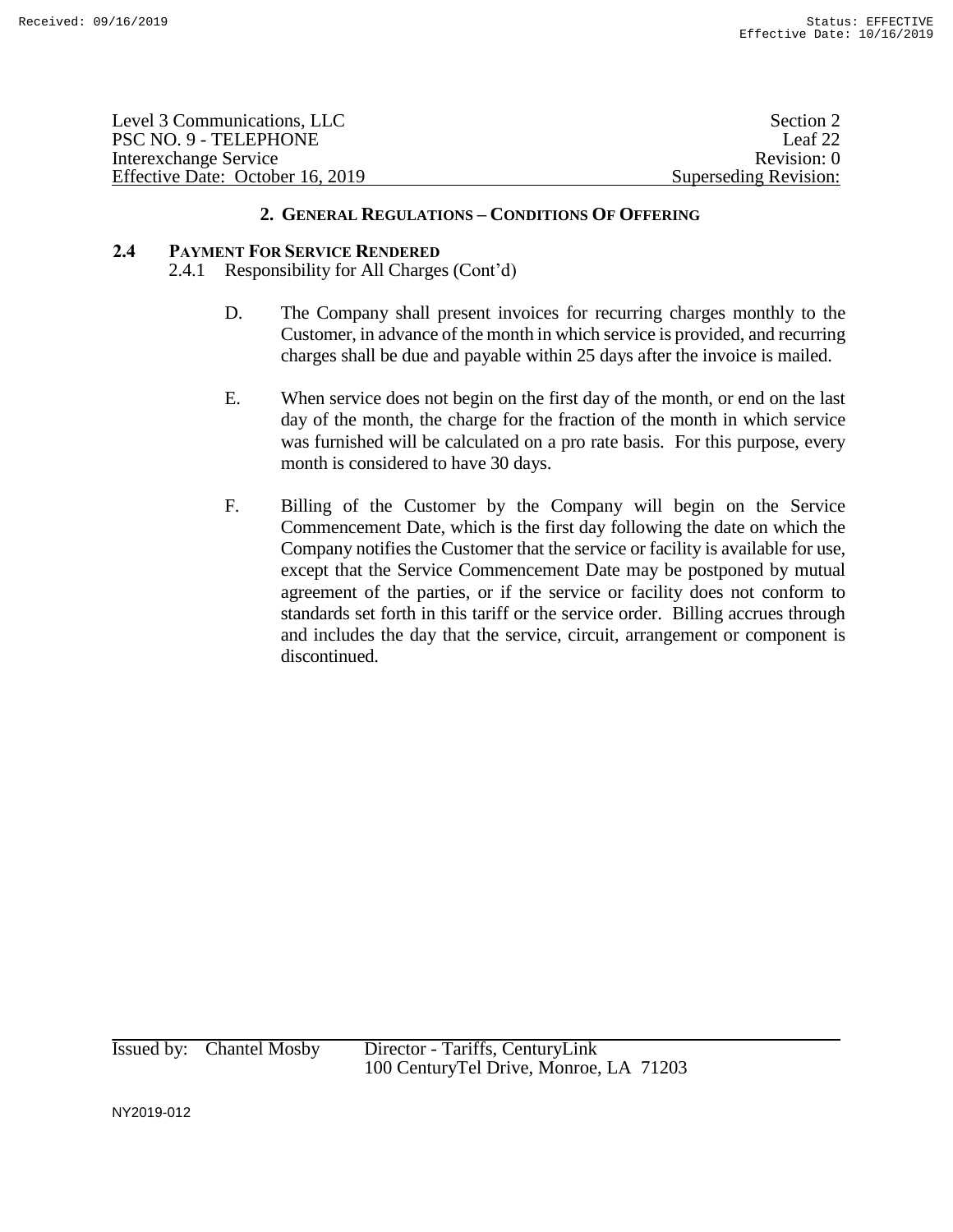| Level 3 Communications, LLC      | Section 2             |
|----------------------------------|-----------------------|
| PSC NO. 9 - TELEPHONE            | Leaf $23$             |
| Interexchange Service            | Revision: 0           |
| Effective Date: October 16, 2019 | Superseding Revision: |

### **2.4 PAYMENT FOR SERVICE RENDERED**

2.4.1 Responsibility for All Charges (Cont'd)

G. To safeguard its interest, the Company may require a Customer to make an advance payment before services and facilities are furnished. The advance payment will not exceed an amount equal to the non-recurring charge(s) and one month's charges for the service or facility. In addition, where special construction is involved, the advance payment may also include an amount equal to the estimated non-recurring charges for the special construction and recurring charges (if any) for a period to be set between the Company and the Customer. The advance payment will be credited to the Customer's initial bill. An advance payment may be required from business Customers in addition to a deposit.

# 2.4.2 Deposits

Subject to special provisions as may be set forth below and in Sections 2.8 and 2.9 of this Tariff, any applicant or Customer whose financial responsibility is not established to the satisfaction of the Company may be required to deposit a sum up to an amount equal to the total of the estimated charges for services provided in this tariff for up to two months for the facilities and service. If the minimum period of service for the requested facilities and service is more than one month, as specified in this tariff, the Customer may also be required to deposit a sum up to an amount equal to the total charges for service for the minimum service period less any connection charge paid by the Customer.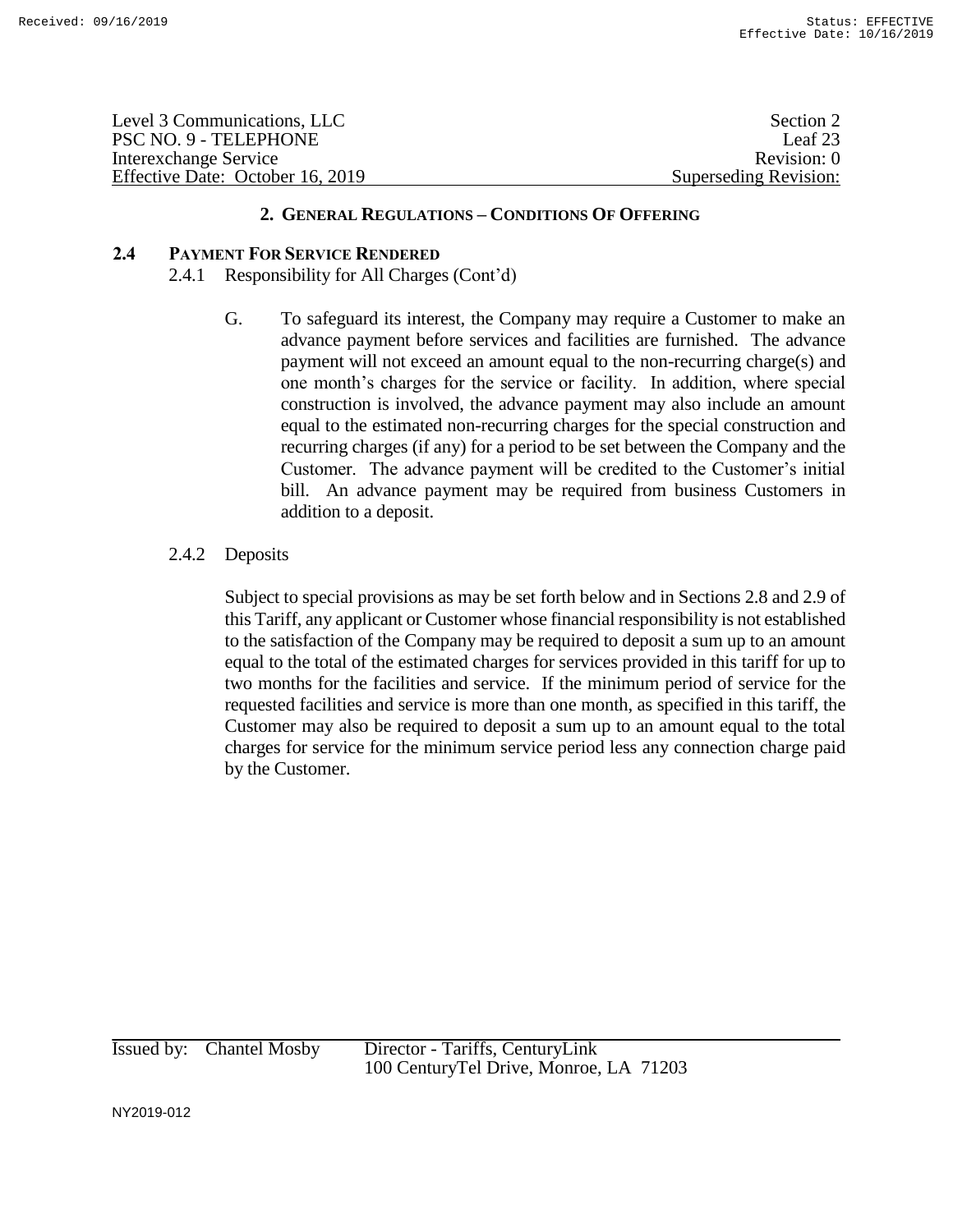| Level 3 Communications, LLC      | Section 2             |
|----------------------------------|-----------------------|
| PSC NO. 9 - TELEPHONE            | Leaf 24               |
| Interexchange Service            | Revision: 0           |
| Effective Date: October 16, 2019 | Superseding Revision: |

# **2.4 PAYMENT FOR SERVICE RENDERED**

2.4.2 Deposits (Cont'd)

The fact that a deposit has been made shall in no way relieve the applicant or Customer from complying with the Tariff regulations for the prompt payment of bills on presentation. Each applicant from whom a deposit is collected will be given a certificate of deposit and circular containing the terms and conditions applicable to deposits, in accordance with the Rules and Regulations of the Commission pertaining to Customer deposits.

A. Interest on Deposits

Simple interest at the rate specified by the Commission shall be credited or paid to the Customer while the Company holds the deposit.

B. Inadequate Deposit

If the amount of a deposit is proven to be less than required to meet the requirements specified above, the Customer shall be required to pay an additional deposit upon request.

C. Return of Deposit

When a deposit is to be returned, the Customer may request that the full amount of the deposit be issued by check. If the Customer requests that the full amount be credited to amounts owed the Company, the Company will process the transaction on the billing date and apply the deposit to any amount currently owed to the Company and return any remaining amount of the deposit to the Customer by check.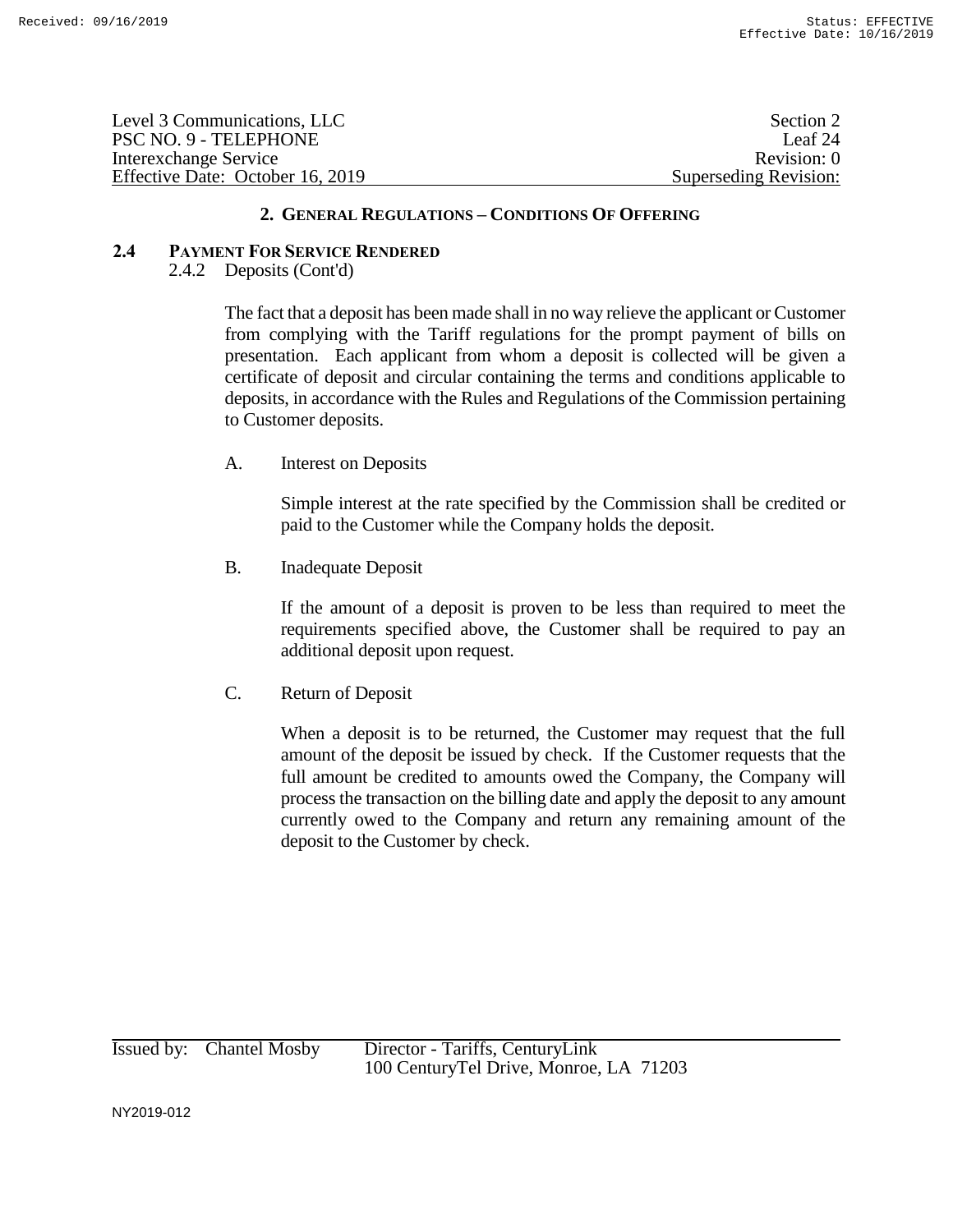| Level 3 Communications, LLC      | Section 2             |
|----------------------------------|-----------------------|
| PSC NO. 9 - TELEPHONE            | Leaf $25$             |
| Interexchange Service            | Revision: 0           |
| Effective Date: October 16, 2019 | Superseding Revision: |

#### **2.4 PAYMENT FOR SERVICE RENDERED** (Cont'd)

#### 2.4.3 Payment of Charges

Charges for facilities and service, other than usage charges, are due monthly in advance. All other charges are payable upon request of the Company. Bills are due on the due date shown on the bill and are payable at any business office of the Company, by U.S. Mail, or at any location designated by the Company. If objection is not received by the Company within three months after the bill is rendered, the items and charges appearing thereon shall be determined to be correct and binding upon the Customer. A bill will not be deemed correct and binding upon the Customer if the Company has records on the basis of which an objection may be considered, or if the Customer has in his or her possession such Company records. If objection results in a refund to the Customer, such refund will be with interest at the greater of the unadjusted Customer deposit rate or the applicable late payment rate, if any, for the service classification under which the Customer was billed. Interest will be paid from the date when the Customer overpayment was made, adjusted for any changes in the deposit rate or late payment rate, compounded monthly, until the overpayment is refunded. Notwithstanding the foregoing, no interest will be paid by the Company on Customer overpayments that are refunded within 30 days after the overpayment is received by the Company.

Where an objection to the bill involves a superseded service order, the items and charges appearing on the bill shall be deemed to be correct and binding upon the Customer if objection is not received by the Company within two months after the bill is rendered.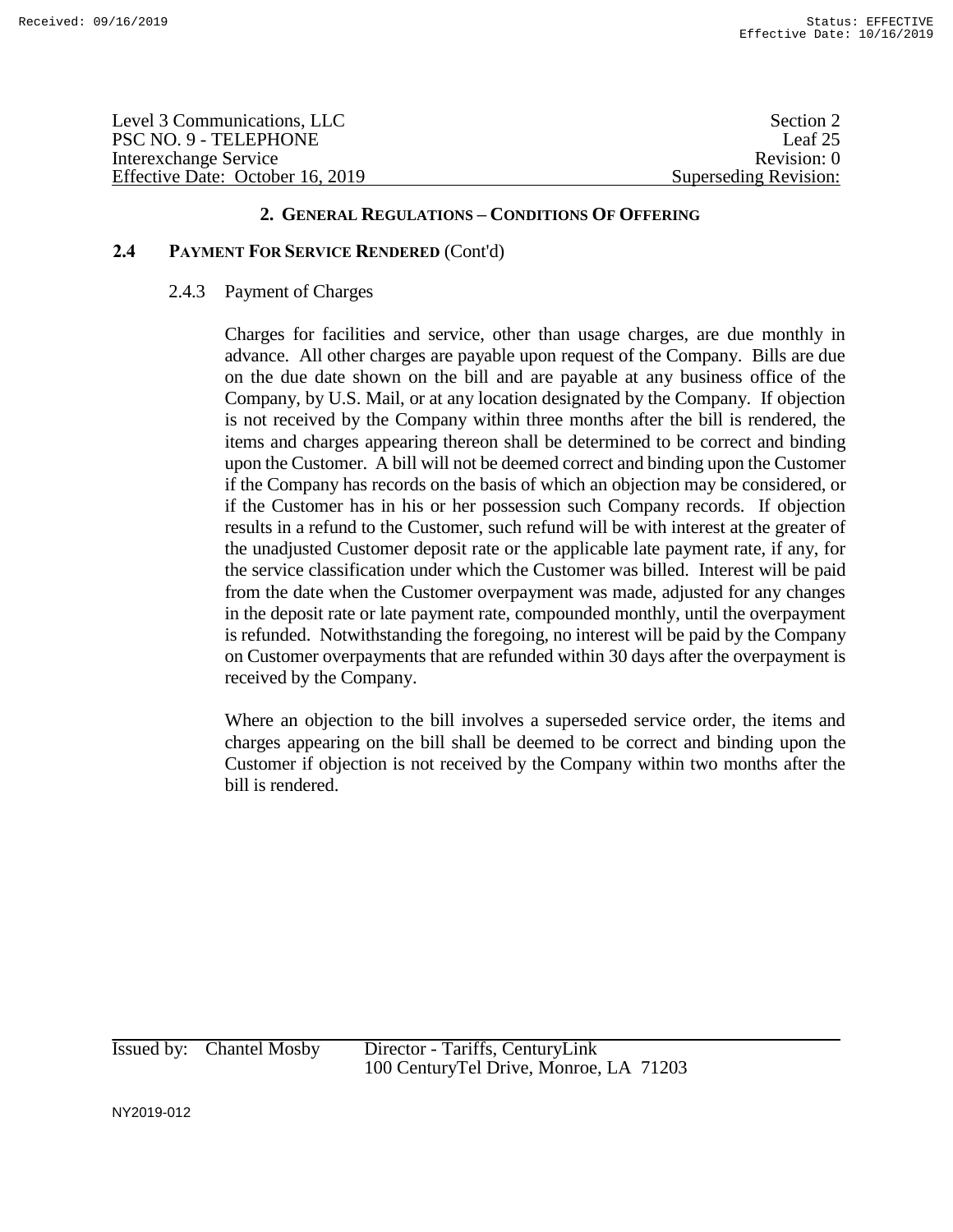| Level 3 Communications, LLC      | Section 2                    |
|----------------------------------|------------------------------|
| PSC NO. 9 - TELEPHONE            | Leaf 26                      |
| Interexchange Service            | Revision: 0                  |
| Effective Date: October 16, 2019 | <b>Superseding Revision:</b> |

### **2.4 PAYMENT FOR SERVICE RENDERED** (Cont'd)

#### 2.4.4 Return Check Charge

When a check which has been presented to the Company by a Customer in payment for charges is returned by a financial institution which refuses to honor it for insufficient funds or a non-existent account, the Customer shall be responsible for the payment of a Returned Check Charge of \$10.00 for business customers.

- 2.4.5 Late Payment Charges
	- A. Customer bills for telephone service are due on the due date specified on the bill. A Customer is in default unless payment is made on or before the due date specified on the bill. If payment is not received in funds that are immediately available by the Customer's next billing date, a late payment charge of 1.5% will be applied to all amounts previously billed under this Tariff, excluding one month's local service charge, but including arrears and unpaid late payment charges.
	- B. Late payment charges do not apply to those portions (and only those portions) of unpaid balances that are associated with disputed amounts. Undisputed amounts on the same bill are subject to late payment charges if unpaid and carried forward to the next bill.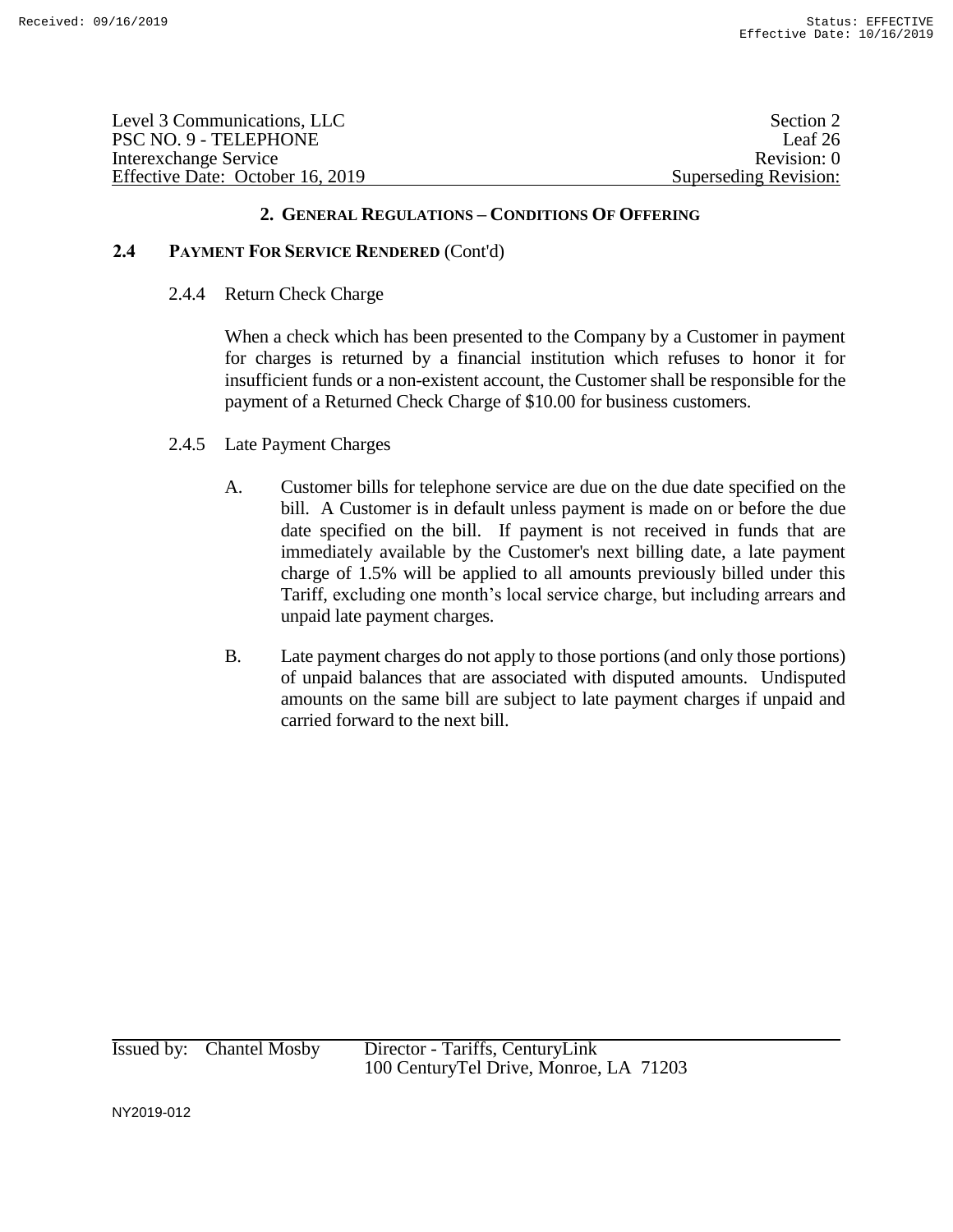| Level 3 Communications, LLC      | Section 2             |
|----------------------------------|-----------------------|
| PSC NO. 9 - TELEPHONE            | Leaf $27$             |
| Interexchange Service            | Revision: 0           |
| Effective Date: October 16, 2019 | Superseding Revision: |

### **2.4 PAYMENT FOR SERVICE RENDERED**

2.4.5 Late Payment Charges (Cont'd)

- C. Late payment charges do not apply to final accounts.
- D. Late payment charges do not apply to government agencies of the State of New York. These agencies are required to make payment in accordance with the provisions of Article XI-A of the State Finance Law (Chapter 153 of the Laws of 1984).
- E. Collection procedures and the requirement for a deposit are unaffected by the application of a late payment charge.
- 2.4.6 Customer Overpayments

The Company will provide interest on Customer overpayments that are not refunded within 30 days of the date the Company receives the overpayment. An overpayment is considered to have occurred when payment in excess of the correct charges for service is made because of erroneous Company billing. The Customer will be issued reimbursement for the overpayment, plus interest, or, if agreed to by the Customer, credit for the amount will be provided on the next regular Company bill. The rate of interest shall be the greater of the Customer deposit interest rate or the Company's applicable Late Payment Charge.

Interest shall be paid from the date when overpayment was made, adjusted for any changes in the deposit rate or late payment rate, and compounded monthly, until the date when the overpayment is refunded. The date when overpayment is considered to have been made will be the date on which the Customer's overpayment was originally recorded to the Customer's account by the Company.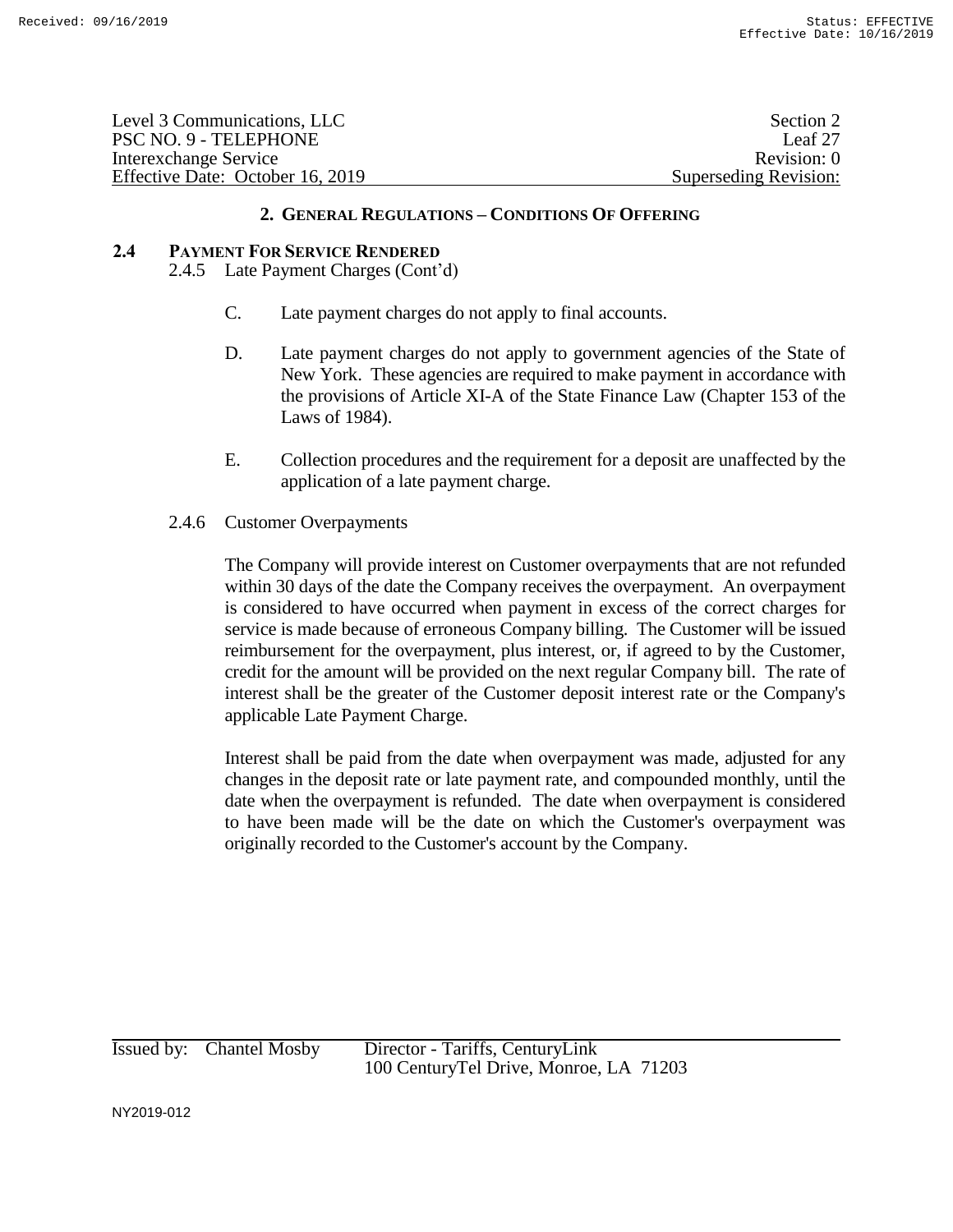| Level 3 Communications, LLC      | Section 2             |
|----------------------------------|-----------------------|
| PSC NO. 9 - TELEPHONE            | Leaf 28               |
| Interexchange Service            | Revision: 0           |
| Effective Date: October 16, 2019 | Superseding Revision: |

### **2.5 ACCESS TO CUSTOMER'S PREMISES**

The Customer shall be responsible for making arrangements or obtaining permission for safe and reasonable access for Company employees or agents of the Company to enter the premises of the Customer or any joint user or Customer of the Customer at any reasonable hour for the purpose of inspecting, repairing, testing or removing any part of the Company's facilities.

# **2.6 TELEPHONE SURCHARGES**

2.6.1 General

In addition to the rates and charges applicable according to the rules and regulations of this Tariff, various surcharges apply to the Customer's monthly bill statement as outlined in 2.6.2 and 2.6.3 below. If there are surcharge rates applicable to a particular city, village, town or county tax district or other jurisdictional taxing entity, the rate will be listed on Statement 1 which is at the end of this section.

Issued by: Chantel Mosby Director - Tariffs, CenturyLink 100 CenturyTel Drive, Monroe, LA 71203

NY2019-012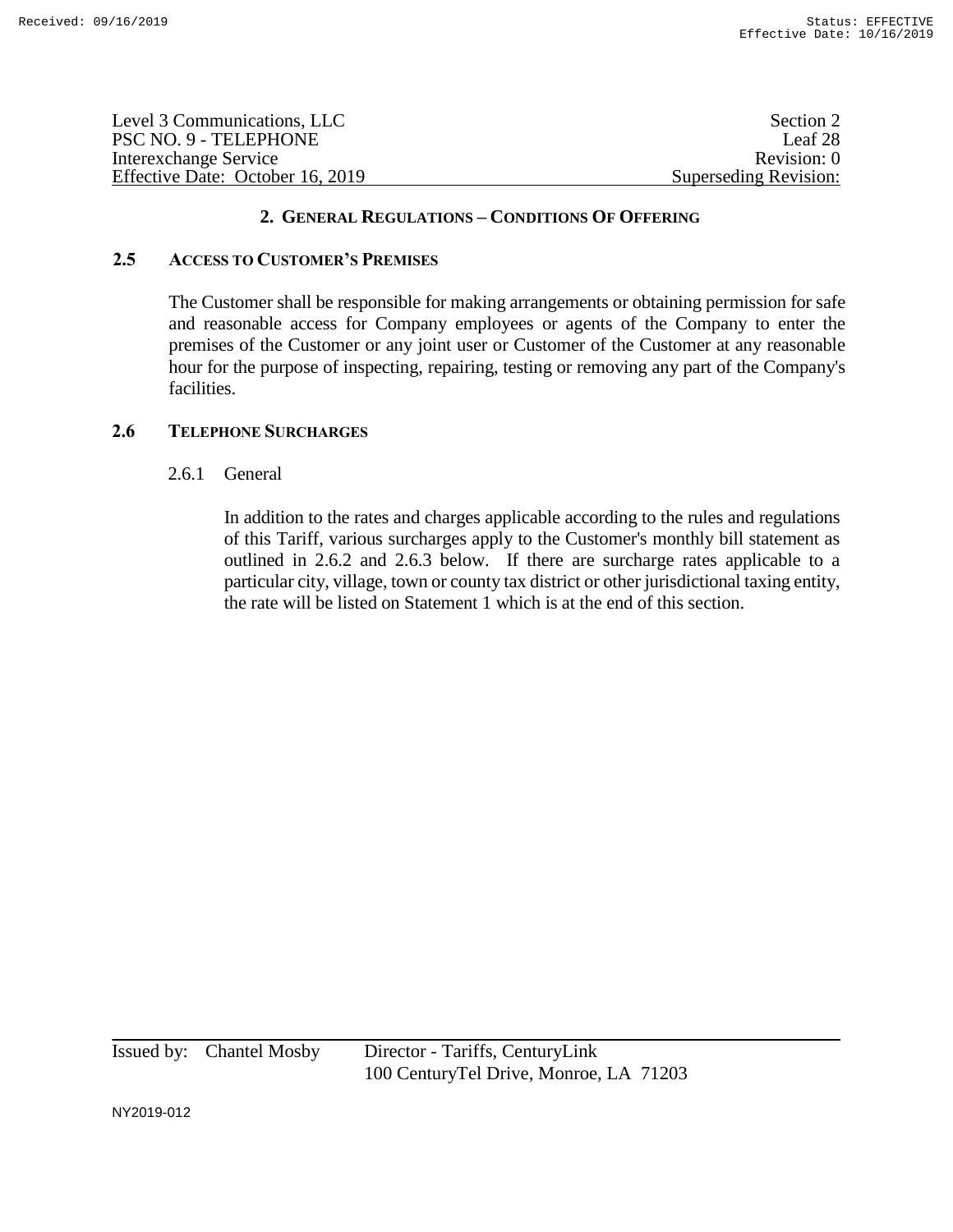| Level 3 Communications, LLC      | Section 2             |
|----------------------------------|-----------------------|
| PSC NO. 9 - TELEPHONE            | Leaf 29               |
| Interexchange Service            | Revision: 0           |
| Effective Date: October 16, 2019 | Superseding Revision: |

### **2.6 TELEPHONE SURCHARGES** (Cont'd)

#### 2.6.2 Surcharge for State Gross Income and Gross Earnings Taxes

A monthly surcharge to recover the additional expense related to the State Gross Income and Gross Earnings Taxes applies to the recurring and nonrecurring rates and charges for all intrastate service except returned check charges, late payment charges and rates for local coin calls. The applicable Gross Revenue Surcharge rates are shown on Statement 1 which is at the end of this section. Any changes to these rates will be filed on 15 days' notice to Customers and the Commission, and as directed by the Commission. Whenever the state levies a new tax on the Company's gross revenues, repeals such a tax, or changes the rate of such a tax, the Commission may approve new surcharge factors, and the Company will file a revised statement as directed or approved by the Commission.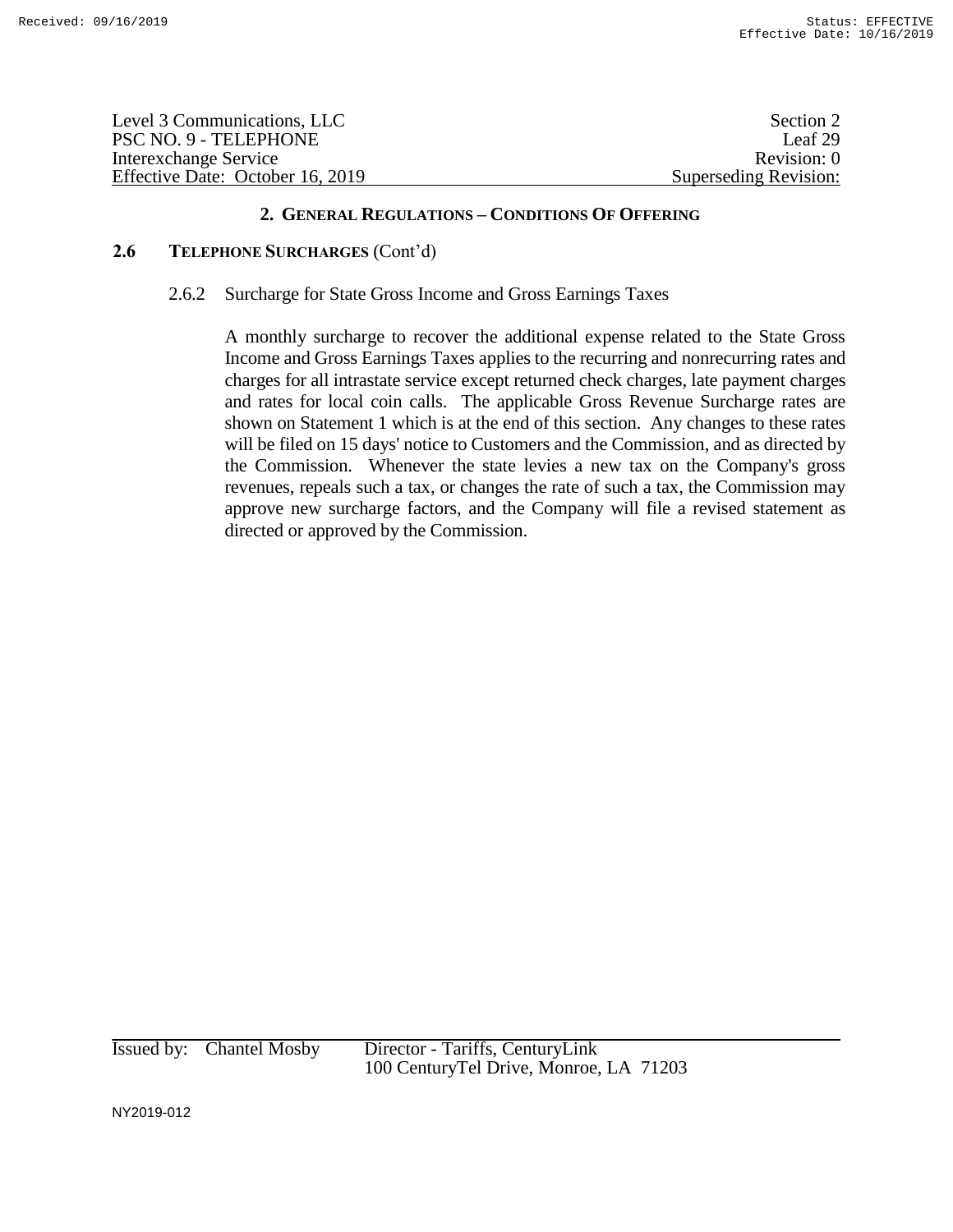| Level 3 Communications, LLC      | Section 2             |
|----------------------------------|-----------------------|
| PSC NO. 9 - TELEPHONE            | Leaf $302$            |
| Interexchange Service            | Revision: 0           |
| Effective Date: October 16, 2019 | Superseding Revision: |

# **2.6 TELEPHONE SURCHARGES** (Cont'd)

#### 2.6.3 Village or Municipal Surcharge on Local Utility Gross Revenue Taxes

In certain cities and villages, a municipal surcharge related to the Local Utility Gross Revenue Taxes applies to the recurring and nonrecurring rates and charges for all intrastate service except returned check charges, late payment charges and rates for local coin calls. The percentage rate of the surcharge in each locality where such a surcharge applies is listed on Statement 1 which is at the end of this section.

The surcharge statement shall be filed at least fifteen business days before the effective date. The effective date of the statement shall not be prior to the effective date of the surcharge and no sooner than the date when the tax enactment is filed with the Secretary of State. The surcharge shall be applicable to bills subject to the tax enactment that are rendered on or after the effective date of the statement. If the tax enactment either ceases to be effective or is modified so as to reduce the tax rate, the surcharge will be changed accordingly within 5 business days.

Introduction, cancellation, or modification of a surcharge will be effective on the date of the Customer's first bill rendered after the effective date of the change.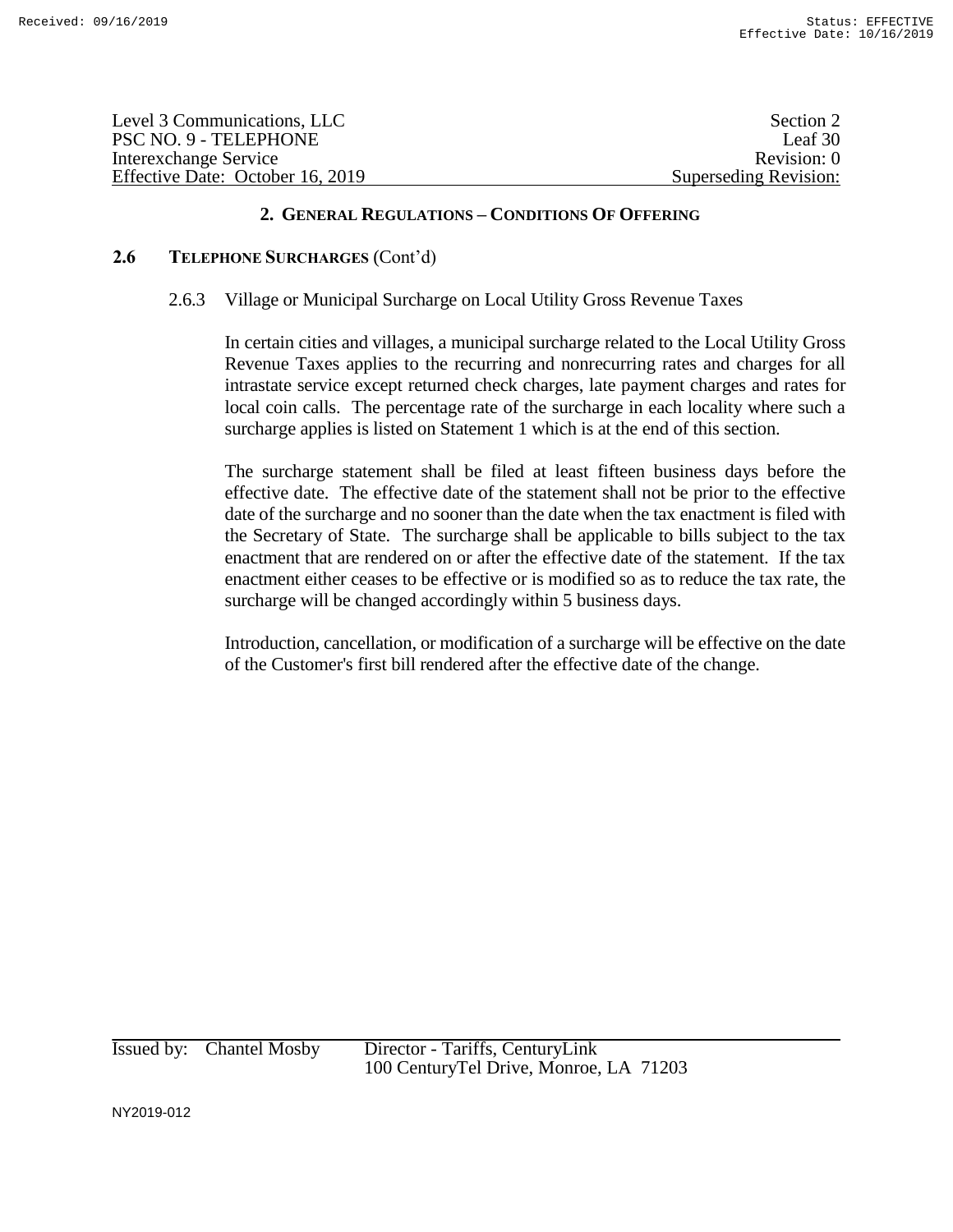| Level 3 Communications, LLC      | Section 2             |
|----------------------------------|-----------------------|
| PSC NO. 9 - TELEPHONE            | Leaf 31               |
| Interexchange Service            | Revision: 0           |
| Effective Date: October 16, 2019 | Superseding Revision: |

# **2.7 SUSPENSION OR TERMINATION OF SERVICE**

2.7.1 Suspension or Termination for Nonpayment

In the event that any bill rendered, or any deposit required is not paid, the Company may suspend service or terminate service until the bill, or the required deposit has been paid. If service is suspended or terminated for nonpayment, the Customer will be billed a Connection Charge as well as any payment due and any applicable deposits upon reconnection.

- A. Termination shall not be made until at least 20 days after written notification has been mailed to the billing address of the Customer.
- B. Suspension will not be made until at least 8 days after written notification has been mailed to the Customer and 20 days before the termination notice.

Telephone service shall not be suspended or terminated for non-payment of a bill rendered or a required deposit on weekends or New Year's Day, Lincoln's Birthday, Washington's Birthday, Memorial Day, Independence Day, Labor Day, Columbus Day, Election Day, Veteran's Day, Thanksgiving Day, Christmas, or other Federal or State holidays proclaimed by the President or the Governor or days on which the Company is not open for business.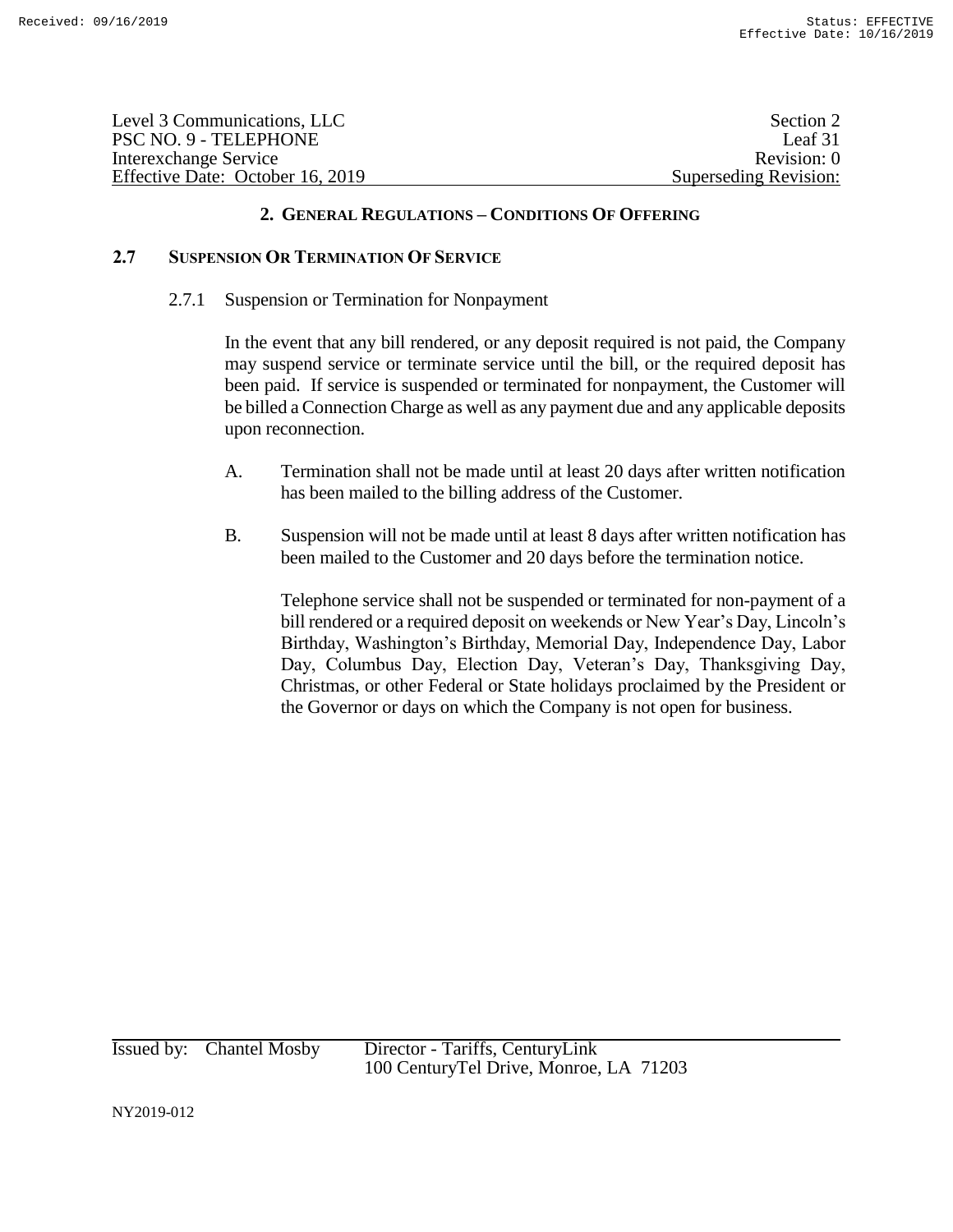| Level 3 Communications, LLC      | Section 2                    |
|----------------------------------|------------------------------|
| PSC NO. 9 - TELEPHONE            | Leaf 32                      |
| Interexchange Service            | Revision: 0                  |
| Effective Date: October 16, 2019 | <b>Superseding Revision:</b> |

# **2.7 SUSPENSION OR TERMINATION OF SERVICE** (Cont'd)

2.7.2 Exceptions to Suspension and Termination

Telephone service shall not be suspended or terminated for:

- A. Nonpayment for service for which a bill has not been rendered;
- B. Nonpayment for service which have not been rendered, except the initial advance payment of new customers;
- C. Nonpayment of any billed charge which is in dispute or for the nonpayment of a deposit which is in dispute during the period before a determination of the dispute is made by the Company in accordance with Company's complaint handling procedures. These procedures are in accordance with the Public Service Commission Rules and Regulations contained in Part 633 of 16 NYCRR.

Telephone service may be suspended or terminated for nonpayment of the undisputed portion of a disputed bill or deposit if the Customer does not pay the undisputed portion after being asked to do so.

- D. Nonpayment of back billed amounts as outlined in 2.9.10.
- E. Nonpayment of charges other than local telephone service, deposits or advance payments.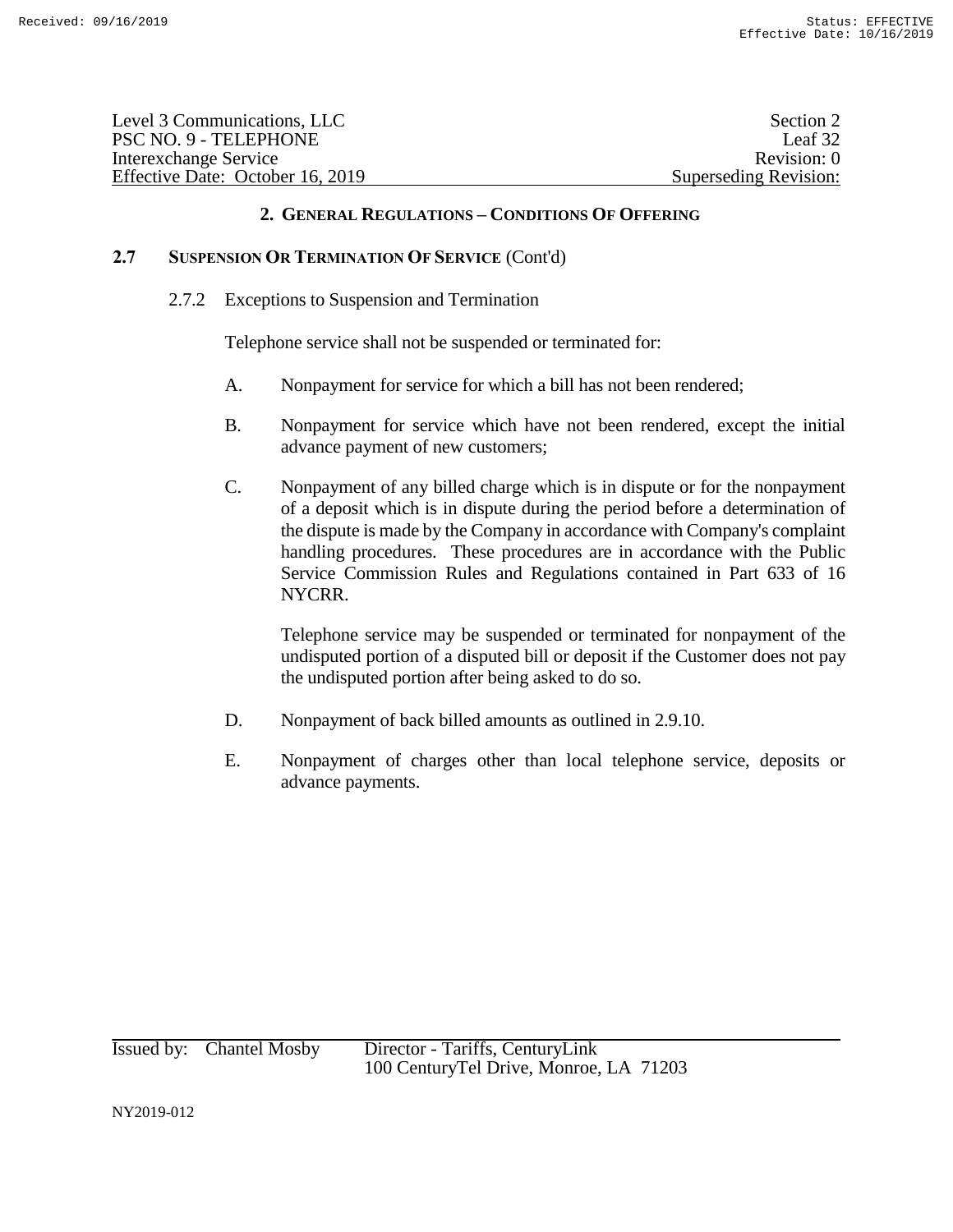| Level 3 Communications, LLC      | Section 2             |
|----------------------------------|-----------------------|
| PSC NO. 9 - TELEPHONE            | Leaf 33               |
| Interexchange Service            | Revision: 0           |
| Effective Date: October 16, 2019 | Superseding Revision: |

### **2.7 SUSPENSION OR TERMINATION OF SERVICE** (Cont'd)

### 2.7.3 Verification of Nonpayment

Telephone service shall not be suspended or terminated for nonpayment of a bill rendered or a required deposit unless:

- A. The Company has verified, in a manner approved by the Public Service Commission, that payment has not been received at any office of the Company or at any office of an authorized collection agent through the end of the period indicated in the notice, and
- B. The Company has checked the Customer's account on the day that suspension or termination is to occur to determine whether payment has been posted to the Customer's account as of the opening of business on that day.

# 2.7.4 Termination for Cause Other Than Nonpayment

A. General

The Company, after notice in writing to the Customer and after having given the Customer an appropriate opportunity to respond to such notice, may terminate service and sever the connection(s) from the Customer's premises under the following conditions: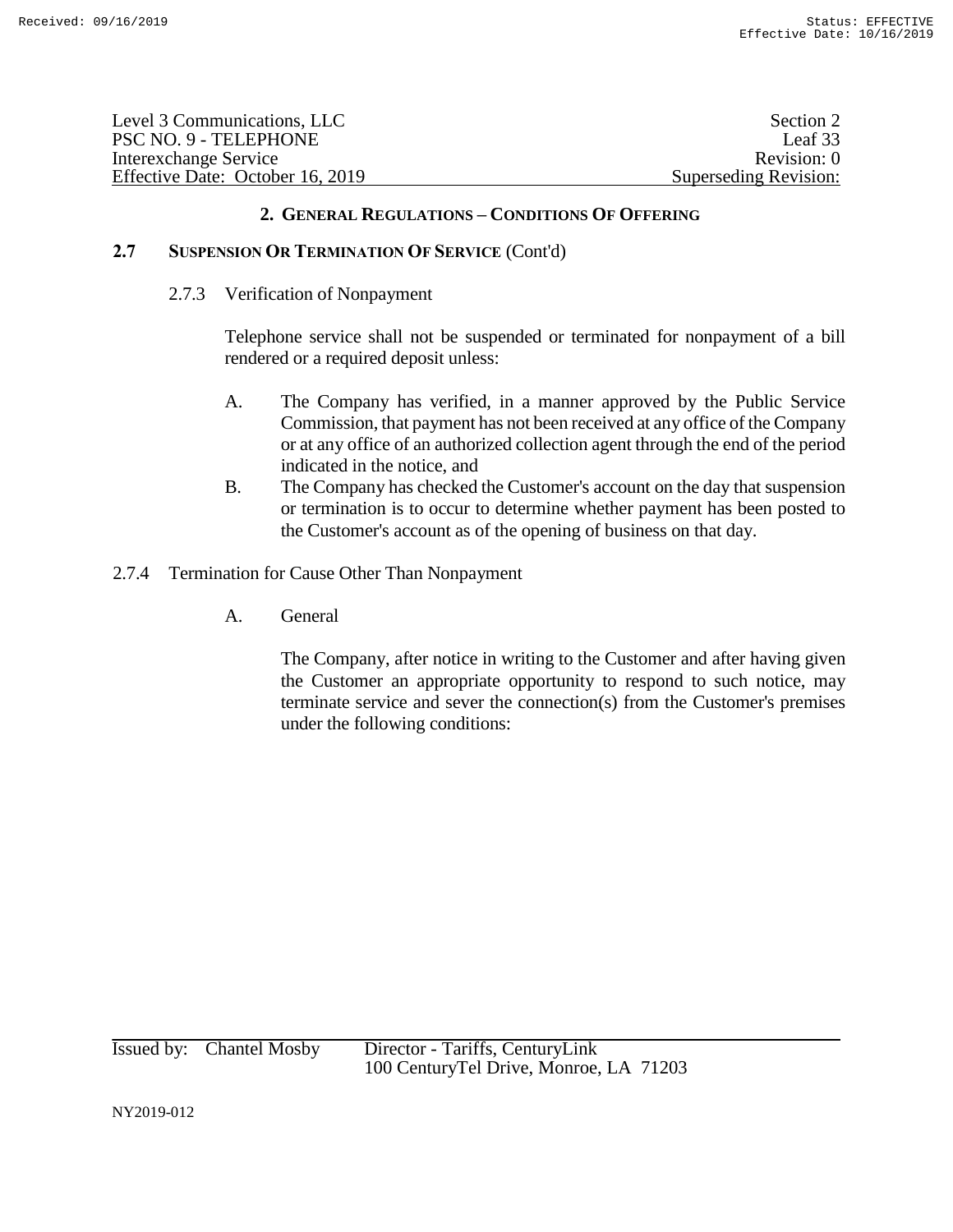| Level 3 Communications, LLC      | Section 2             |
|----------------------------------|-----------------------|
| PSC NO. 9 - TELEPHONE            | Leaf 34               |
| Interexchange Service            | Revision: 0           |
| Effective Date: October 16, 2019 | Superseding Revision: |

### **2.7 SUSPENSION OR TERMINATION OF SERVICE**

- 2.7.4 Termination for Cause Other Than Nonpayment
	- A. General (Cont'd)
		- 1. in the event of prohibited, unlawful or improper use of the facilities or service, or any other violation by the Customer of the rules and regulations governing the facilities and service furnished, or
		- 2. if, in the judgment of the Company, any use of the facilities or service by the Customer may adversely affect the Company's personnel, plant, property or service. The Company shall have the right to take immediate action, including termination of the service and severing of the connection, without notice to the Customer when injury or damage to telephone personnel, plant, property or service is occurring, or is likely to occur, or
		- 3. in the event of unauthorized use, where the Customer fails to take reasonable steps to prevent the unauthorized use of the facilities or service received from the Company, or
		- 4. in the event that service is connected for a Customer who is indebted to the Company for service or facilities previously furnished, that service may be terminated by the Company unless the Customer satisfies the indebtedness within 20 days after written notification. See Section 2.9.5 regarding Deferred Payment Agreements.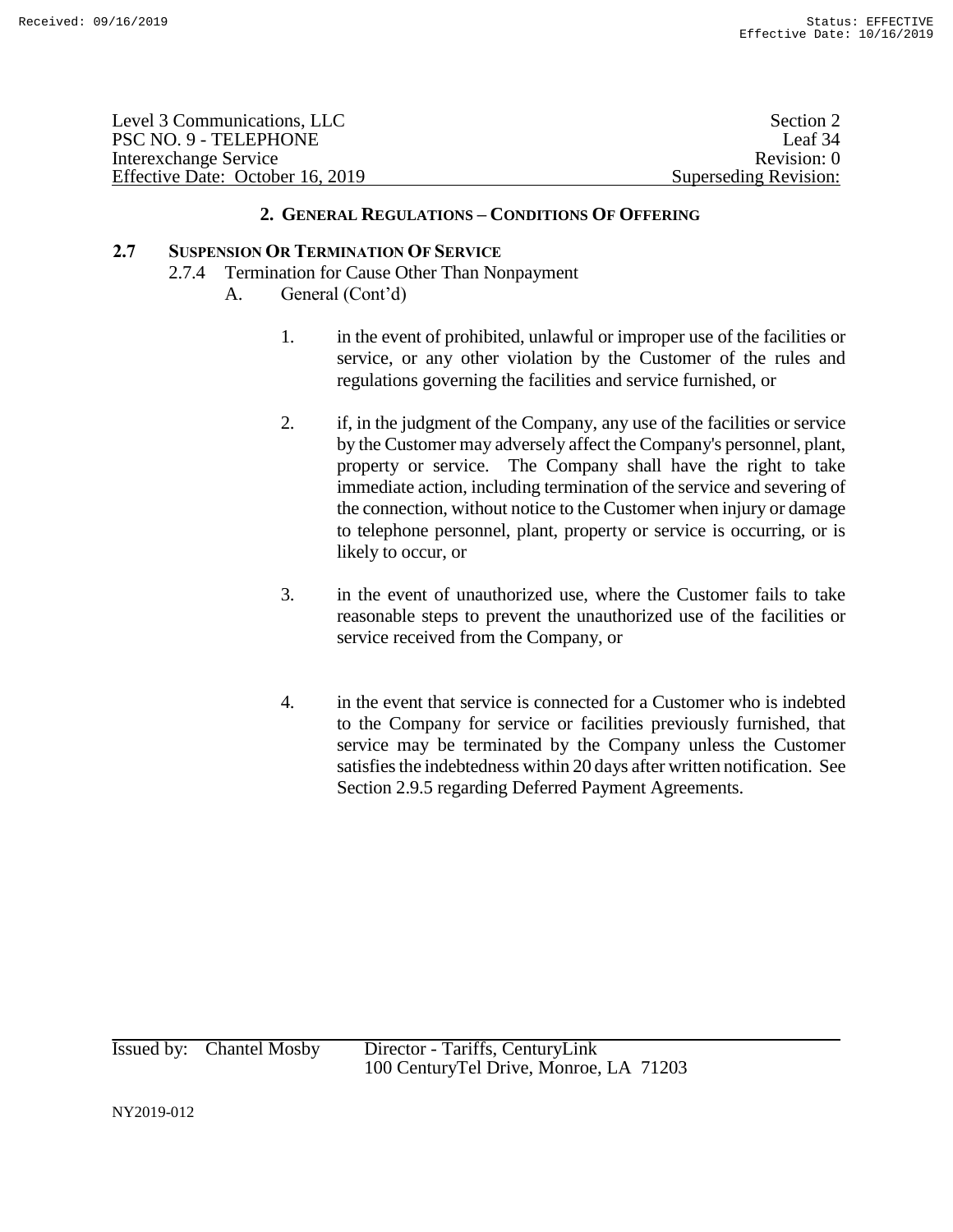| Level 3 Communications, LLC      | Section 2             |
|----------------------------------|-----------------------|
| PSC NO. 9 - TELEPHONE            | Leaf 35               |
| Interexchange Service            | Revision: 0           |
| Effective Date: October 16, 2019 | Superseding Revision: |

# **2.7 SUSPENSION OR TERMINATION OF SERVICE**

2.7.4 Termination for Cause Other Than Nonpayment (Cont'd)

- B. Prohibited, Unlawful or Improper Use of the Facilities or Service Prohibited, unlawful or improper use of the facilities or service includes, but is not limited to:
	- 1. The use of facilities or service of the Company without payment of tariff charges;
	- 2. Calling or permitting others to call another person or persons so frequently or at such times of the day or in such manner as to harass, frighten, abuse or torment such other person or persons;
	- 3. The use of profane or obscene language;
	- 4. The use of the service in such a manner such that it interferes with the service of other Customers or prevents them from making or receiving calls;
	- 5. The use of a mechanical dialing device or recorded announcement equipment to seize a Customer's line, thereby interfering with the Customer's use of the service;
	- 6. Permitting fraudulent use.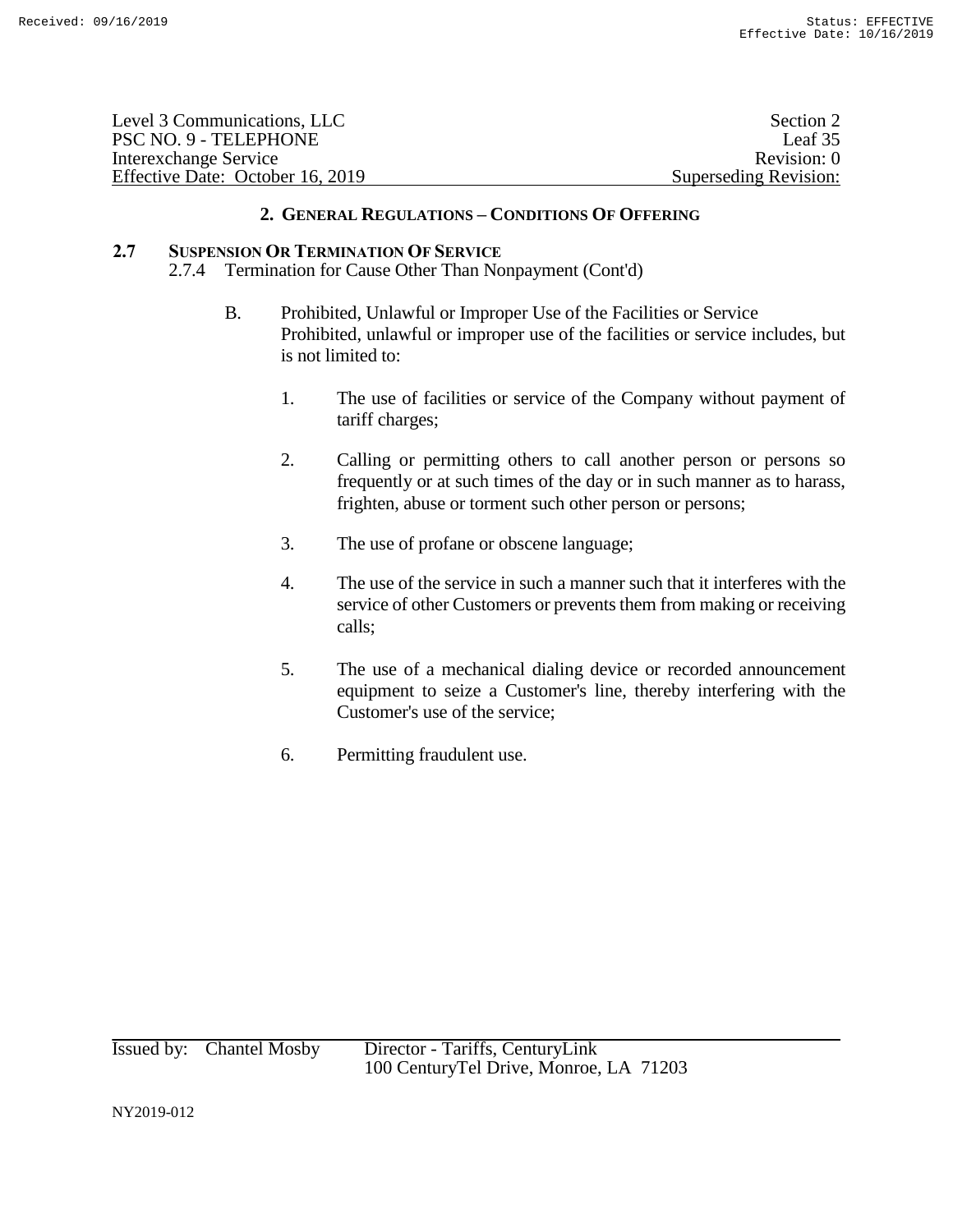| Level 3 Communications, LLC      | Section 2             |
|----------------------------------|-----------------------|
| PSC NO. 9 - TELEPHONE            | Leaf 36               |
| Interexchange Service            | Revision: 0           |
| Effective Date: October 16, 2019 | Superseding Revision: |

#### **2.7 SUSPENSION OR TERMINATION OF SERVICE**

2.7.4 Termination for Cause Other Than Nonpayment (Cont'd)

- C. Abandonment or Unauthorized Use of Facilities
	- 1. If it is determined that facilities have been abandoned, or are being used by unauthorized persons, or that the Customer has failed to take reasonable steps to prevent unauthorized use, the Company may terminate telephone service.
	- 2. In the event that telephone service is terminated for abandonment of facilities or unauthorized use and service is subsequently restored to the same Customer at the same location:
		- (a) No charge shall apply for the period during which service had been terminated, and
		- (b) Reconnection charges will apply when service is restored. However, no charge shall be made for reconnection if the service was terminated due to an error on the part of the Company.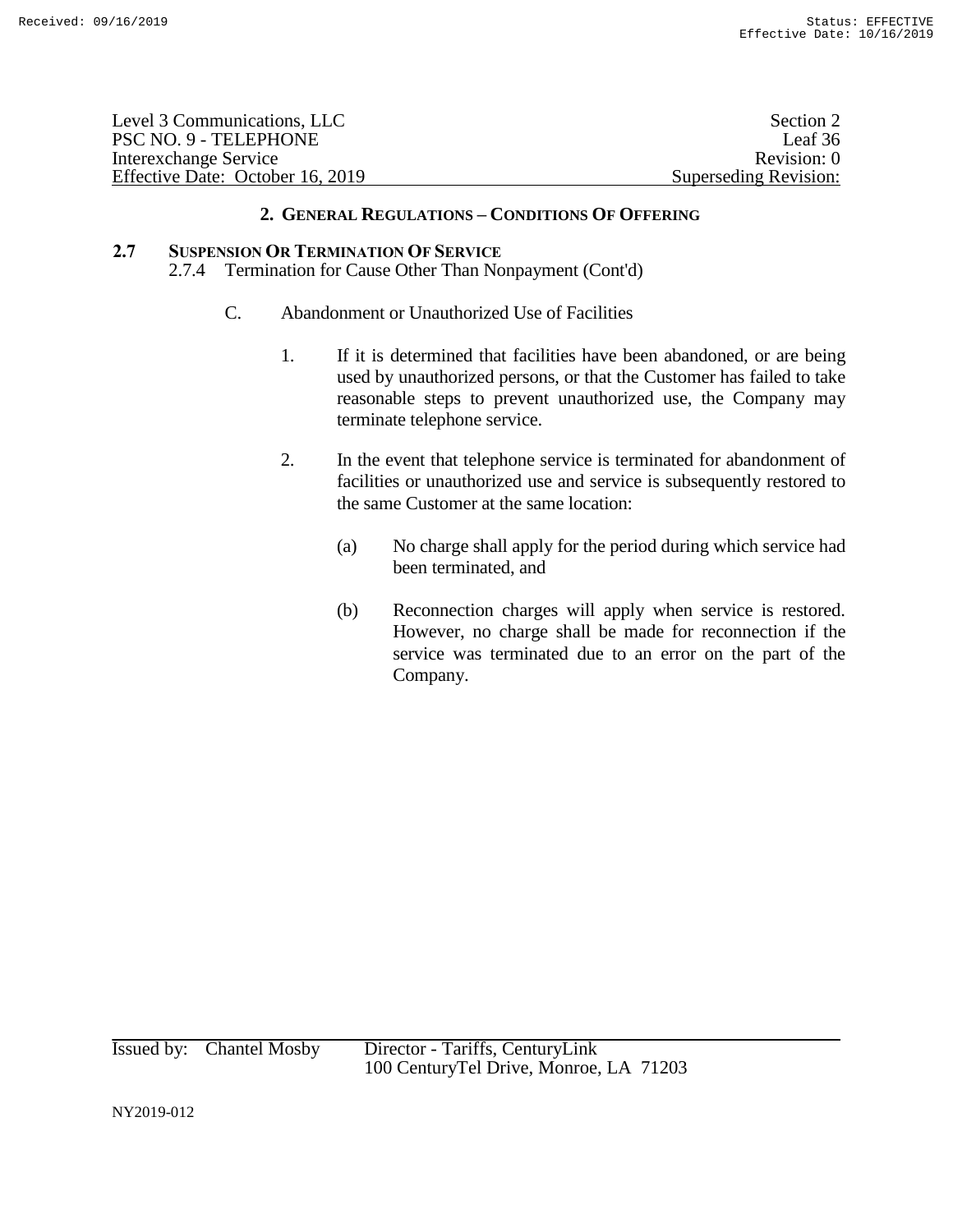| Level 3 Communications, LLC      | Section 2             |
|----------------------------------|-----------------------|
| PSC NO. 9 - TELEPHONE            | Leaf $37$             |
| Interexchange Service            | Revision: 0           |
| Effective Date: October 16, 2019 | Superseding Revision: |

### **2.7 SUSPENSION OR TERMINATION OF SERVICE**

2.7.4 Termination for Cause Other Than Nonpayment (Cont'd)

D. Change in the Company's Ability to Secure Access

Any change in the Company's ability (a) to secure and retain suitable facilities and rights for the construction and maintenance of the necessary circuits and equipment or (b) to secure and retain suitable space for its plant and facilities in the building where service is provided to the Customer may require termination of a Customer's service until such time as new arrangements can be made. No charges will be assessed the Customer while service is terminated, and no connection charges will apply when the service is restored.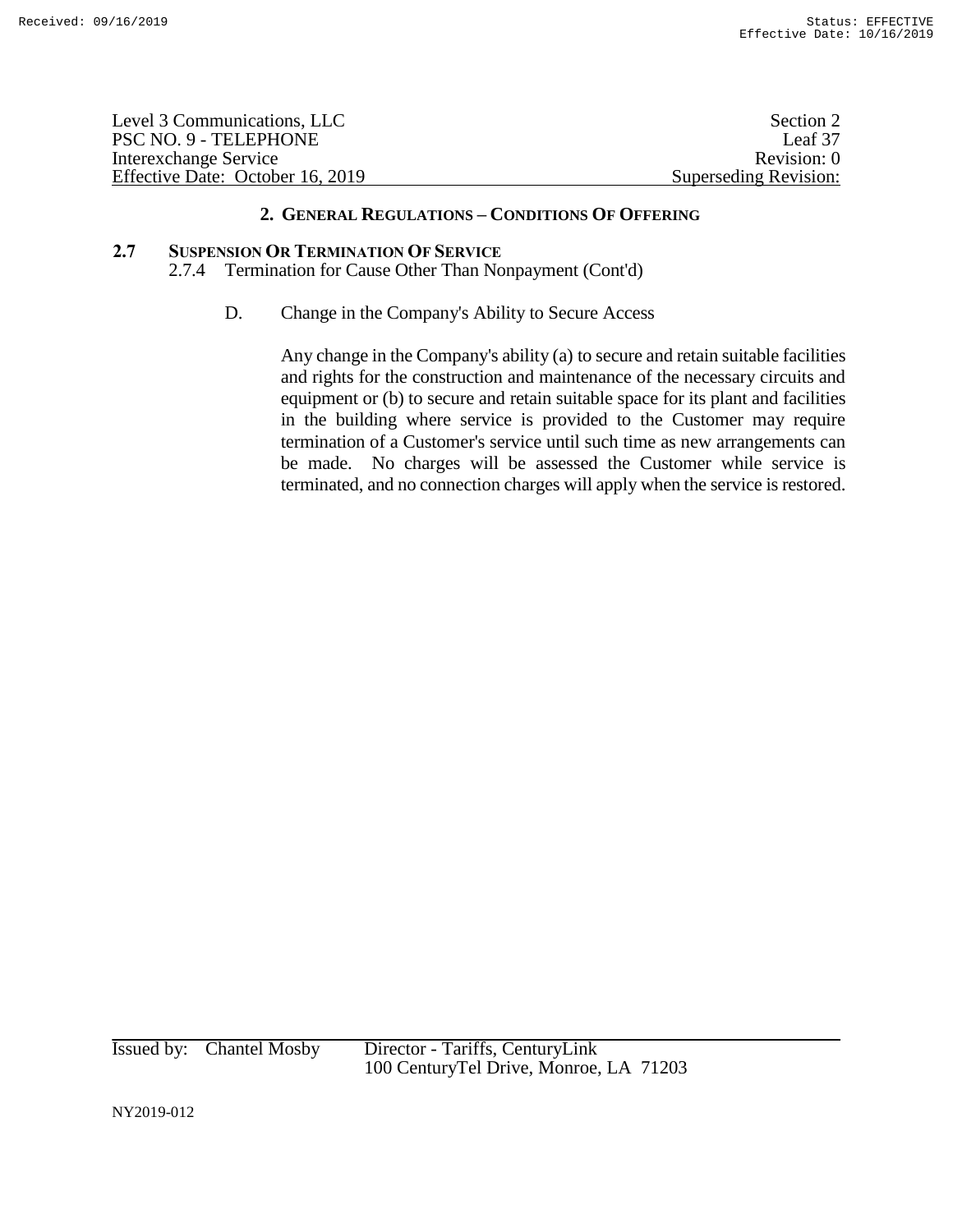| Level 3 Communications, LLC      | Section 2                    |
|----------------------------------|------------------------------|
| PSC NO. 9 - TELEPHONE            | Leaf 38                      |
| Interexchange Service            | Revision: 0                  |
| Effective Date: October 16, 2019 | <b>Superseding Revision:</b> |

## **2.7 SUSPENSION OR TERMINATION OF SERVICE** (Cont'd)

- 2.7.5 Discontinuance of Service
	- A. Upon violation of any of the other material terms or conditions for furnishing service the Company may, by giving 30 days' prior notice in writing to the Customer, discontinue or suspend service without incurring any liability if such violation continues during that period.
	- B. Upon condemnation of any material portion of the facilities used by the Company to provide service to a Customer or if a casualty renders all or any material portion of such facilities inoperable beyond feasible repair, the Company, by notice to the Customer, may discontinue or suspend service without incurring any liability.
	- C. Upon any governmental prohibition or required alteration of the services to be provided or any violation of an applicable law or regulation, the Company may immediately discontinue service without incurring any liability.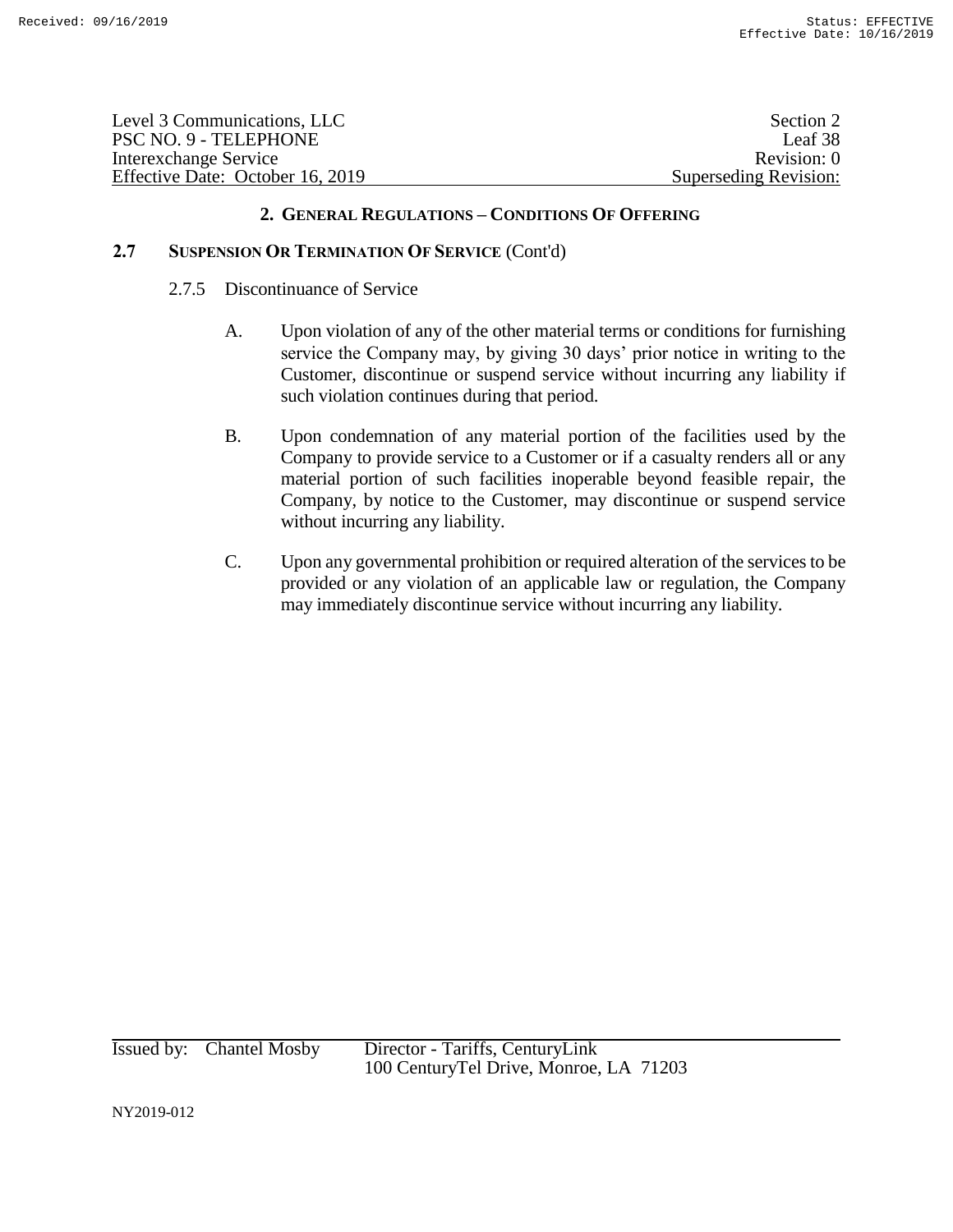| Level 3 Communications, LLC      | Section 2                    |
|----------------------------------|------------------------------|
| PSC NO. 9 - TELEPHONE            | Leaf 39                      |
| Interexchange Service            | Revision: 0                  |
| Effective Date: October 16, 2019 | <b>Superseding Revision:</b> |

# **2.7 SUSPENSION OR TERMINATION OF SERVICE** (Cont'd)

### 2.7.6 Emergency Termination of Service

The Company will immediately terminate the service of any Customer, on request, when the Customer has reasonable belief that the service is being used by an unauthorized person or persons. The Company may require that the request be submitted in writing as a follow-up to a request made by telephone.

- 2.7.7 Cancellation of Application for Service
	- A. In general, applications for service are non-cancelable unless the Company otherwise agrees. Where the Company permits Customer to cancel an application for service prior to the start of service or prior to any special construction, no charges will be imposed except for those specified below.
	- B. Where, prior to cancellation by the Customer, the Company incurs any expenses in installing the service or in preparing to install the service that it otherwise would not have incurred, a charge equal to the costs the Company incurred, less net salvage, shall apply, but in no case shall this charge exceed the sum of the charge for the minimum period of services ordered, including installation charges, and all charges others levy against the Company that would have been chargeable to the Customer had service begun (all discounted to present value at six percent).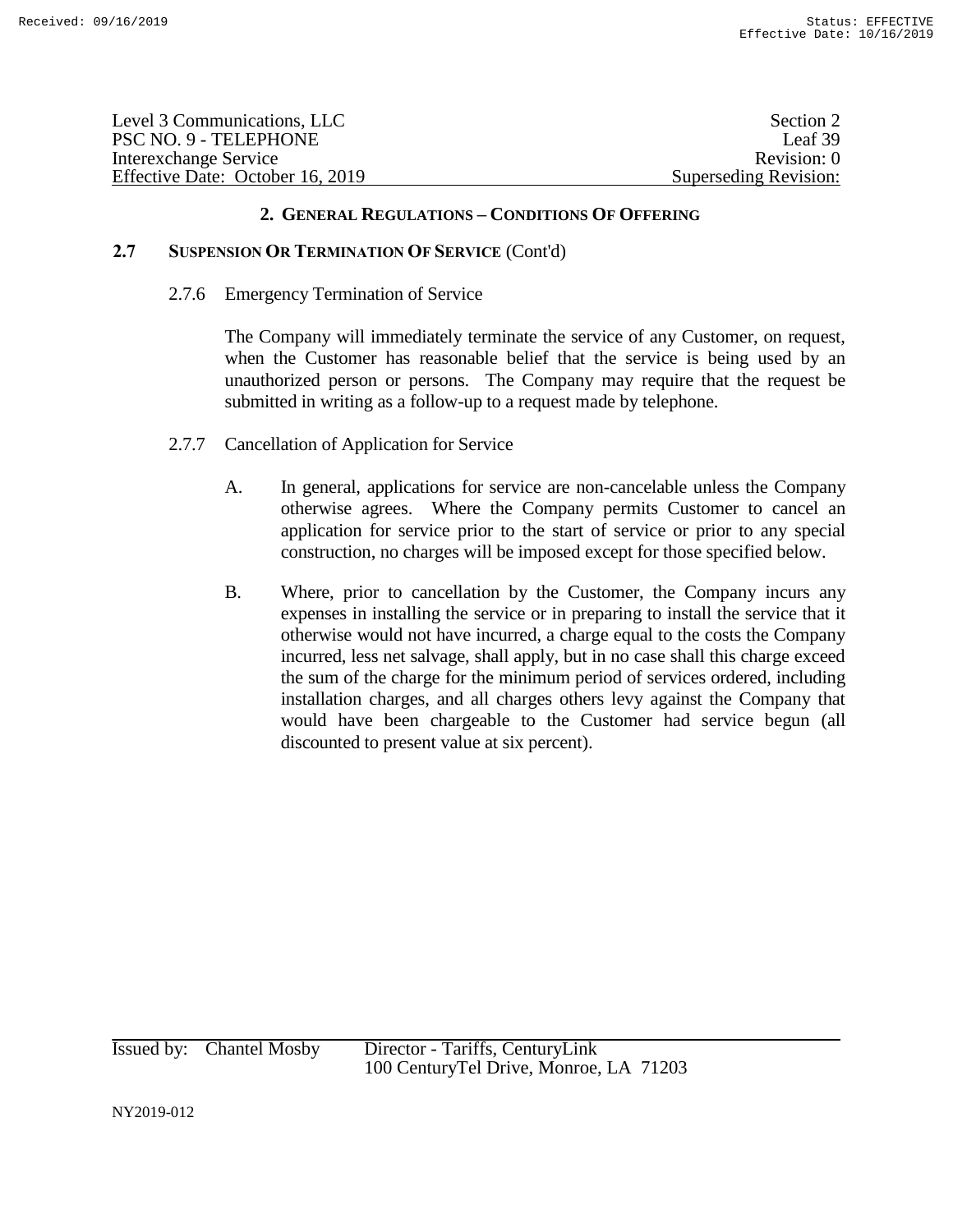| Level 3 Communications, LLC      | Section 2             |
|----------------------------------|-----------------------|
| PSC NO. 9 - TELEPHONE            | Leaf 40               |
| Interexchange Service            | Revision: 0           |
| Effective Date: October 16, 2019 | Superseding Revision: |

# **2.7 SUSPENSION OR TERMINATION OF SERVICE**

- 2.7.7 Cancellation of Application for Service (Cont'd)
	- C. Where the Company incurs any expense in connection with special construction, or where special arrangements of facilities or equipment have begun, before the Company receives a cancellation notice, a charge equal to the costs incurred, less net salvage, applies. In such cases, the charge will be based on such elements as the cost of the equipment, facilities, and material, the cost of installation, engineering, labor, and supervision, general and administrative expense, other disbursements, depreciation, maintenance, taxes, provision for return on investment, and any other costs associated with the special construction or arrangements.
	- D. The special charges described in (a) through (c) will be calculated and applied on a case-by-case basis.
- 2.7.8 Changes in Service Requested

If the Customer makes or requests material changes in circuit engineering, equipment specifications, service parameters, premises locations, or otherwise materially modifies any provision of the application for service, the Customer's installation fee shall be adjusted accordingly.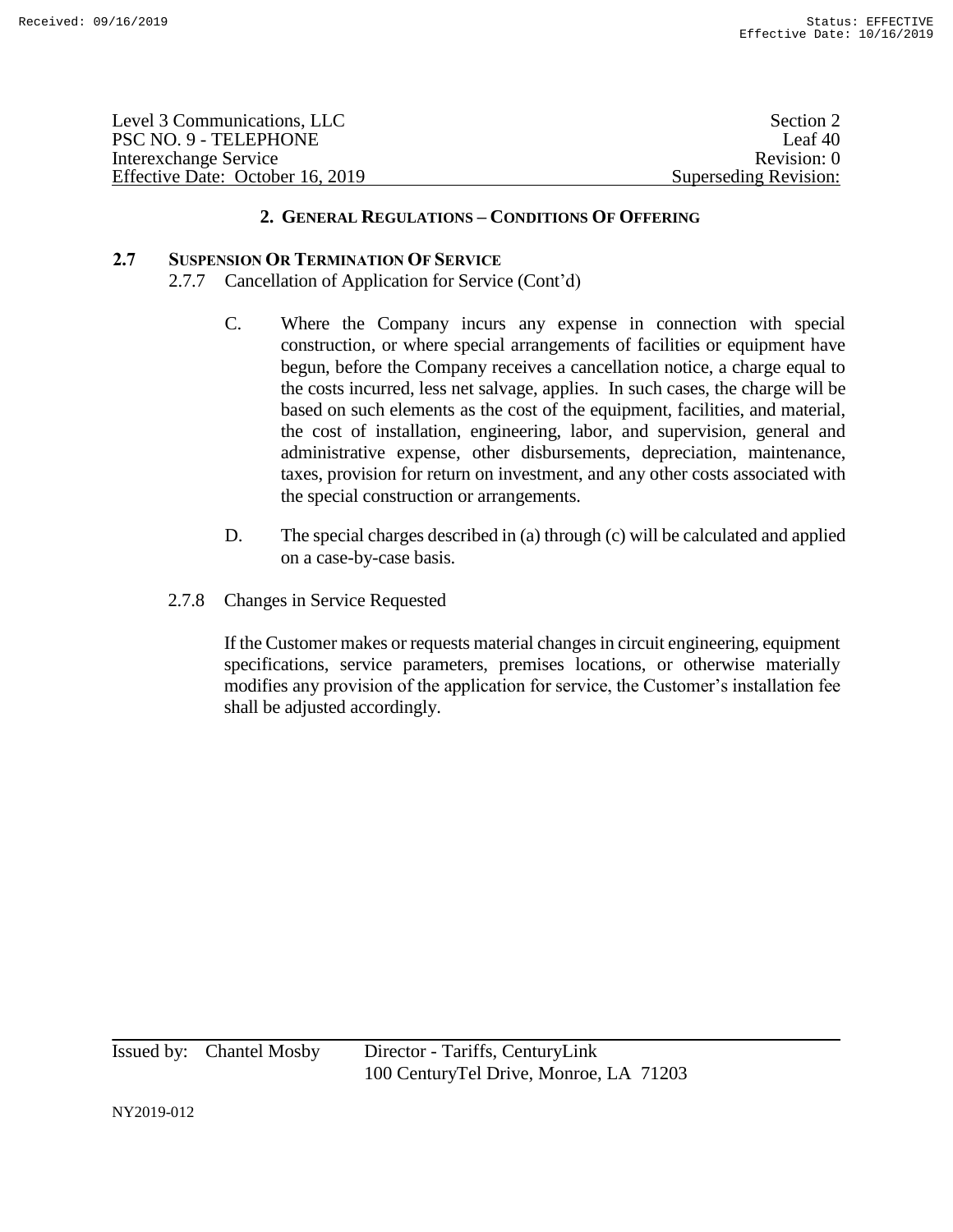| Level 3 Communications, LLC      | Section 2                    |
|----------------------------------|------------------------------|
| PSC NO. 9 - TELEPHONE            | Leaf 41                      |
| Interexchange Service            | Revision: 0                  |
| Effective Date: October 16, 2019 | <b>Superseding Revision:</b> |

# **2.7 SUSPENSION OR TERMINATION OF SERVICE** (Cont'd)

### 2.7.9 Cancellation of Service

If a Customer cancels a Service Order or terminates services before the completion of the term for any reason whatsoever other than a service interruption (as defined in 2.10.1 below), Customer agrees to pay to Company the following sums which shall become due and owing as of the effective date of the cancellation or termination and be payable within the period set forth in 2.4.1: all costs, fees and expenses reasonably incurred in connection with:

- A. all non-recurring charges reasonably expended by Company to establish service to Customer, plus
- B. any disconnection, early cancellation or termination charges reasonably incurred and paid to third parties by Company on behalf of Customer, plus
- C. all recurring charges specified in the applicable Tariff for the balance of the then current term.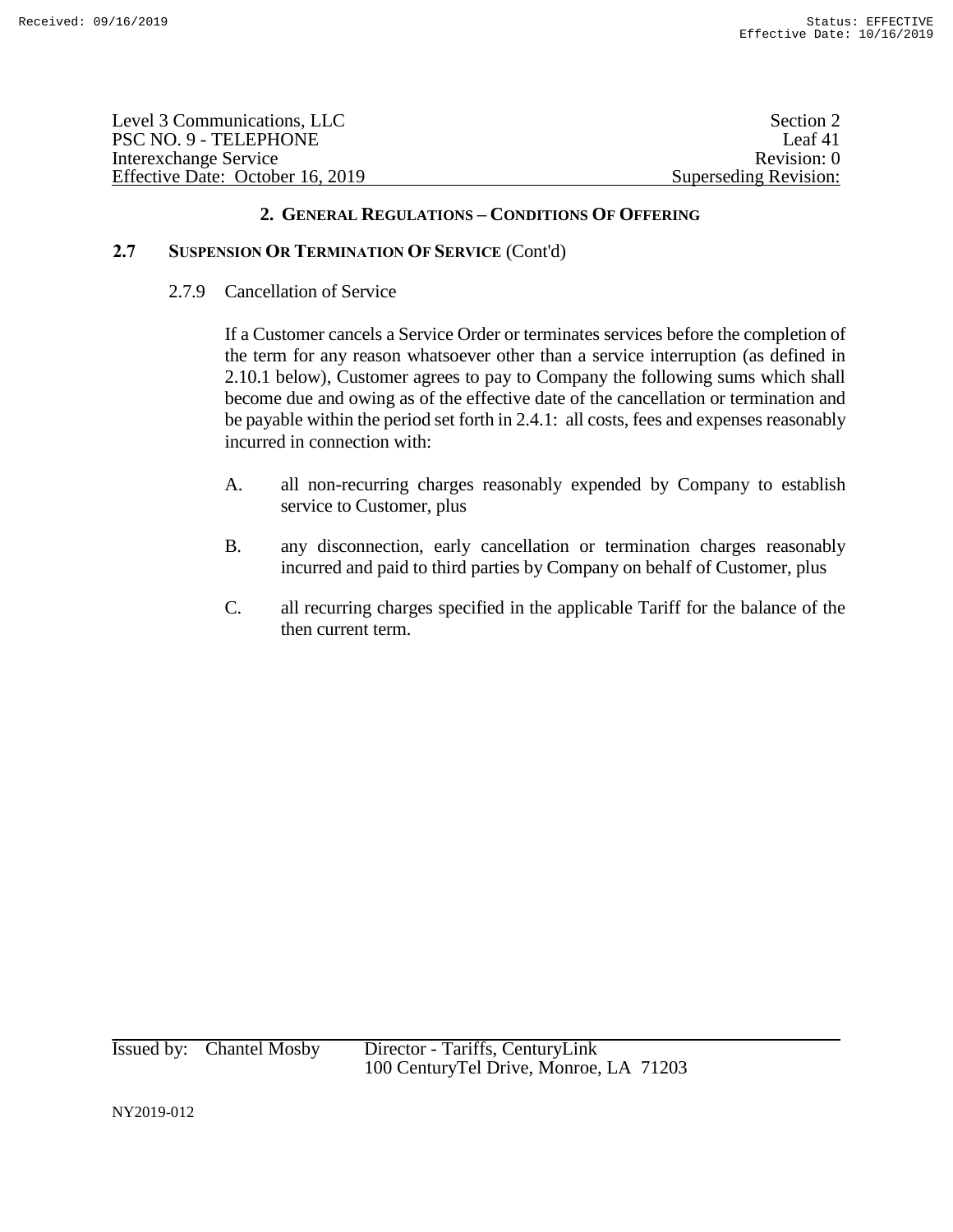| Level 3 Communications, LLC      | Section 2             |
|----------------------------------|-----------------------|
| PSC NO. 9 - TELEPHONE            | Leaf $42$             |
| Interexchange Service            | Revision: 0           |
| Effective Date: October 16, 2019 | Superseding Revision: |

## **2.8 ADDITIONAL PROVISIONS APPLICABLE TO BUSINESS CUSTOMERS**

- 2.8.1 Application of Rates
	- A. Business rates as described in Section 6 and shown in the Rate Schedule apply to service furnished:
		- 1. In office buildings, stores, factories and all other places of a business nature;
		- 2. In hotels, apartment houses, clubs and boarding and rooming houses except when service is within the Customer's domestic establishment and no business listings are provided; and in churches except when service is provided to an individual of the clergy for personal use only and business service is already established for the church at the same location;
		- 3. At any location when the listing or public advertising indicates a business or a profession;
		- 4. At any location where the service includes an extension which is at a location where business rates apply unless the extension is restricted to incoming calls;
		- 5. At any location where the Customer resells or shares exchange service;
	- B. The use of business facilities and service is restricted to the Customer, Customer's agents and representatives of the Customer, and joint users.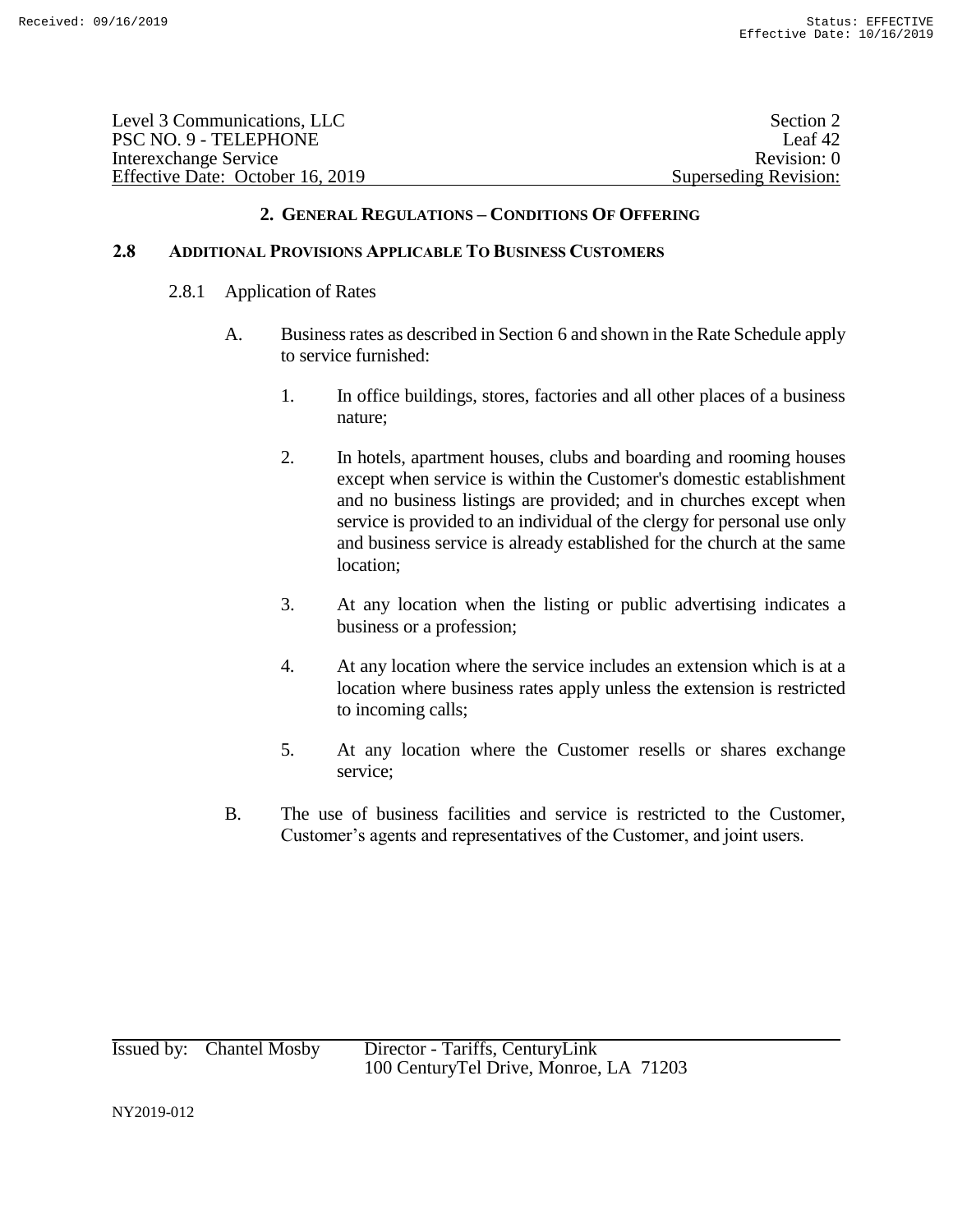| Level 3 Communications, LLC      | Section 2             |
|----------------------------------|-----------------------|
| PSC NO. 9 - TELEPHONE            | Leaf 43               |
| Interexchange Service            | Revision: 0           |
| Effective Date: October 16, 2019 | Superseding Revision: |

# **2.8 ADDITIONAL PROVISIONS APPLICABLE TO BUSINESS CUSTOMERS** (Cont'd)

# 2.8.2 Dishonored Checks

If a business Customer who has received a notice of discontinuance pays the bill with a check that is subsequently dishonored, the account remains unpaid and the Company is not required to issue any additional notice before disconnecting service.

# **2.9 RESERVED FOR FUTURE USE**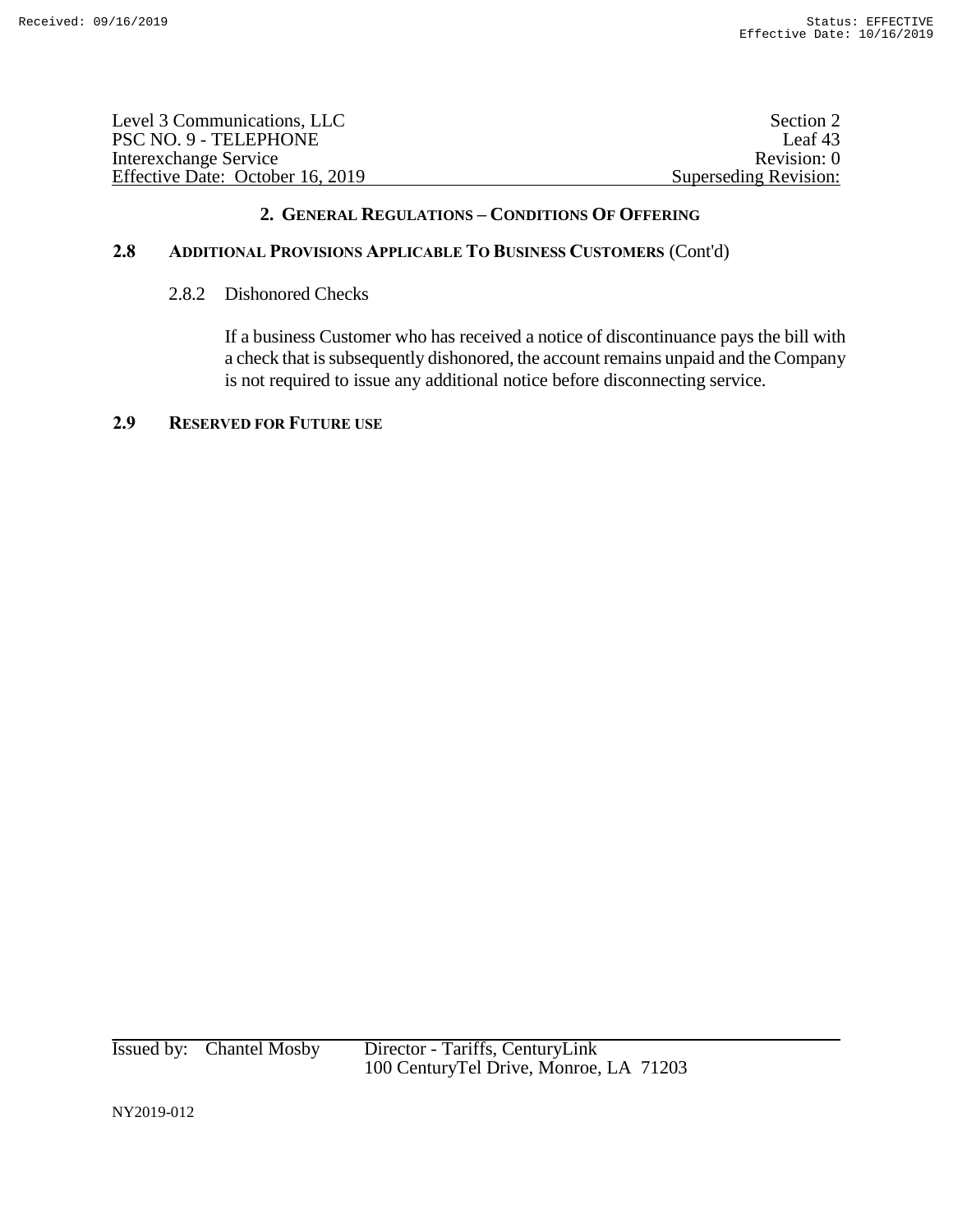| Level 3 Communications, LLC      | Section 2             |
|----------------------------------|-----------------------|
| PSC NO. 9 - TELEPHONE            | Leaf 44               |
| Interexchange Service            | Revision: 0           |
| Effective Date: October 16, 2019 | Superseding Revision: |

# **2.10 ALLOWANCES FOR INTERRUPTIONS IN SERVICE**

Interruptions in service, which are not due to the negligence of, or noncompliance with the provisions of this tariff by, the customer or of an authorized or joint user, or to the operation or malfunction of the facilities, power, or equipment provided by the customer or authorized or joint user, will be credited to the customer for the part of the service that the interruption affects.

# 2.10.1 Credit for Interruptions

A. A credit allowance will be made when an interruption occurs because of a failure of any component furnished under this tariff. An interruption period begins when the customer reports a service, facility, or circuit to be interrupted and releases it for testing and repair. An interruption period ends when the service, facility, or circuit is operative. If the customer reports a service, facility, or circuit to be inoperative but declines to release it for testing and repair, it is considered to be impaired, but not interrupted.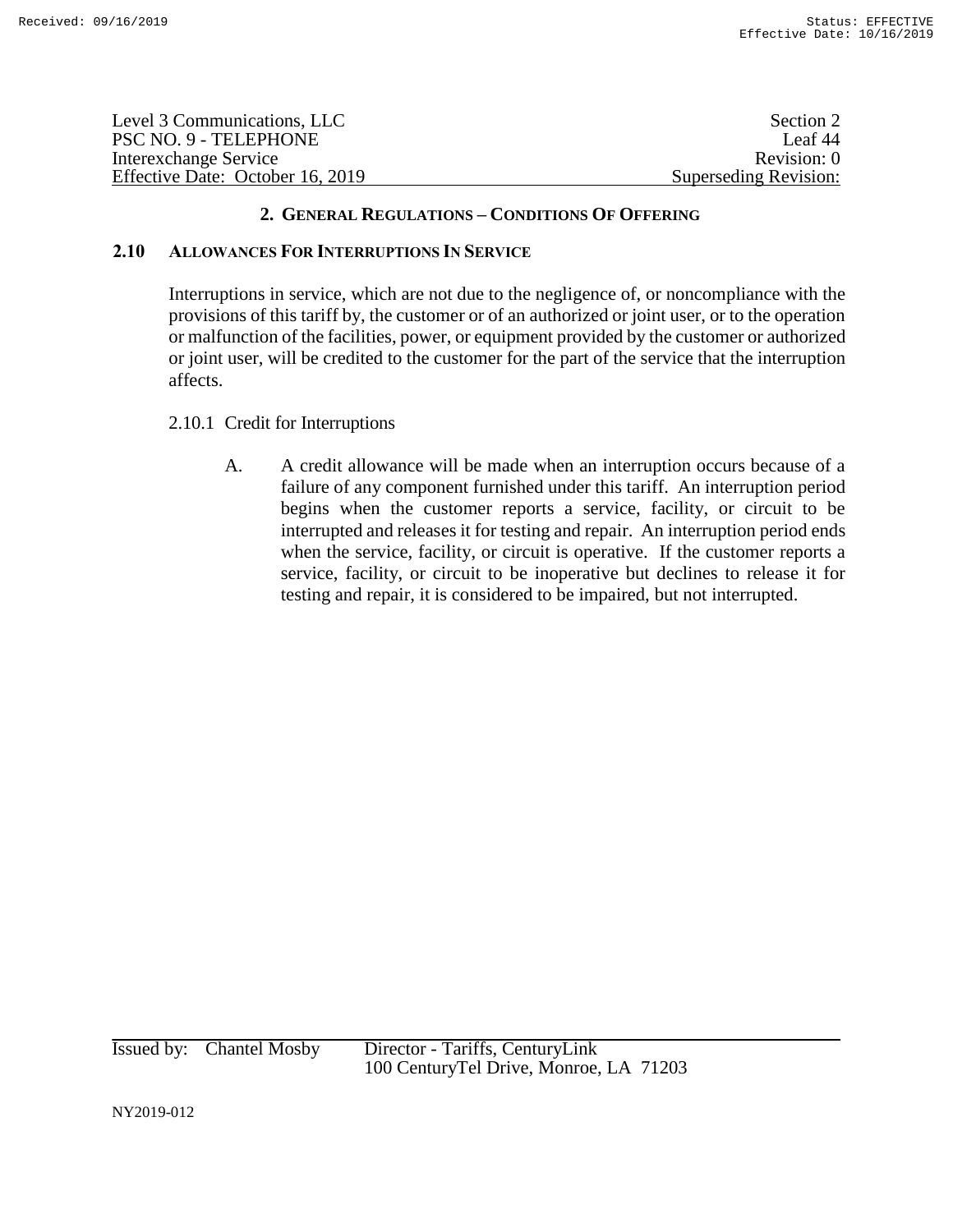| Level 3 Communications, LLC      | Section 2             |
|----------------------------------|-----------------------|
| PSC NO. 9 - TELEPHONE            | Leaf $45$             |
| Interexchange Service            | Revision: 0           |
| Effective Date: October 16, 2019 | Superseding Revision: |

# **2.10 ALLOWANCES FOR INTERRUPTIONS IN SERVICE**

2.10.1 Credit for Interruptions (Cont'd)

- B. For calculating credit allowances, every month is considered to have 30 days. A credit allowance is applied on a pro rata basis against the rates specified hereunder and is dependent upon the length of the interruption. Only those facilities on the interrupted portion of the circuit will receive a credit.
- C. A credit allowance will be given for interruptions of 30 minutes or more. Credit allowances shall be calculated as follows: Interruptions of 24 Hours or Less

|                                            | <b>Interruption Period</b> |
|--------------------------------------------|----------------------------|
| Length of Interruption                     | to be Credited             |
|                                            |                            |
| Less than 30 minutes                       | None                       |
| 30 minutes up to but not including 3 hours | $1/10$ day                 |
| 3 hours up to but not including 6 hours    | $1/5$ day                  |
| 6 hours up to but not including 9 hours    | $2/5$ day                  |
| 9 hours up to but not including 12 hours   | $3/5$ day                  |
| 12 hours up to but not including 15 hours  | $4/5$ day                  |
| 15 hours up to but not including 24 hours  | One day                    |
|                                            |                            |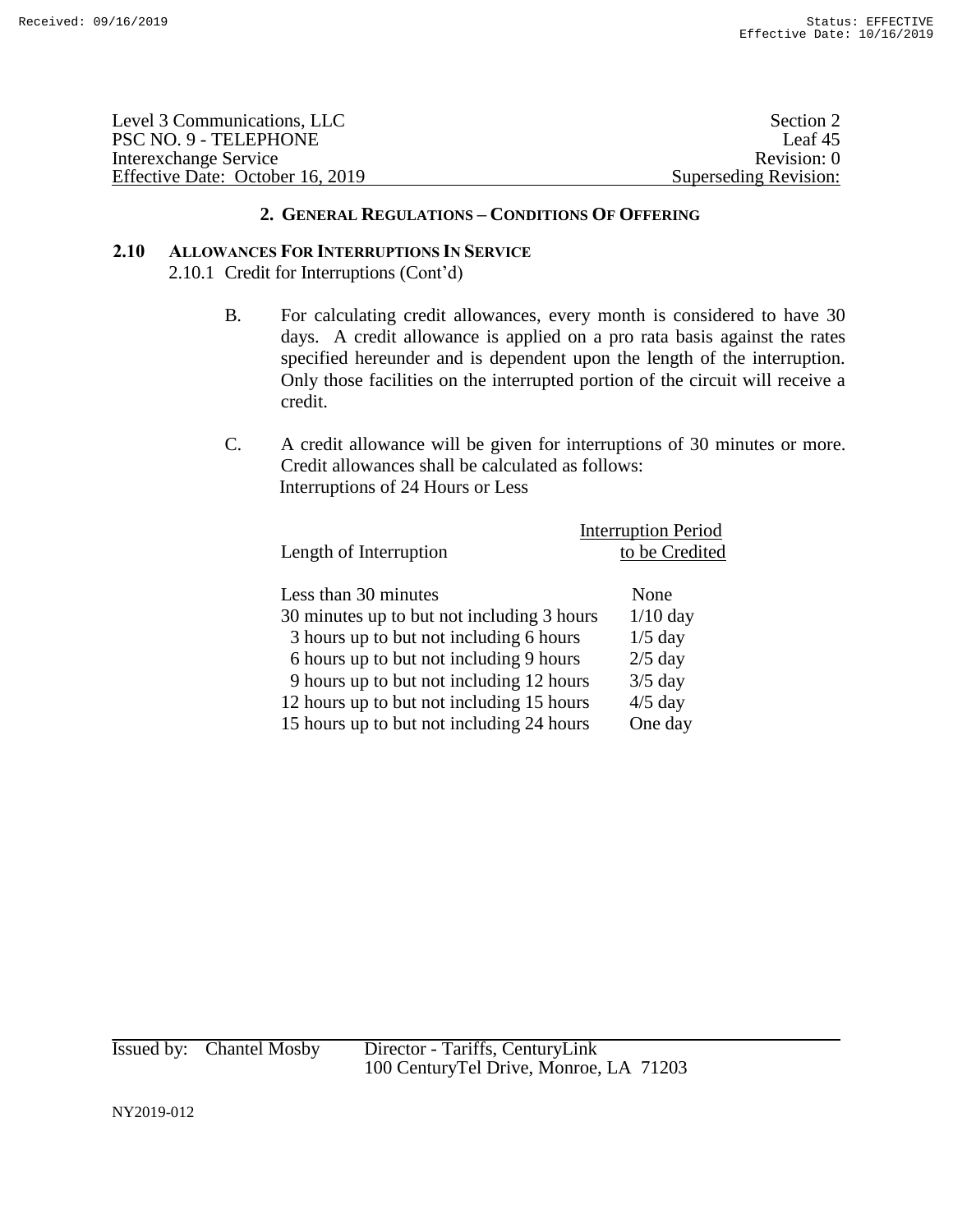| Level 3 Communications, LLC      | Section 2             |
|----------------------------------|-----------------------|
| PSC NO. 9 - TELEPHONE            | Leaf $46$             |
| Interexchange Service            | Revision: 0           |
| Effective Date: October 16, 2019 | Superseding Revision: |

#### **2.10 ALLOWANCES FOR INTERRUPTIONS IN SERVICE**

2.10.1 Credit for Interruptions

C. (Cont'd)

Two or more interruptions of 30 minutes or more during any one twenty-fourhour period shall be considered as one interruption. In no event shall such interruption credits exceed one day in any 24-hour period.

Interruptions Over 24 Hours. Interruptions over 24 hours will be credited 1/5 day for each 3-hour period or fraction thereof. No more than one full day's credit will be allowed for any period of 24 hours.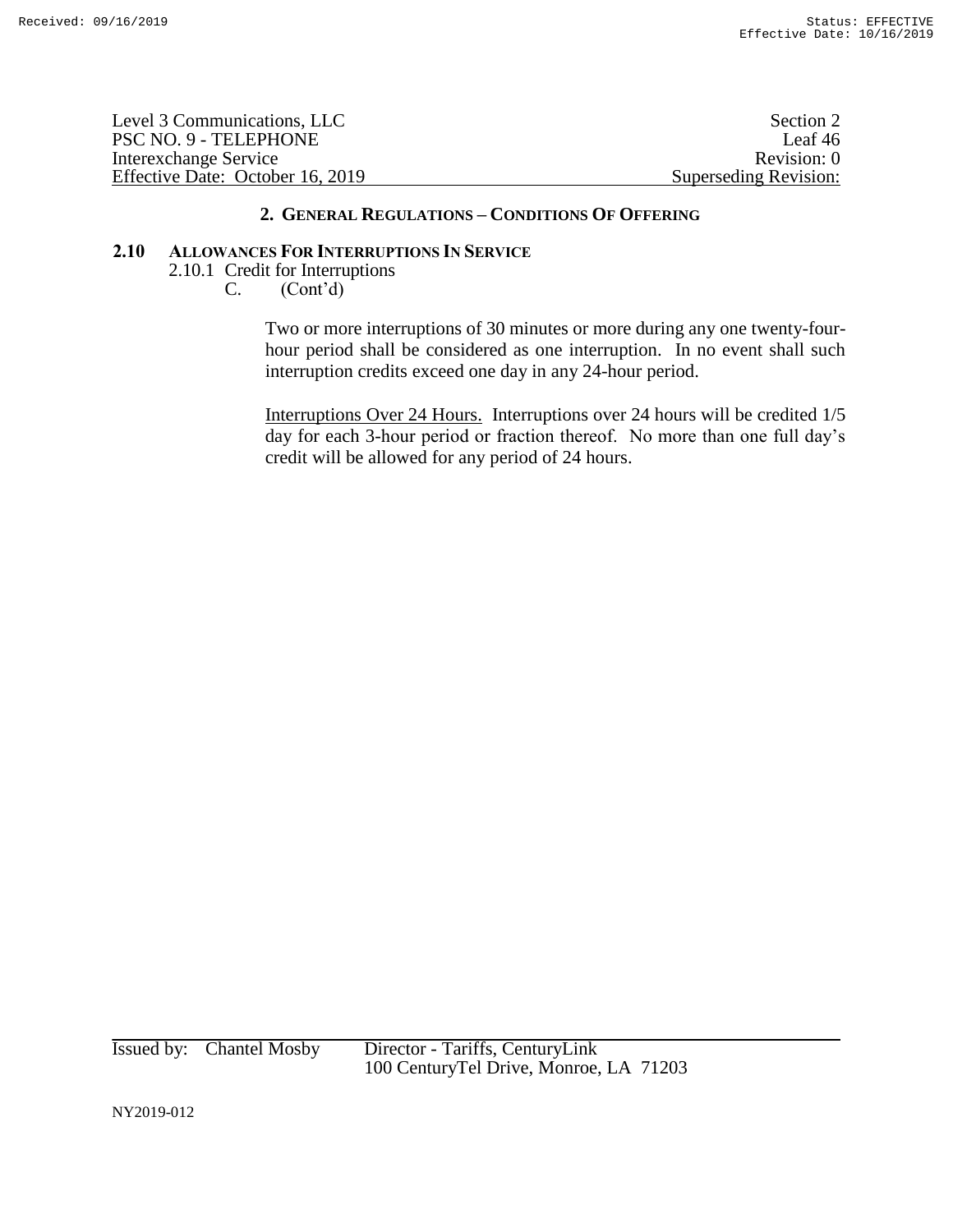| Level 3 Communications, LLC      | Section 2             |
|----------------------------------|-----------------------|
| PSC NO. 9 - TELEPHONE            | Leaf 47               |
| Interexchange Service            | Revision: 0           |
| Effective Date: October 16, 2019 | Superseding Revision: |

# **2.10 ALLOWANCES FOR INTERRUPTIONS IN SERVICE** (Cont'd)

### 2.10.2 Limitations on Credit Allowances

No credit allowance will be made for:

- A. interruptions due to the negligence of, or non-compliance with the provisions of this Tariff, by any party other than the Company, including but not limited to the Customer, authorized user, or other common carriers connected to, or providing service connected to, the service of the Company or to the Company's facilities;
- B. interruptions due to the failure or malfunction of non-Company equipment, including service connected to Customer provided electric power;
- C. interruptions of service during any period in which the Company is not given full and free access to its facilities and equipment for the purpose of investigating and correcting interruptions;
- D. interruptions of service during any period when the Customer has released service to the Company for maintenance purposes or for implementation of a Customer order for a change in service arrangements;
- E. interruptions of service due to circumstances or causes beyond the control of the Company.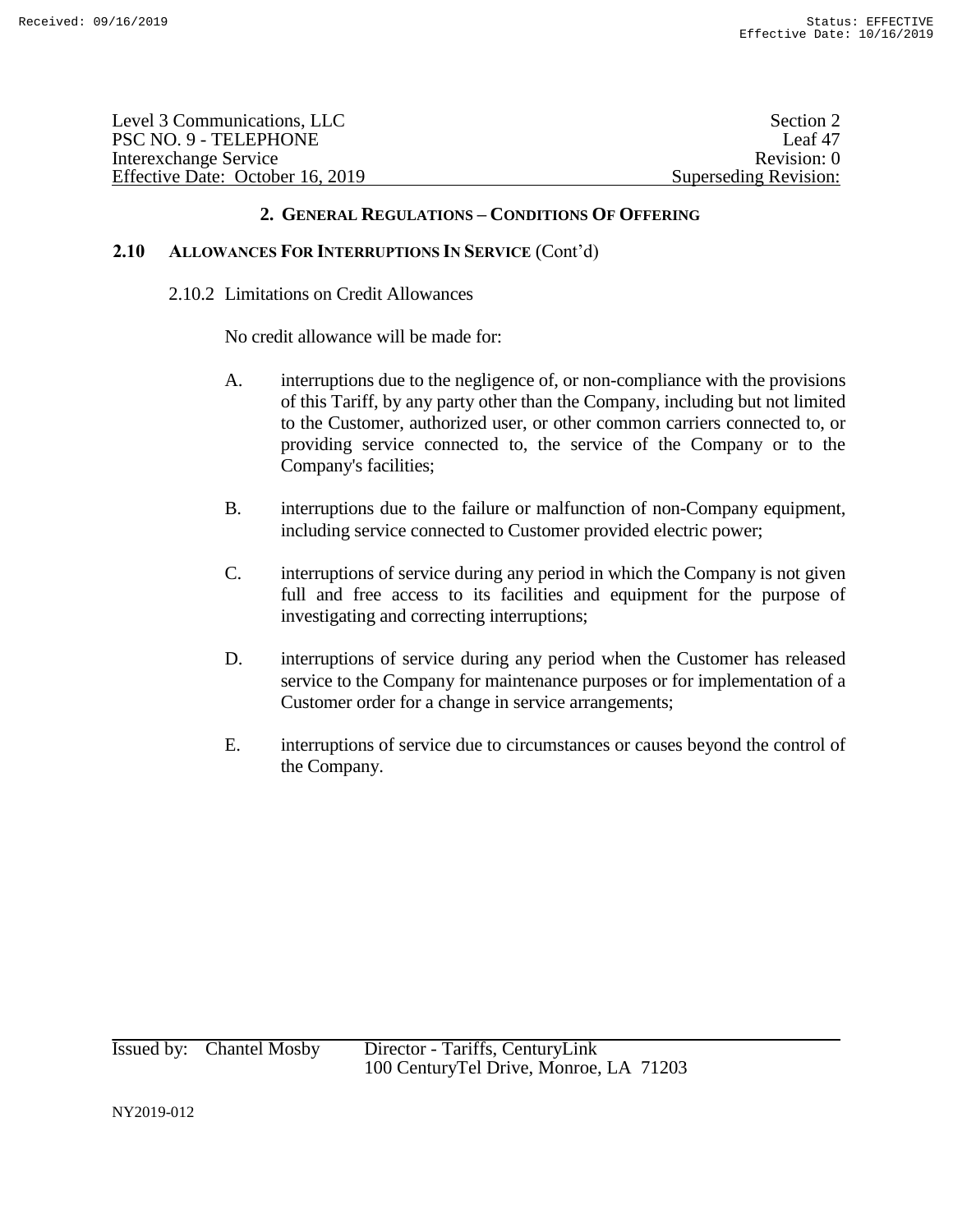| Level 3 Communications, LLC      | Section 2             |
|----------------------------------|-----------------------|
| PSC NO. 9 - TELEPHONE            | Leaf 48               |
| Interexchange Service            | Revision: 0           |
| Effective Date: October 16, 2019 | Superseding Revision: |

# **2.11 AUTOMATIC NUMBER IDENTIFICATION**

### 2.11.1 Regulations

The Company will provide Automatic Number Identification (ANI) associated with an intrastate service, by tariff, to any entity (ANI recipient), only under the following terms and conditions:

- A. The ANI recipient or its designated billing agent may use or transmit ANI information to third parties for billing and collection, routing, screening, ensuring network performance, and completion of a telephone subscriber's call or transaction, or for performing a service directly related to the telephone subscriber's original call or transaction, or for performing a service directly related to the telephone subscriber's original call or transaction.
- B. The ANI recipient may offer to any telephone subscriber with whom the ANI recipient has an established Customer relationship, a product or service that is directly related to products or service previously purchased by the telephone subscriber from the ANI recipient.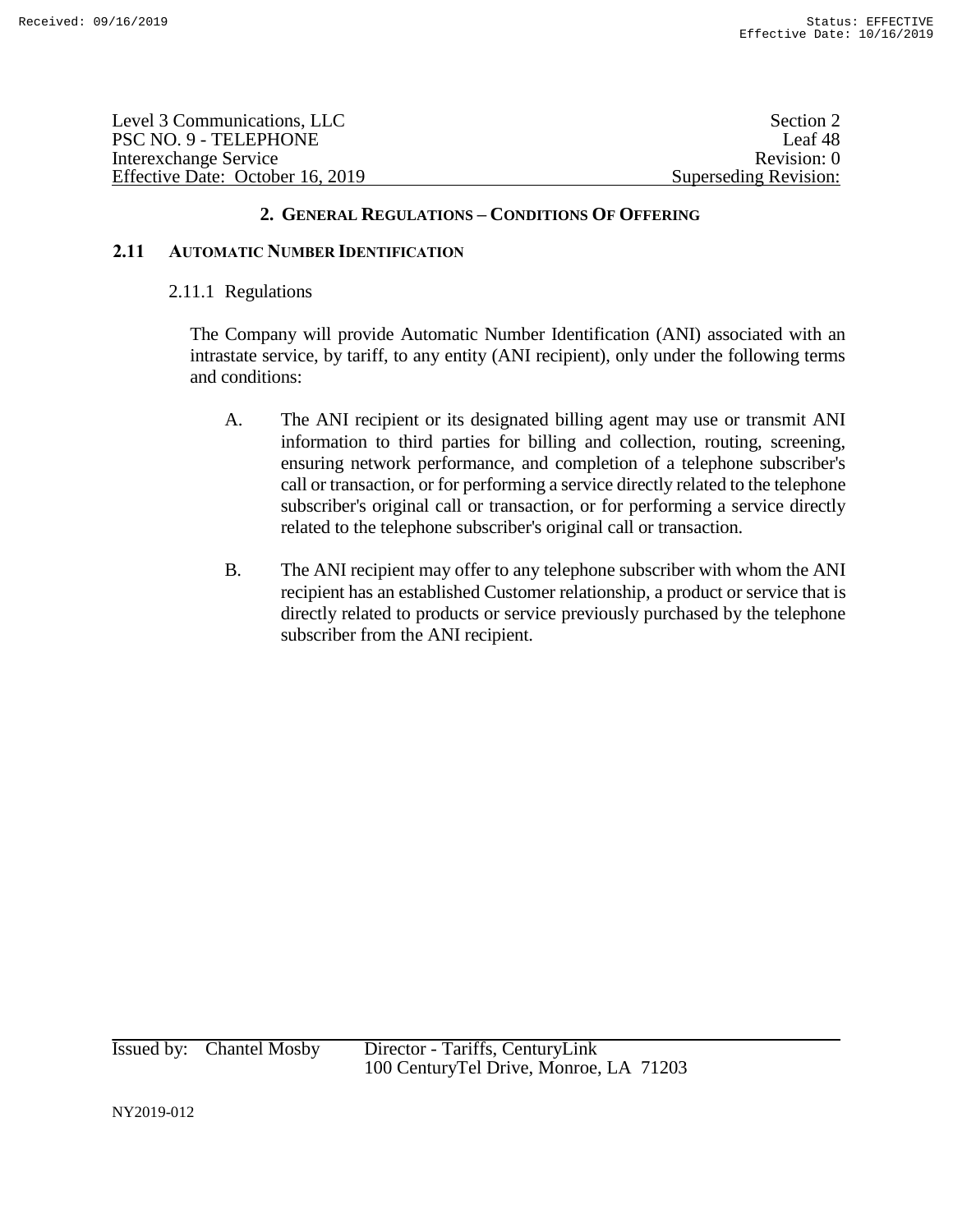| Level 3 Communications, LLC      | Section 2             |
|----------------------------------|-----------------------|
| PSC NO. 9 - TELEPHONE            | Leaf 49               |
| Interexchange Service            | Revision: 0           |
| Effective Date: October 16, 2019 | Superseding Revision: |

### **2.11 AUTOMATIC NUMBER IDENTIFICATION**

2.11.1 Regulations (Cont'd)

- C. The ANI recipient or its designated billing agent is prohibited from utilizing ANI information to establish marketing lists or to conduct outgoing marketing calls, except as permitted by the preceding paragraph, unless the ANI recipient obtains the prior written consent of the telephone subscriber permitting the use of ANI information for such purposes. The foregoing provisions notwithstanding, no ANI recipient or its designated billing agent may utilize ANI information if prohibited elsewhere by law.
- D. The ANI recipient or its designated billing agent is prohibited from reselling, or otherwise disclosing ANI information to any other third party for any use other than those listed in Provision 1, unless the ANI recipient obtains the prior written consent of the subscriber permitting such resale or disclosure.
- E. Violation of any of the foregoing terms and conditions by any ANI recipient other than a Telephone Corporation shall result, after a determination through the Commission's complaint process, in suspension of the transmission of ANI by the Telephone Corporation until such time as the Commission receives written confirmation from the ANI recipient that the violations have ceased or have been corrected. If the Commission determines that there have been three or more separate violations in a 24-month period, delivery of ANI to the offending party shall be terminated under terms and conditions determined by the Commission.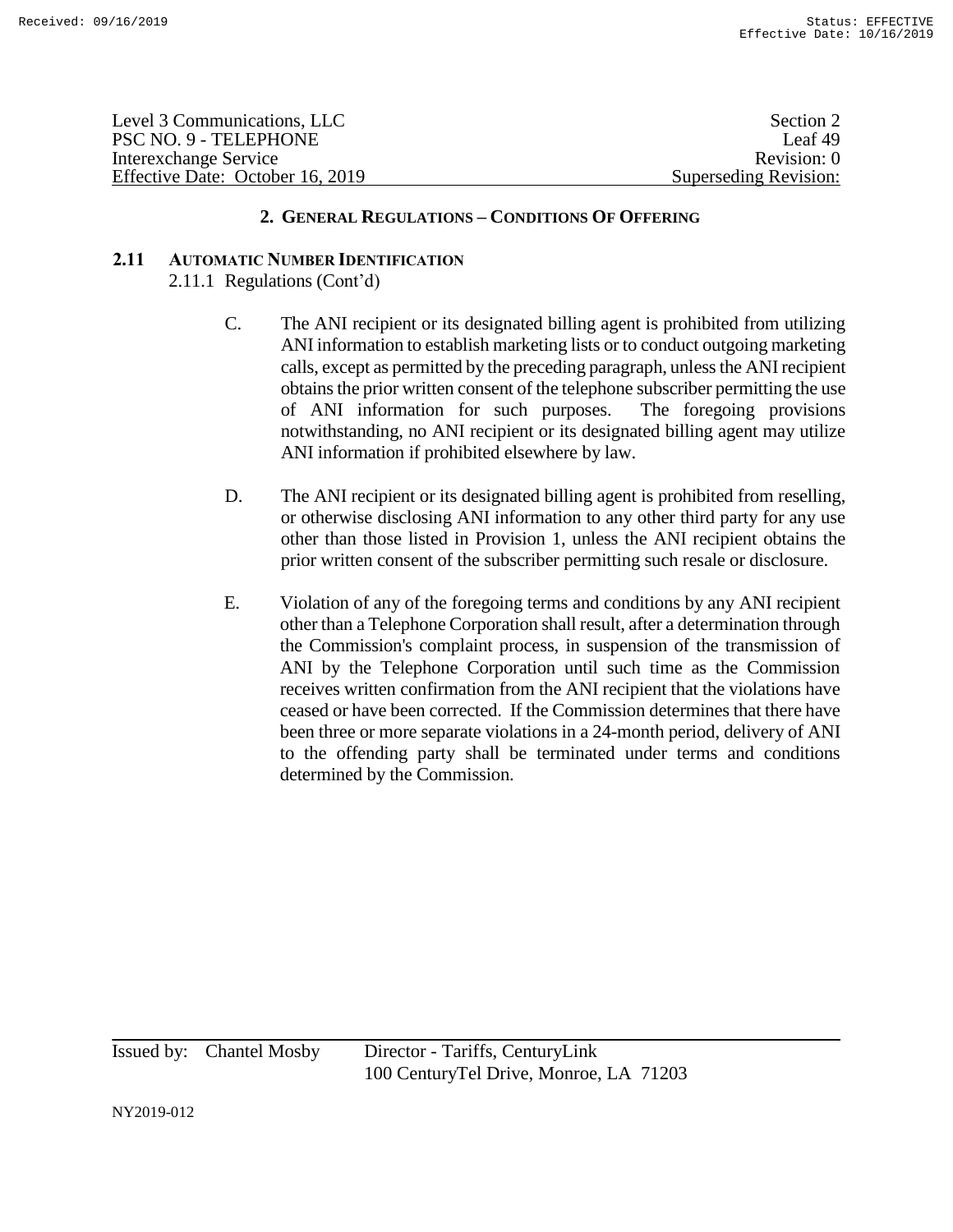| Level 3 Communications, LLC      | Section 2             |
|----------------------------------|-----------------------|
| PSC NO. 9 - TELEPHONE            | Leaf $50$             |
| Interexchange Service            | Revision: 0           |
| Effective Date: October 16, 2019 | Superseding Revision: |

# **2.11 AUTOMATIC NUMBER IDENTIFICATION** (Cont'd)

2.11.2 Terms and Conditions

Violation of any of the foregoing terms and conditions by a Telephone Corporation may result in Commission prosecution of penalty and enforcement proceedings pursuant to Section 24, 25 and 26 of the Public Service Law.

# **2.12 OBLIGATIONS OF THE CUSTOMER**

2.12.1 General

The Customer shall be responsible for:

- A. the payment of all applicable charges pursuant to the tariff;
- B. damage to or loss of the Company's facilities or equipment caused by the acts or omissions of the Customer; or the noncompliance by the Customer, with these regulations; or by fire or theft or other casualty on the Customer Premises, unless caused by the negligence or willful misconduct of the employees or agents of the Company;
- C. providing at no charge, as specified from time to time by the Company, any needed personnel, equipment space and power to operate Company facilities and equipment installed on the premises of the Customer Premises, and the level of heating and air conditioning necessary to maintain the proper operating environment on such premises;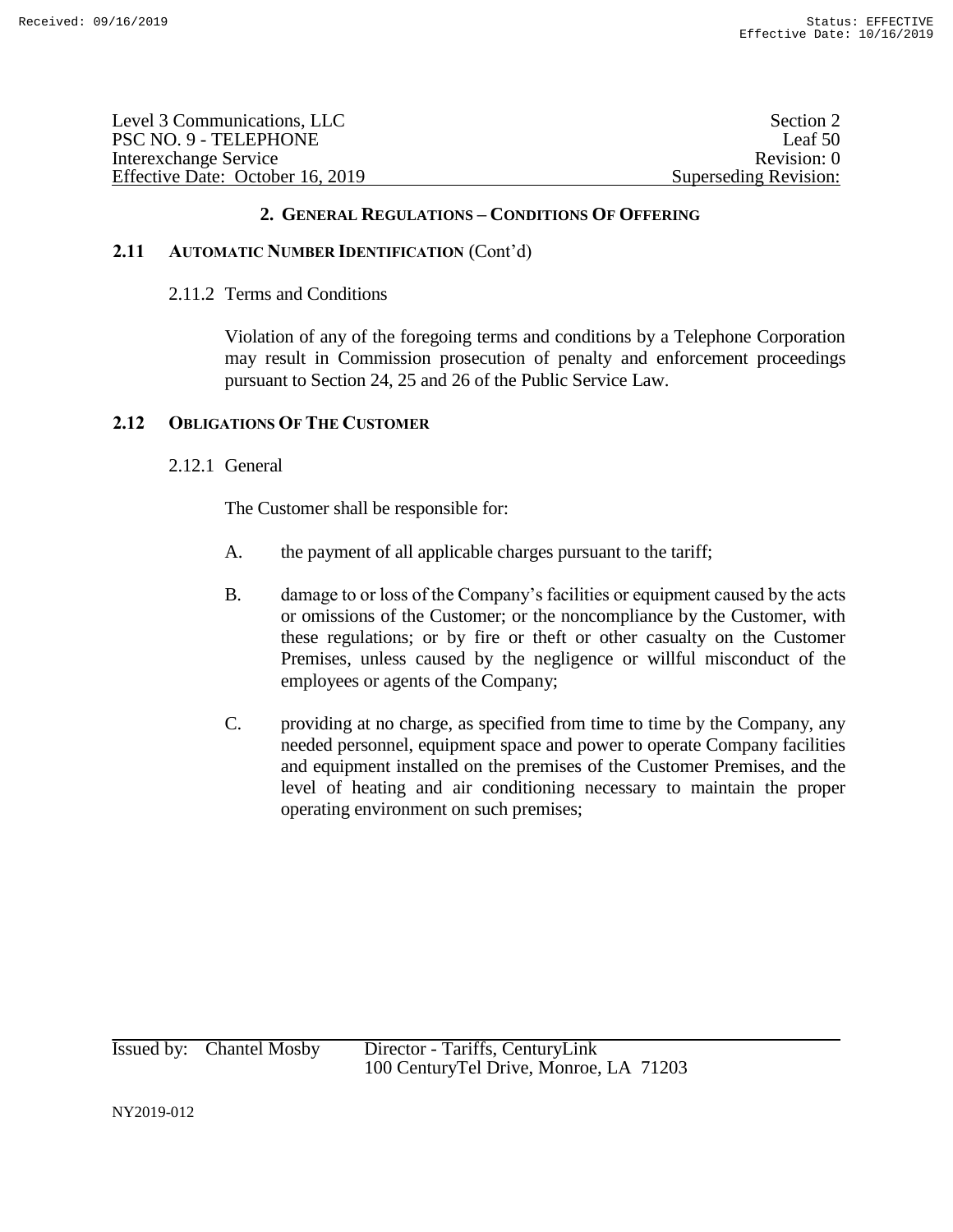| Level 3 Communications, LLC      | Section 2             |
|----------------------------------|-----------------------|
| PSC NO. 9 - TELEPHONE            | Leaf 51               |
| Interexchange Service            | Revision: 0           |
| Effective Date: October 16, 2019 | Superseding Revision: |

### **2.12 OBLIGATIONS OF THE CUSTOMER** 2.12.1 General (Cont'd)

The Customer shall be responsible for:

- D. obtaining, maintaining, and otherwise having full responsibility for all rightsof-way and conduit necessary for installation of fiber optic cable and associated equipment used to provide Communications Services to the Customer from the cable building entrance or property line to the location of the equipment space described in 2.12.1(c). Any and all costs associated with the obtaining and maintaining the rights-of-way described herein, including the costs of altering the structure to permit installation of the Companyprovided facilities, shall be borne entirely by, or may be charged by the Company to, the Customer. The Company may require the Customer to demonstrate its compliance with this section prior to accepting an order for service.
- E. providing a safe place to work and complying with all laws and regulations regarding the working conditions on the premises at which Company employees and agents shall be installing or maintaining the Company's facilities and equipment. The Customer may be required to install and maintain Company facilities and equipment within a hazardous area if, in the Company's opinion, injury or damage to the Company employees or property might result from installation or maintenance by the Company. The Customer shall be responsible for identifying, monitoring, removing and disposing of any hazardous material (e.g. friable asbestos) prior to any construction or installation work;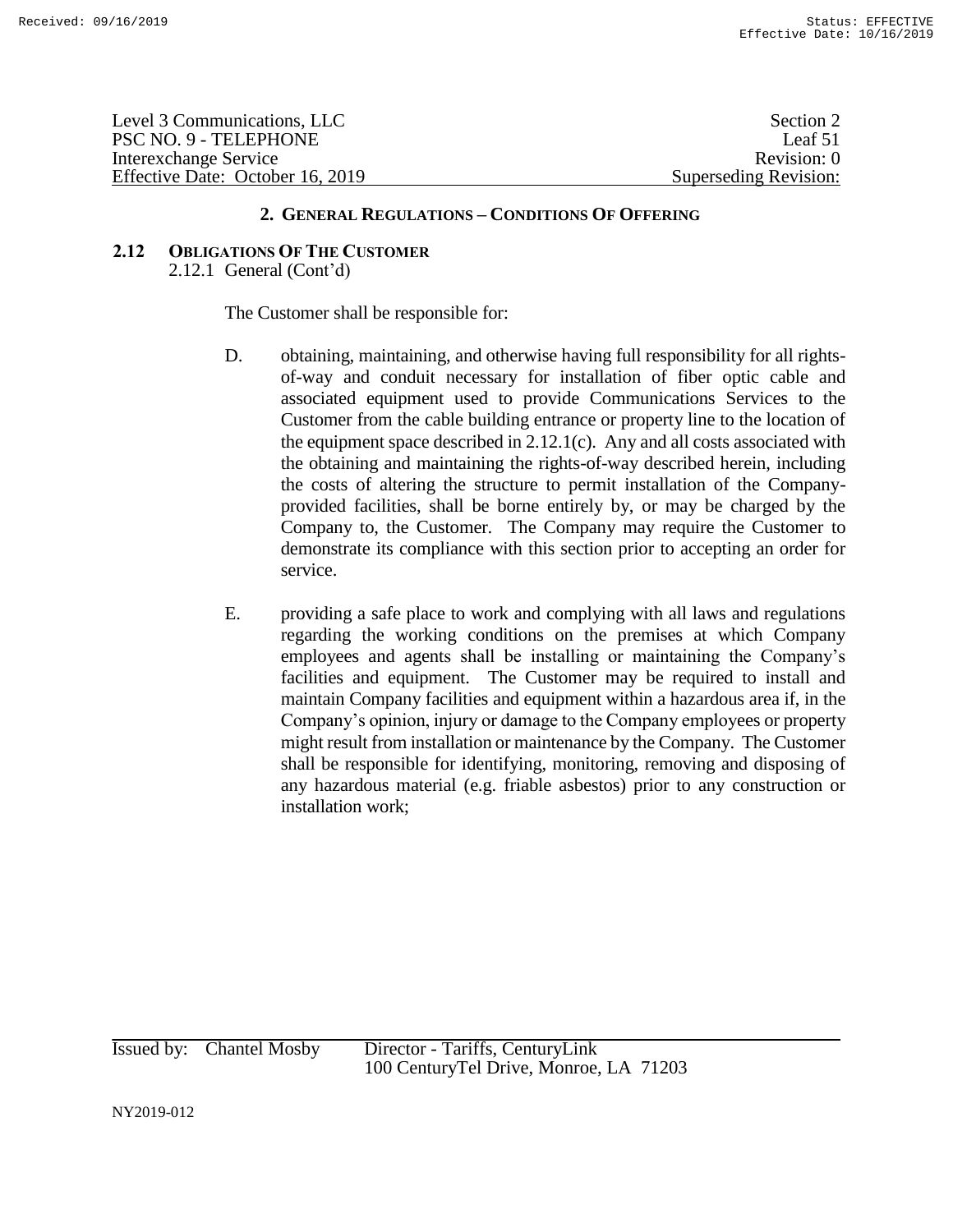| Level 3 Communications, LLC      | Section 2                    |
|----------------------------------|------------------------------|
| PSC NO. 9 - TELEPHONE            | Leaf $52$                    |
| Interexchange Service            | Revision: 0                  |
| Effective Date: October 16, 2019 | <b>Superseding Revision:</b> |

### **2.12 OBLIGATIONS OF THE CUSTOMER** 2.12.1 General (Cont'd)

The Customer shall be responsible for:

- F. complying with all laws and regulations applicable to, and obtaining all consents, approvals, licenses and permits as may be required with respect to, the location of Company facilities and equipment in any Customer premises or the rights-of-way for which Customer is responsible under Section 2.12.1(d); and granting or obtaining permission for Company agents or employees to enter the premises of the Customer at any time for the purpose of installing, inspecting, maintaining, repairing, or upon termination of service as stated herein, removing the facilities or equipment of the Company;
- G. not creating or allowing to be placed any liens or other encumbrances on the Company's equipment or facilities; and
- H. making Company facilities and equipment available periodically for maintenance purposes at a time agreeable to both the Company and the Customer. No allowance will be made for the period during which service is interrupted for such purposes.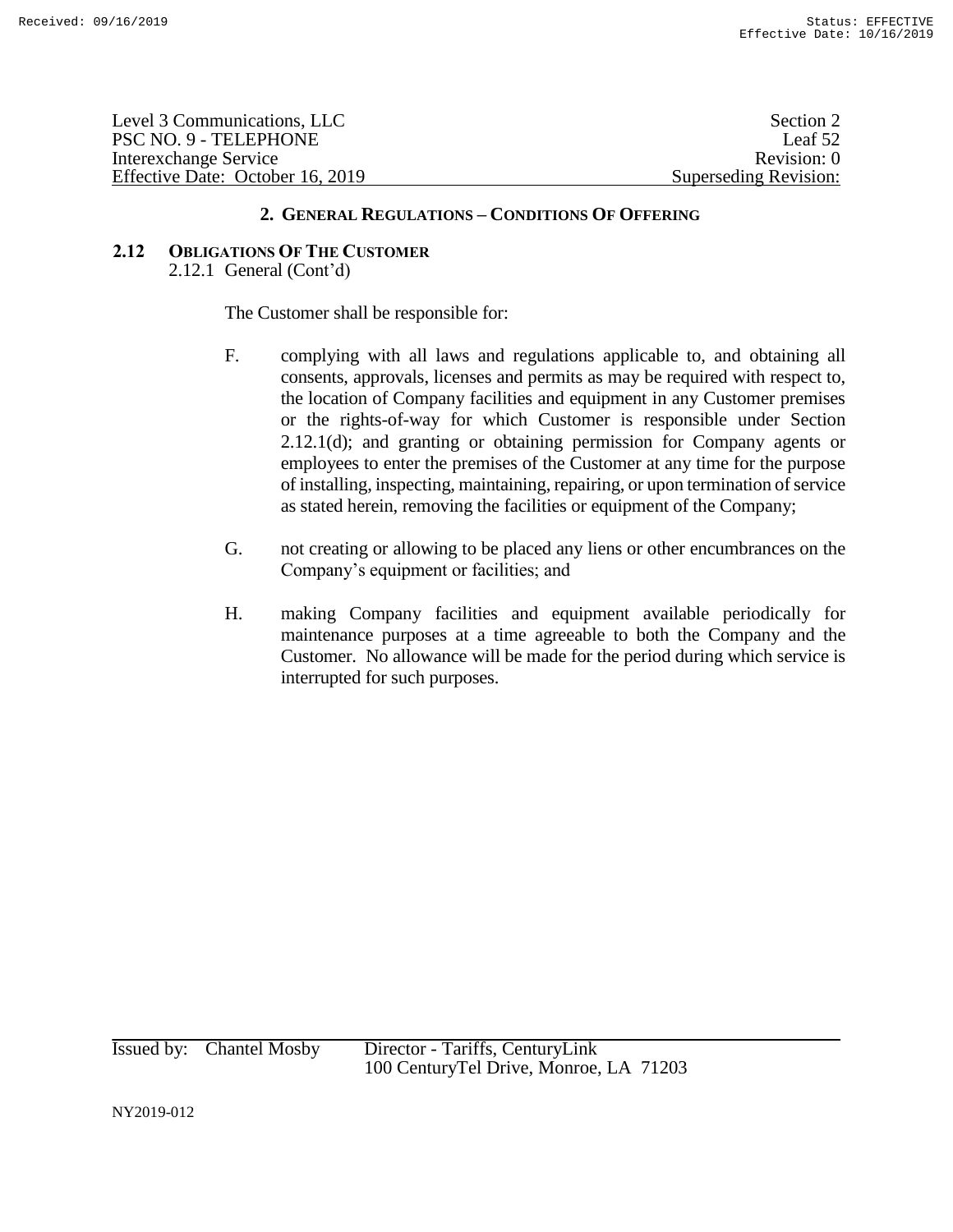| Level 3 Communications, LLC      | Section 2             |
|----------------------------------|-----------------------|
| PSC NO. 9 - TELEPHONE            | Leaf $53$             |
| Interexchange Service            | Revision: 0           |
| Effective Date: October 16, 2019 | Superseding Revision: |

# **2.12 OBLIGATIONS OF THE CUSTOMER** (Cont'd)

#### 2.12.2 Claims

With respect to any service or facility provided by the Company, Customer shall indemnify, defend and hold harmless the Company from and against all claims, actions, damages, liabilities, costs and expenses, including reasonable attorney's fees for:

- A. any loss, destruction or damage to property of the Company or any third party, or the death or injury to persons, including, but not limited to, employees or invitees of either party, to the extent caused by or resulting from the negligent or intentional act or omission of the Customer, its employees, agents, representatives or invitees; or
- B. any claim, loss, damage, expense or liability for infringement of any copyright, patent, trade secret, or any proprietary or intellectual property right of any third party, arising from any act or omission by the Customer, including, without limitation, use of the Company's services and facilities in a manner not contemplated by the agreement between Customer and Company.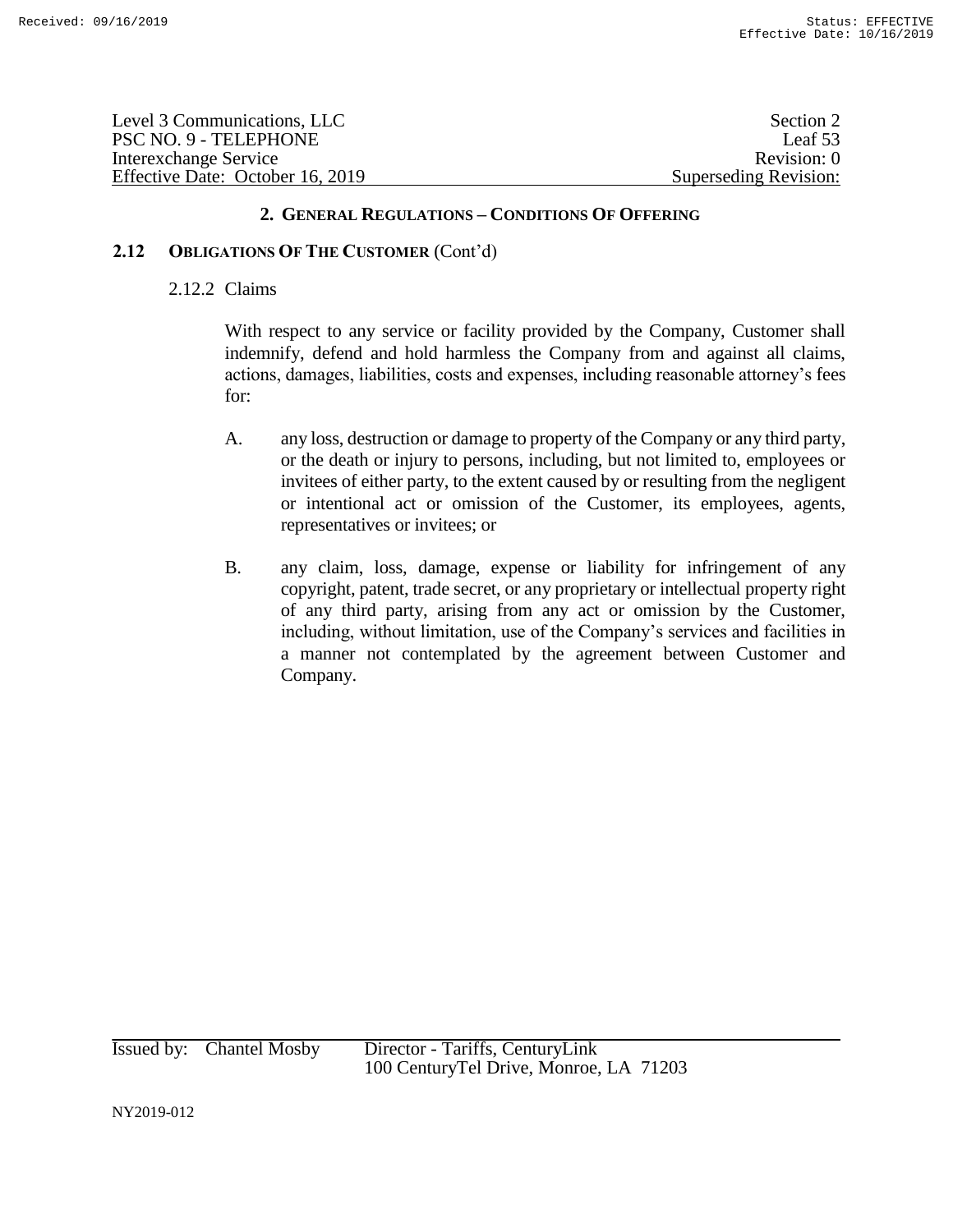| Level 3 Communications, LLC      | Section 2             |
|----------------------------------|-----------------------|
| PSC NO. 9 - TELEPHONE            | Leaf $54$             |
| Interexchange Service            | Revision: 0           |
| Effective Date: October 16, 2019 | Superseding Revision: |

# **2.13 CUSTOMER EQUIPMENT AND CHANNELS**

# 2.13.1 General

A User may transmit or receive information or signals via the facilities of the Company. The Company's services are designed primarily for the transmission of voice-grade telephonic signals, except as otherwise stated in this tariff. A User may transmit any form of signal that is compatible with the Company's equipment, but the Company does not guarantee that its services will be suitable for purposes other than voice-grade telephonic communication except as specifically stated in the tariff.

# 2.13.2 Station Equipment

Terminal equipment on the User's Premises and the electric power consumed by such equipment shall be provided by and maintained at the expense of the User. The User is responsible for the provision of wiring or cable to connect its terminal equipment to the Company Point of Connection.

The Customer is responsible for ensuring that Customer-provided equipment connected to Company equipment and facilities is compatible with such equipment and facilities. The magnitude and character of the voltages and currents impressed on Company-provided equipment and wiring by the connection, operation, or maintenance of such equipment and wiring shall be such as not to cause damage to the Company-provided equipment and wiring or injury to the Company's employees or to other persons. Any additional protective equipment required to prevent such damage or injury shall be provided by the Company at the Customer's expense.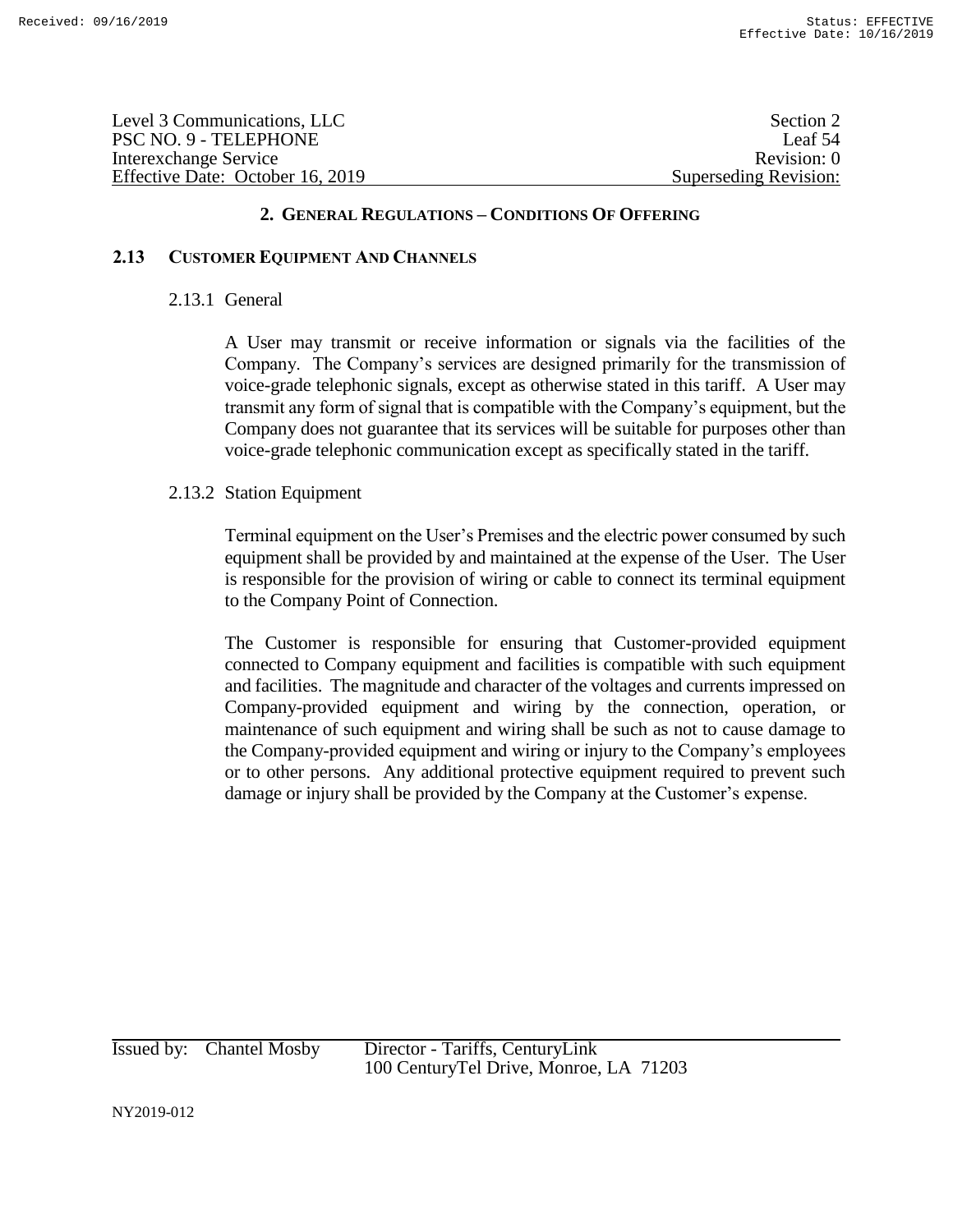| Level 3 Communications, LLC      | Section 2             |
|----------------------------------|-----------------------|
| PSC NO. 9 - TELEPHONE            | Leaf 55               |
| Interexchange Service            | Revision: 0           |
| Effective Date: October 16, 2019 | Superseding Revision: |

# **2.13 CUSTOMER EQUIPMENT AND CHANNELS** (Cont'd)

#### 2.13.3 Interconnection of Facilities

Any special interface equipment necessary to achieve compatibility between the facilities and equipment of the Company used for furnishing Communications Services and the channels, facilities, or equipment of others shall be provided at the Customer's expense.

Communications Services may be connected to the services or facilities of other communications carriers only when authorized by, and in accordance with, the terms and conditions of the tariffs of the other communications carriers which are applicable to such connections.

Facilities furnished under this tariff may be connected to Customer-provided terminal equipment in accordance with the provisions of this tariff. All such terminal equipment shall be registered by the Federal Communications Commission pursuant to Part 68 of Title 47, Code of Federal Regulations; and all User-provided wiring shall be installed and maintained in compliance with those regulations.

Users may interconnect communications facilities that are used in whole or in part for interstate communications to services provided under this tariff only to the extent that the user is an "end user" as defined in Section 69.2(m), Title 47, Code of Federal Regulations (1992 edition).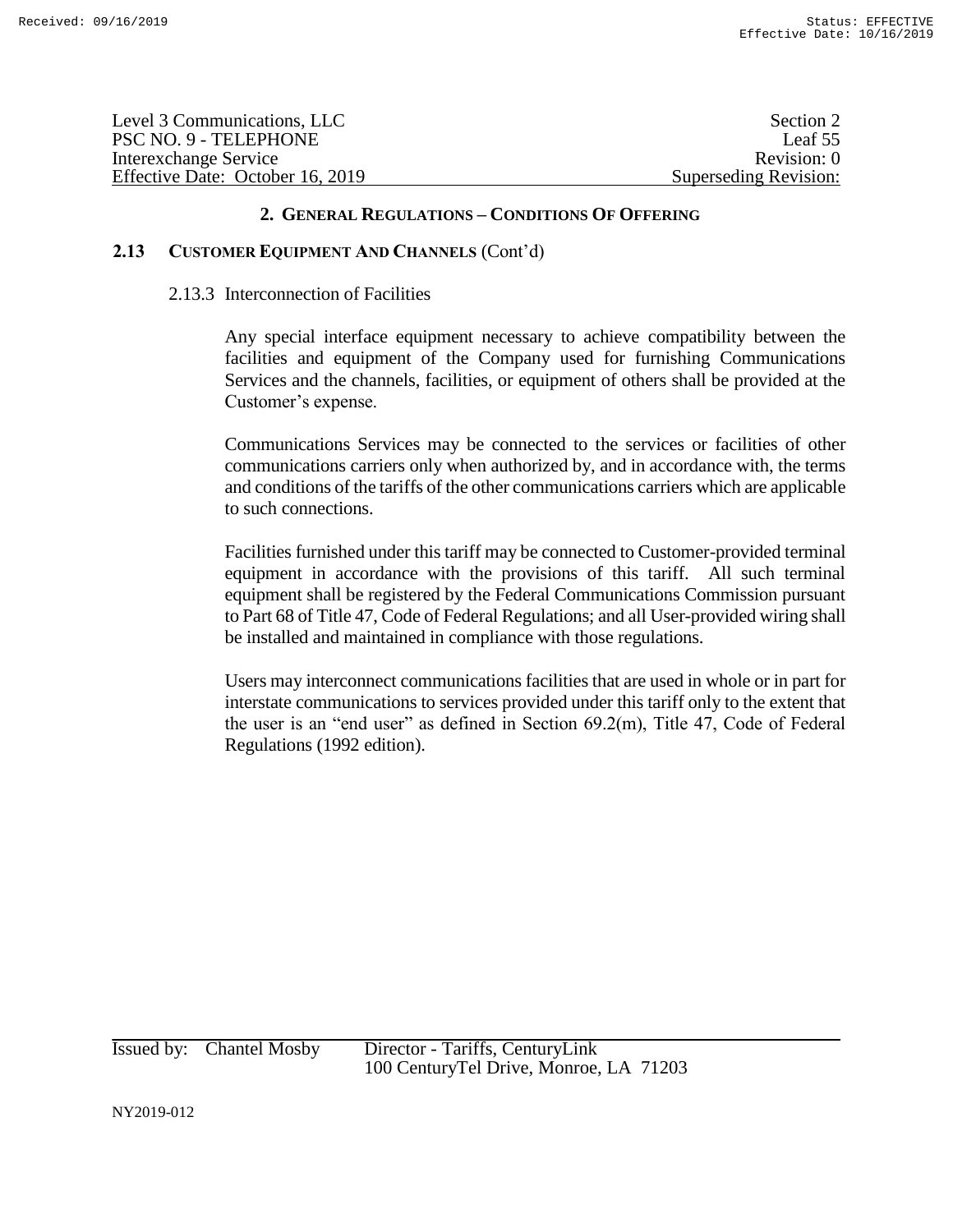| Level 3 Communications, LLC      | Section 2             |
|----------------------------------|-----------------------|
| PSC NO. 9 - TELEPHONE            | Leaf 56               |
| Interexchange Service            | Revision: 0           |
| Effective Date: October 16, 2019 | Superseding Revision: |

## **2.13 CUSTOMER EQUIPMENT AND CHANNELS**

2.13.3 Interconnection of Facilities (Cont'd)

Interconnection with the facilities or services of other carriers shall be under the applicable terms and conditions of the other carrier's tariffs. The customer is responsible for taking all necessary legal steps for interconnecting his customerprovided terminal equipment or communications systems with Carrier's facilities. The customer shall secure all licenses, permits, rights-of-way, and other arrangements necessary for such interconnection.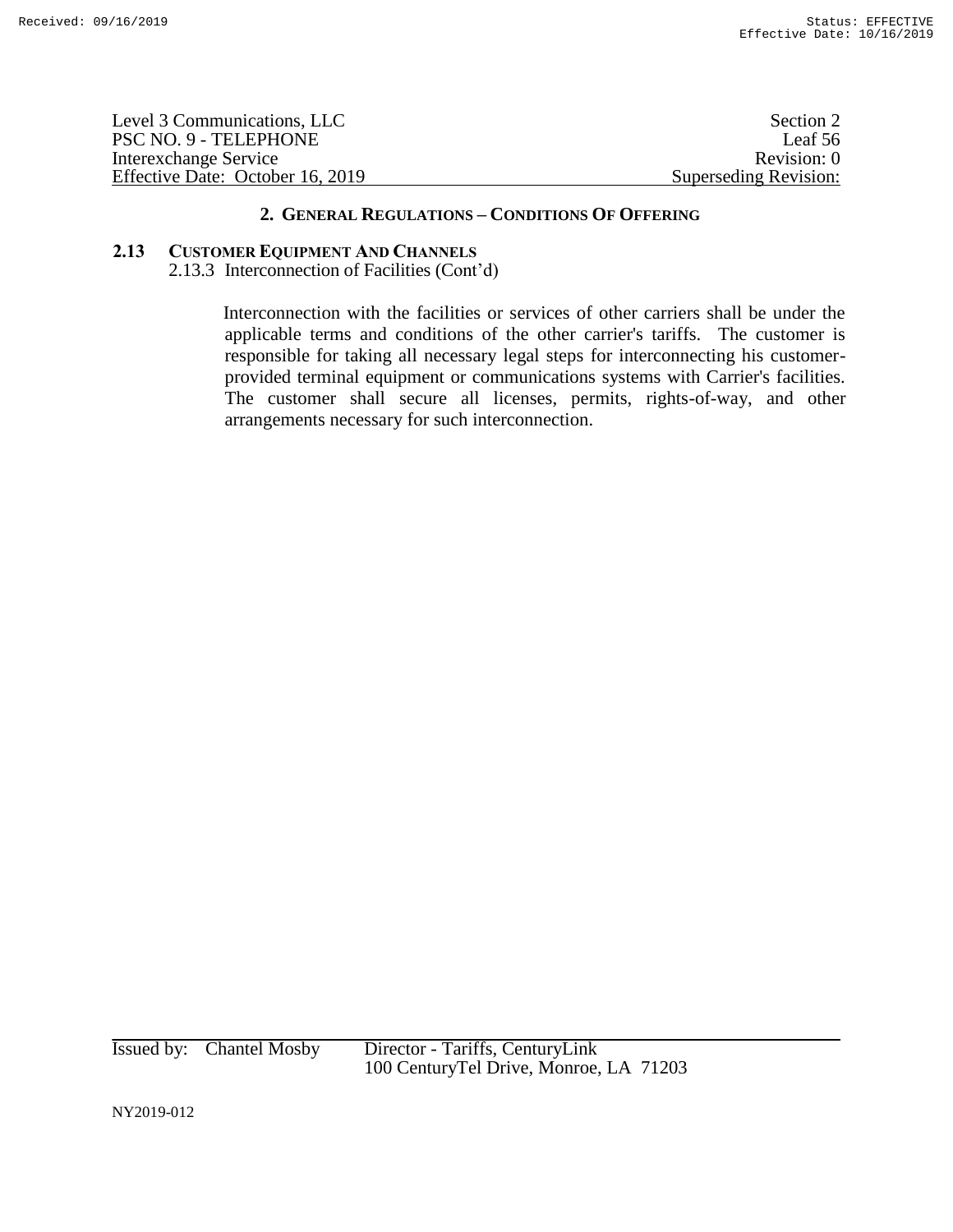| Level 3 Communications, LLC      | Section 2             |
|----------------------------------|-----------------------|
| PSC NO. 9 - TELEPHONE            | Leaf $57$             |
| Interexchange Service            | Revision: 0           |
| Effective Date: October 16, 2019 | Superseding Revision: |

# **2.13 CUSTOMER EQUIPMENT AND CHANNELS** (Cont'd)

#### 2.13.4 Inspections

Upon suitable notification to the Customer, and at a reasonable time, the Company may make such tests and inspections as may be necessary to determine that the Customer is complying with the requirements set forth in Section 2.13.2 for the installation, operation, and maintenance of Customer-provided facilities, equipment, and wiring in the connection of Customer-provided facilities and equipment to Company-owned facilities and equipment.

If the protective requirements for Customer-provided equipment are not being complied with, the Company may take such action as it deems necessary to protect its facilities, equipment, and personnel. The Company will notify the Customer promptly if there is any need for further corrective action. Within ten days of receiving this notice, the Customer must take this corrective action and notify the Company of the action taken. If the Customer fails to do this, the Company may take whatever additional action is deemed necessary, including the suspension of service, to protect its facilities, equipment and personnel from harm.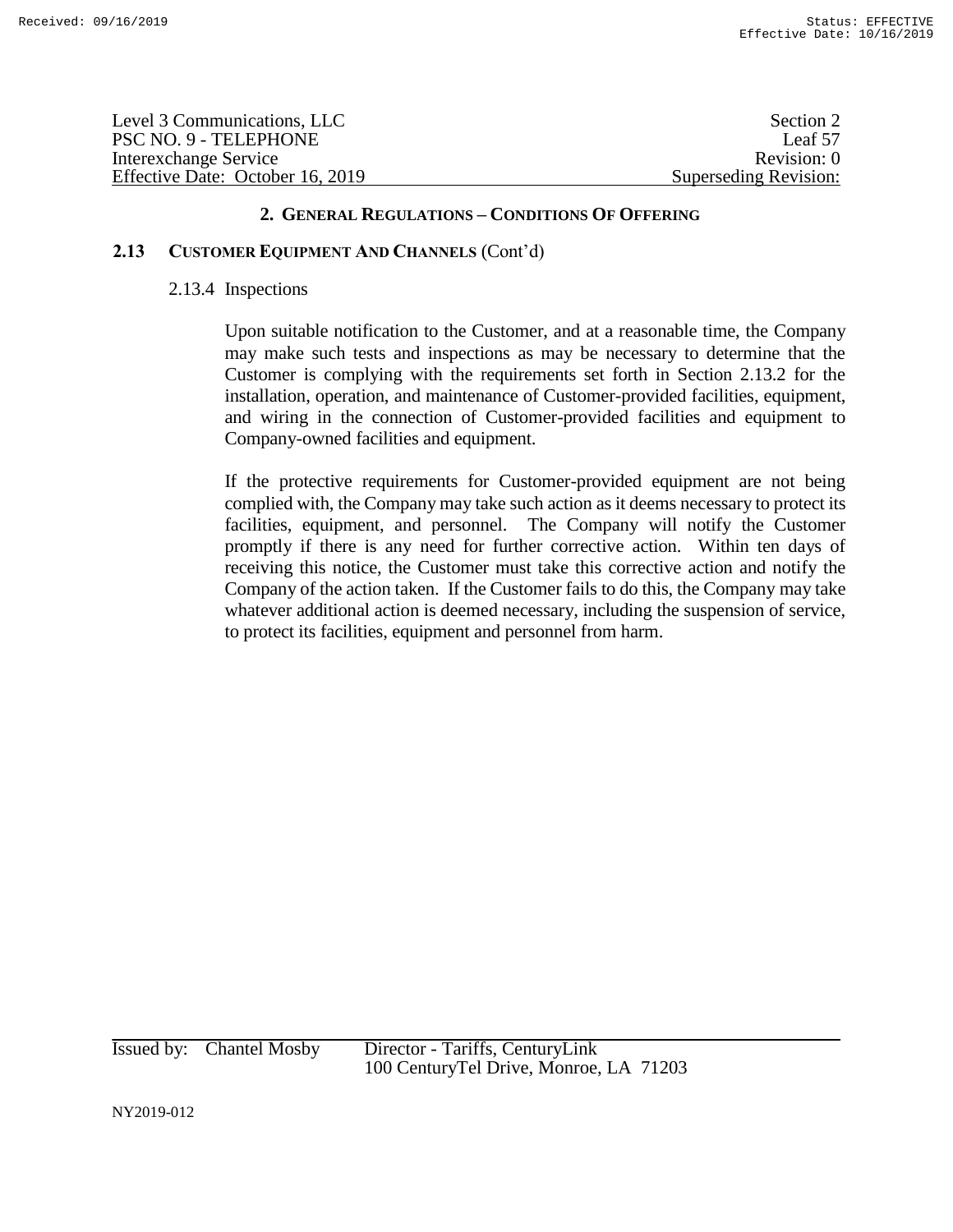| Level 3 Communications, LLC      | Section 2             |
|----------------------------------|-----------------------|
| PSC NO. 9 - TELEPHONE            | Leaf 58               |
| Interexchange Service            | Revision: 0           |
| Effective Date: October 16, 2019 | Superseding Revision: |

# **2.14 TRANSFERS AND ASSIGNMENTS**

Neither the Company nor the Customer may assign or transfer its rights or duties in connection with the services and facilities provided by the Company without the written consent of the other party, except that the Company may assign its rights and duties (a) to any subsidiary, parent company or affiliate of the Company, (b) pursuant to any sale or transfer of substantially all the assets of the Company; or (c) pursuant to any financing, merger or reorganization of the Company.

# **2.15 NOTICES AND COMMUNICATIONS**

The Customer shall designate on the Service Order an address to which the Company shall mail or deliver all notices and other communications, except that Customer may also designate a separate address to which the Company's bills for service shall be mailed.

The Company shall designate on the Service Order an address to which the Customer shall mail or deliver all notices and other communications, except that Company may designate a separate address on each bill for service to which the Customer shall mail payment on the bill.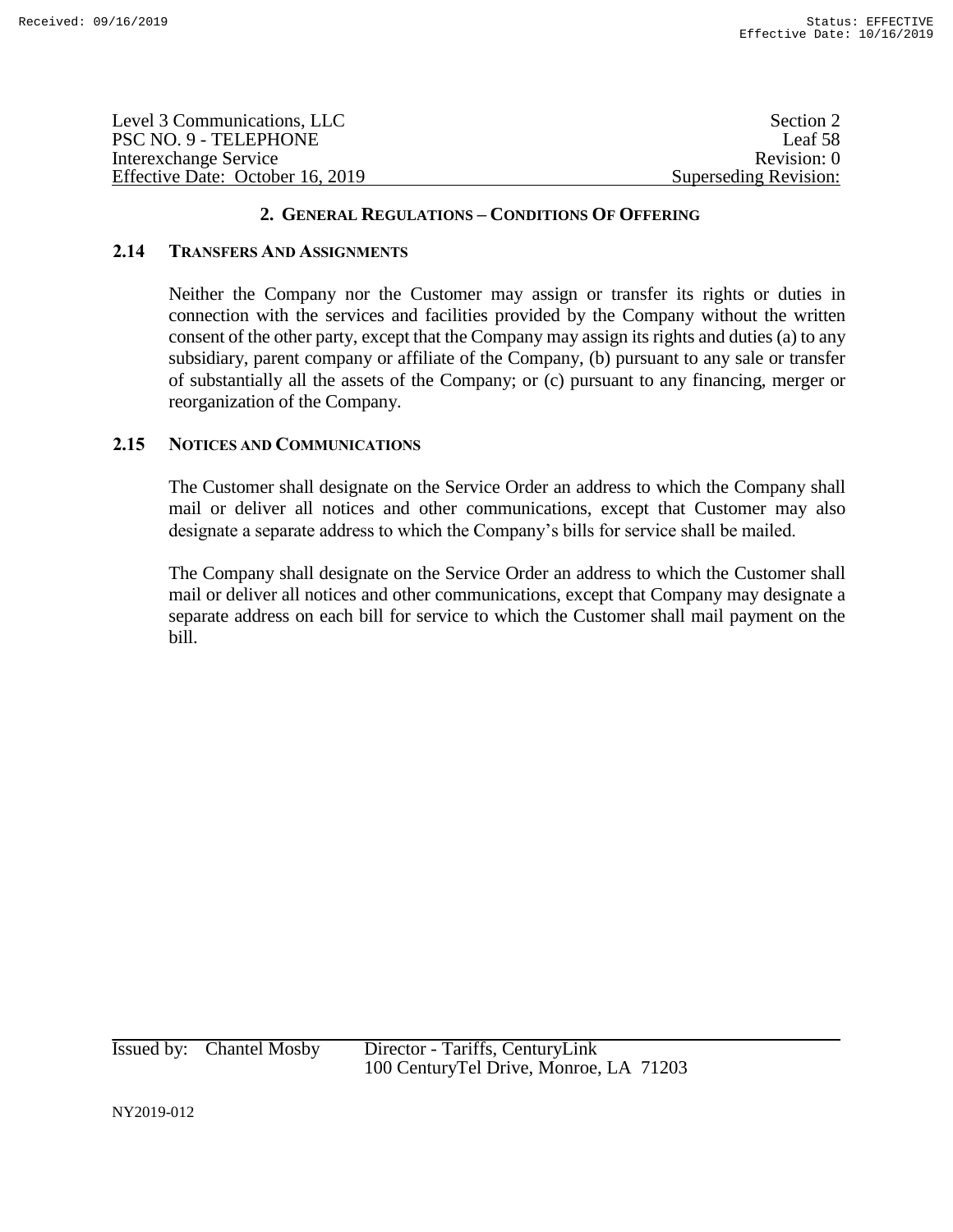| Level 3 Communications, LLC      | Section 2             |
|----------------------------------|-----------------------|
| PSC NO. 9 - TELEPHONE            | Leaf 59               |
| Interexchange Service            | Revision: 0           |
| Effective Date: October 16, 2019 | Superseding Revision: |

# **2.15 NOTICES AND COMMUNICATIONS** (Cont'd)

All notices or other communications required to be given pursuant to this tariff will be in writing. Notices and other communications of either party, and all bills mailed by the Company, shall be presumed to have been delivered to the other party on the third business day following placement of the notice, communication or bill with the U.S. Mail or a private delivery service, prepaid and properly addressed, or when actually received or refused by the addressee, whichever occurs first.

The Company of the Customer shall advise the other party of any changes to the addresses designated for notices, other communications or billing, by following the procedures for giving notice set forth herein.

# **2.16 SCHOOLS AND LIBRARIES DISCOUNT PROGRAM**

# 2.16.1 General

A. The Schools and Libraries Discount Program permits eligible schools (public and private, grades Kindergarten through 12) to purchase the Company services offered in this tariff at a discount rate, in accordance with the Rules adopted by the Federal Communications Commission (FCC)in its Universal Services Order 97-157, issued May 8, 1997 and the New York State Public Service Commission in its Opinion and Order 97-11 Adopting Discounts for Services for Schools and Libraries, issued June 25, 1997. The Rules are codified at 47 Code of Federal Regulation (CFR) 54.500 et.seq.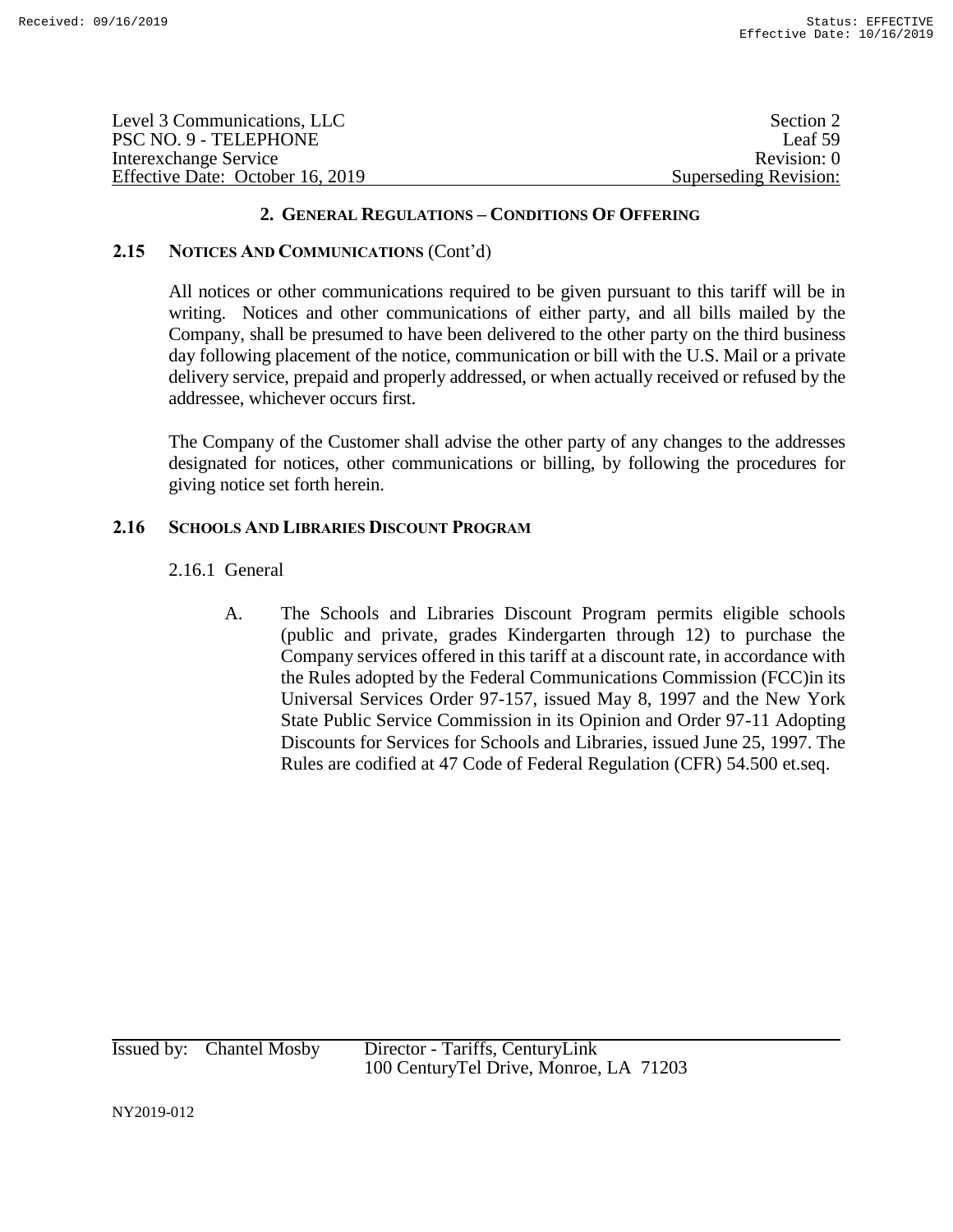Level 3 Communications, LLC Section 2 PSC NO. 9 - TELEPHONE Leaf 60 Interexchange Service Revision: 0 Effective Date: October 16, 2019 Superseding Revision:

# **2. GENERAL REGULATIONS – CONDITIONS OF OFFERING**

### **2.16 SCHOOLS AND LIBRARIES DISCOUNT PROGRAM**

2.16.1 General A. (Cont'd)

> As indicated in the Rules, the discounts will be between 20 and 90 percent of the pre-discount price which is the price of the services to schools and libraries prior to application of a discount. The level of discount will be based on an eligible school or library's level of economic disadvantage and by its location in either an urban or rural area. A school's level of economic disadvantage will be determined by the percentage of its students eligible for participation in the national school lunch program, and a library's level of economic disadvantage will be calculated on the basis of the school lunch eligibility in the public school district in which the library is located. A non-public school may use either eligibility for the national school lunch program or other federally approved alternative measures to determine its level of economic disadvantage. To be eligible for the discount, schools and libraries will be required to comply with the terms and conditions set forth in the Rules. Discounts are available only to the extent that they are funded by the federal universal service fund. Schools and libraries may aggregate demand with other eligible entities to create a consortium.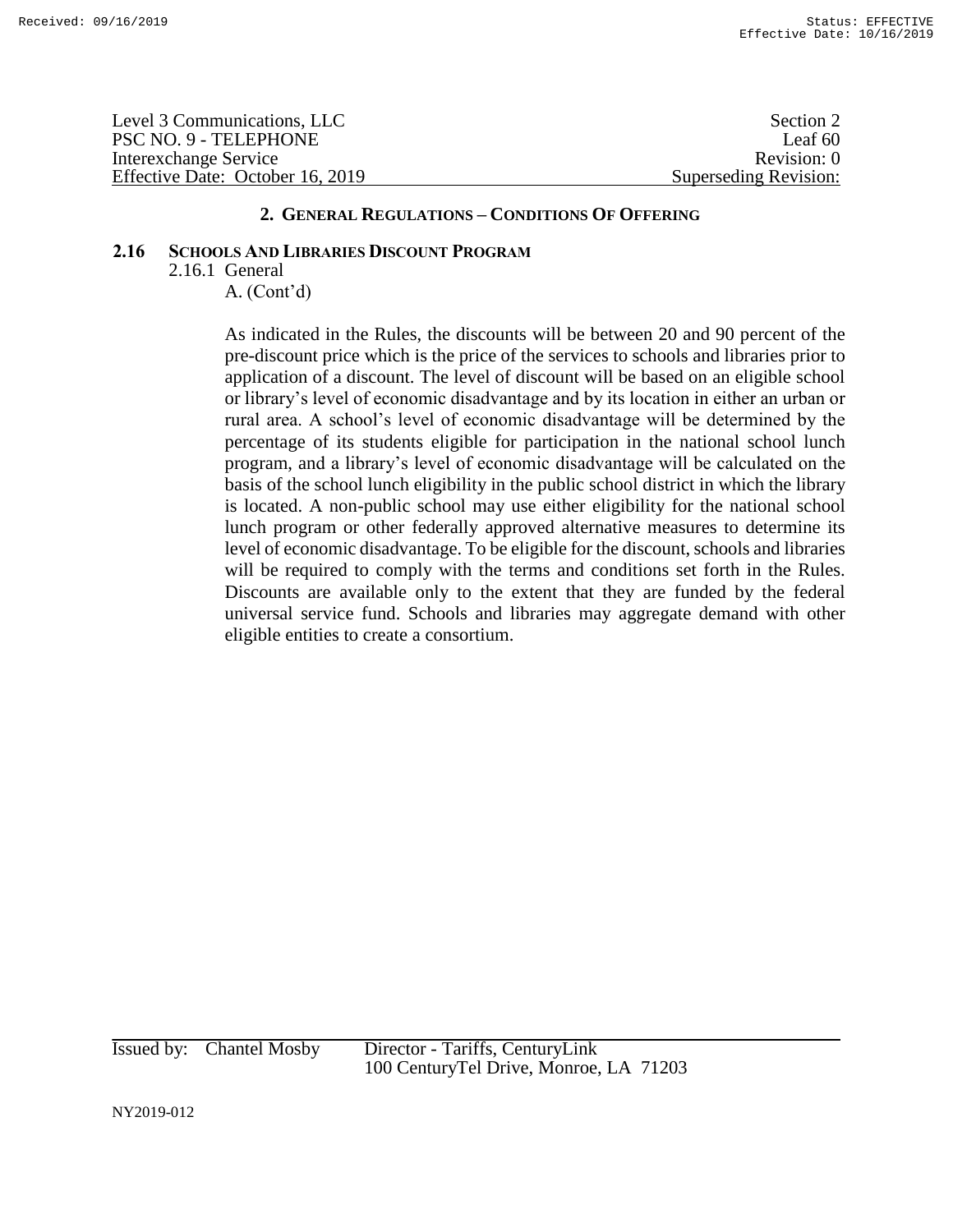| Level 3 Communications, LLC      | Section 2             |
|----------------------------------|-----------------------|
| PSC NO. 9 - TELEPHONE            | Leaf 61               |
| Interexchange Service            | Revision: 0           |
| Effective Date: October 16, 2019 | Superseding Revision: |

# **2.16 SCHOOLS AND LIBRARIES DISCOUNT PROGRAM**

2.16.2 Regulations

- A. Obligations of eligible schools and libraries
	- 1. Request for service
		- (a) Schools and libraries and consortia shall participate in a competitive bidding process for all services eligible for discounts, in accordance with any state and local procurement rules.
		- (b) Schools and libraries and consortia shall submit requests for services to the Schools and Libraries Corporation, as designated by the FCC, and follow established procedures.
		- (c) Services requested will used for educational purposes.
		- (d) Services will not be sold, resold or transferred in consideration for money or any other thing of value.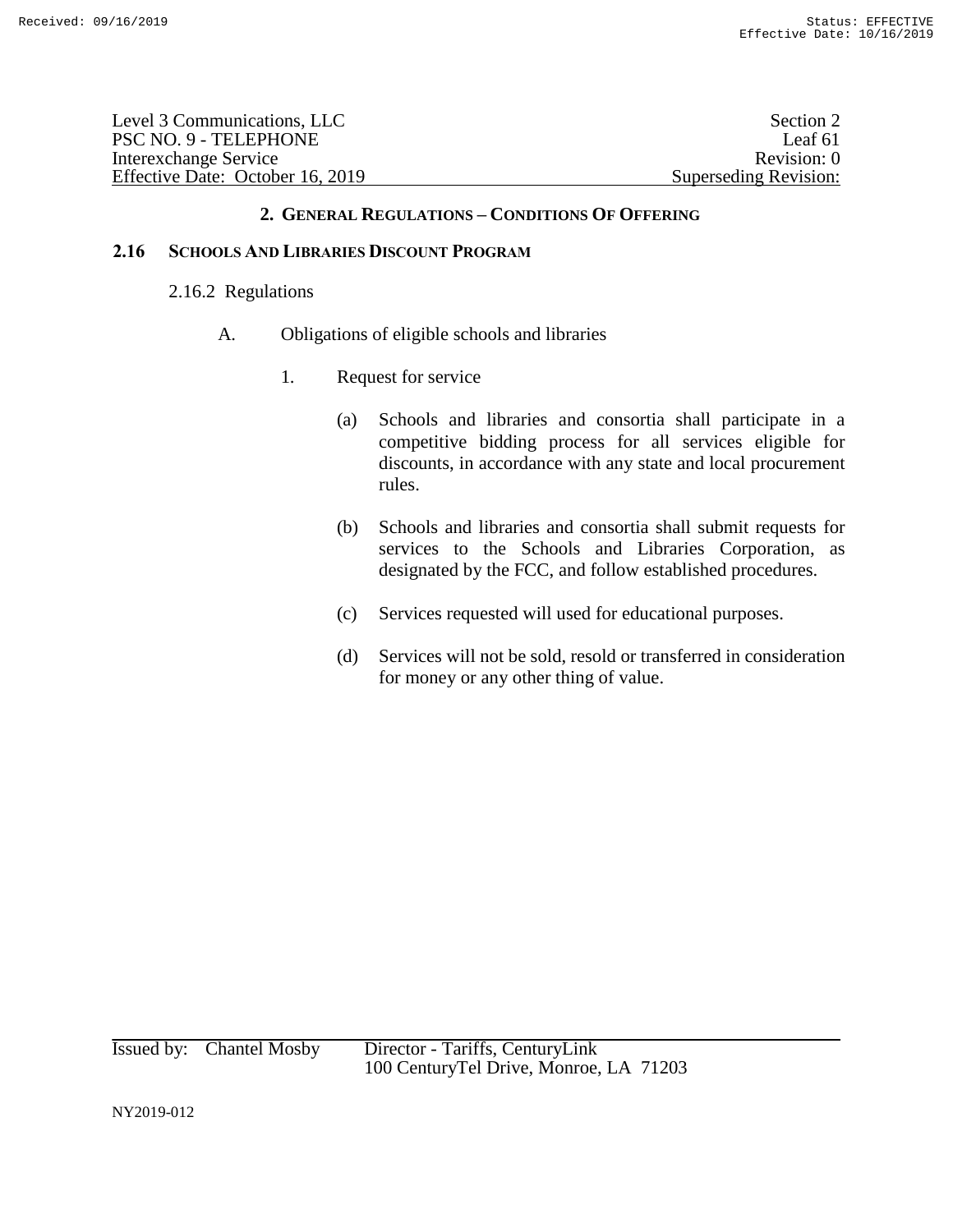| Level 3 Communications, LLC      | Section 2             |
|----------------------------------|-----------------------|
| PSC NO. 9 - TELEPHONE            | Leaf $62$             |
| Interexchange Service            | Revision: 0           |
| Effective Date: October 16, 2019 | Superseding Revision: |

# **2.16 SCHOOLS AND LIBRARIES DISCOUNT PROGRAM** 2.16.2 Regulations (Cont'd)

- B. Obligations of the Company
	- 1. The Company will offer discounts to eligible schools and libraries on commercially available telecommunications services contained in this tariff. Those services contained in this tariff which are excluded from the discount program, in accordance with the Rules are included as an attachment to this tariff.
	- 2. The Company will offer services to eligible schools, libraries and consortia at prices no higher than the lowest price it charges to similarly situated non-residential customers for similar services (lowest corresponding price).
	- 3. In competitive bidding situations, the Company may offer flexible pricing or rates other than in this tariff, where specific flexible pricing arrangements are allowed, subject to New York State Public Service Commission approval.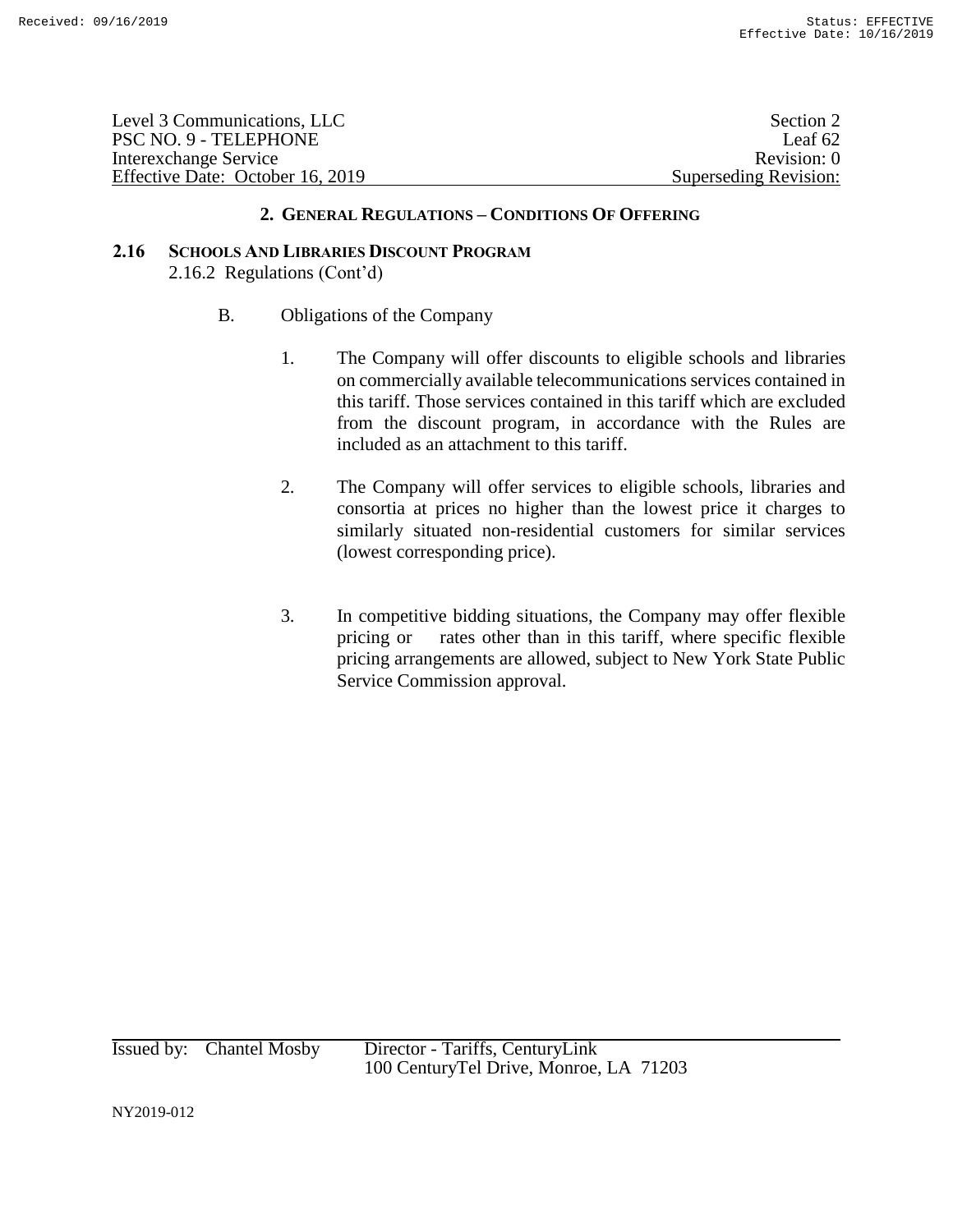| Level 3 Communications, LLC      | Section 2             |
|----------------------------------|-----------------------|
| PSC NO. 9 - TELEPHONE            | Leaf $63$             |
| Interexchange Service            | Revision: 0           |
| Effective Date: October 16, 2019 | Superseding Revision: |

# **2.16 SCHOOLS AND LIBRARIES DISCOUNT PROGRAM** (Cont'd)

2.16.3 Discounted Rates for Schools and Libraries

- A. Discounts for eligible schools and libraries and consortia shall be set as a percentage from the pre-discount price, which is the price of services to schools and libraries prior to application of a discount.
- B. The discount rate will be applied to eligible intrastate services purchased by eligible schools, libraries or consortia.
- C. The discount rate is based on each school or library's level of economic disadvantage as determined in accordance with the FCC Order or other federally approved alternative measures (as permitted by the Rules) and by its location in either an urban or rural area.
- D. The discount matrix for eligible schools, libraries and consortia is included as an attachment to this tariff.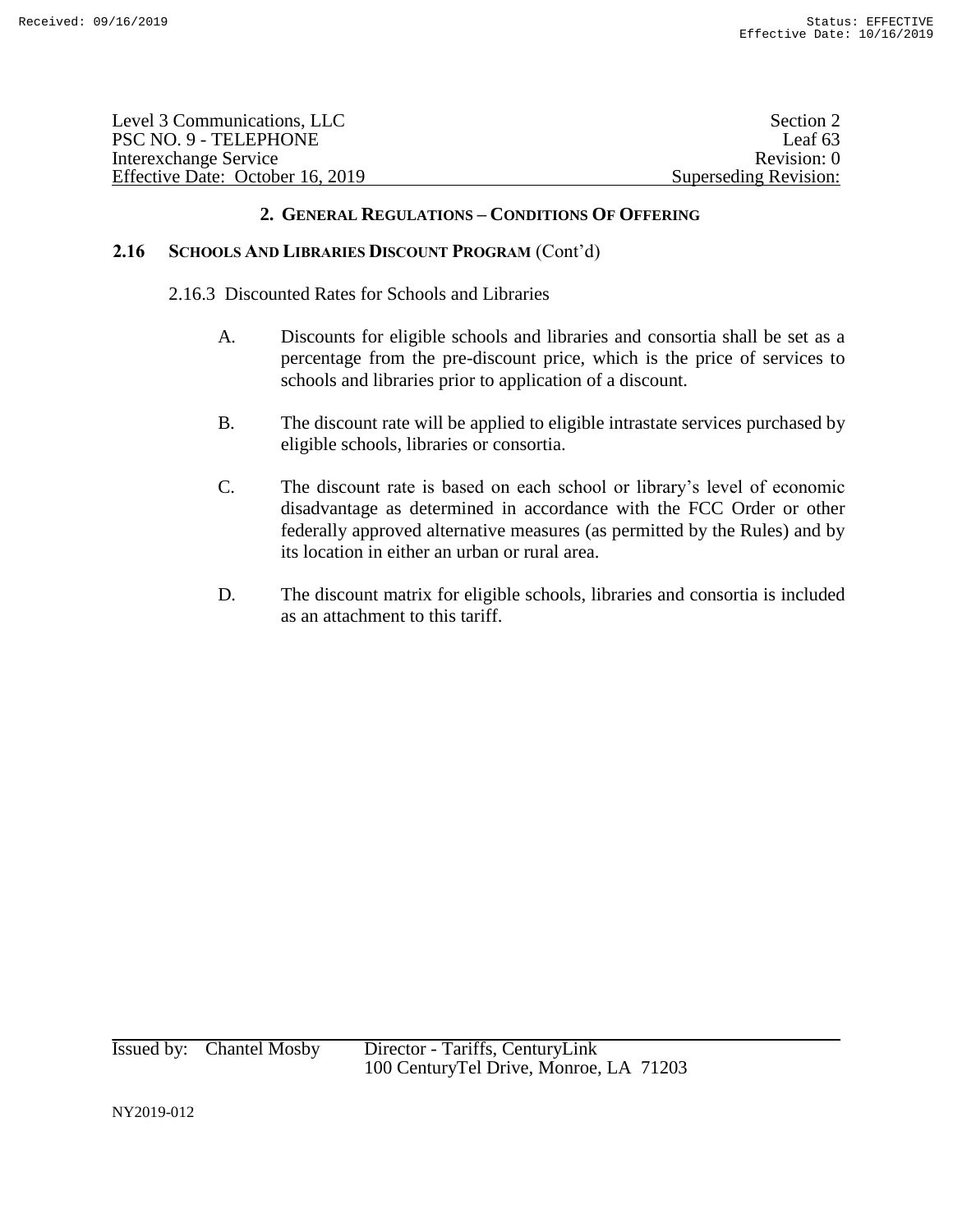| Level 3 Communications, LLC      | Section 2             |
|----------------------------------|-----------------------|
| PSC NO. 9 - TELEPHONE            | Leaf 64               |
| Interexchange Service            | Revision: 0           |
| Effective Date: October 16, 2019 | Superseding Revision: |

# **2.16 SCHOOLS AND LIBRARIES DISCOUNT PROGRAM**

2.16.3 Discounted Rates for Schools and Libraries (Cont'd)

# SCHOOLS AND LIBRARIES DISCOUNT MATRIX

# % DISCOUNT LEVEL

| <b>HOW DISADVANTAGED</b>                                    |          | Urban<br>discount | Rural<br>discount |
|-------------------------------------------------------------|----------|-------------------|-------------------|
| % of students eligible for<br>national school lunch program |          |                   |                   |
|                                                             | $\leq$ 1 | 20                | 25                |
|                                                             | $1-19$   | 40                | 50                |
|                                                             | 20-34    | 50                | 60                |
|                                                             | 35-49    | 60                | 70                |
|                                                             | 50-74    | 80                | 80                |
|                                                             | 75-100   | 90                | 90                |
|                                                             |          |                   |                   |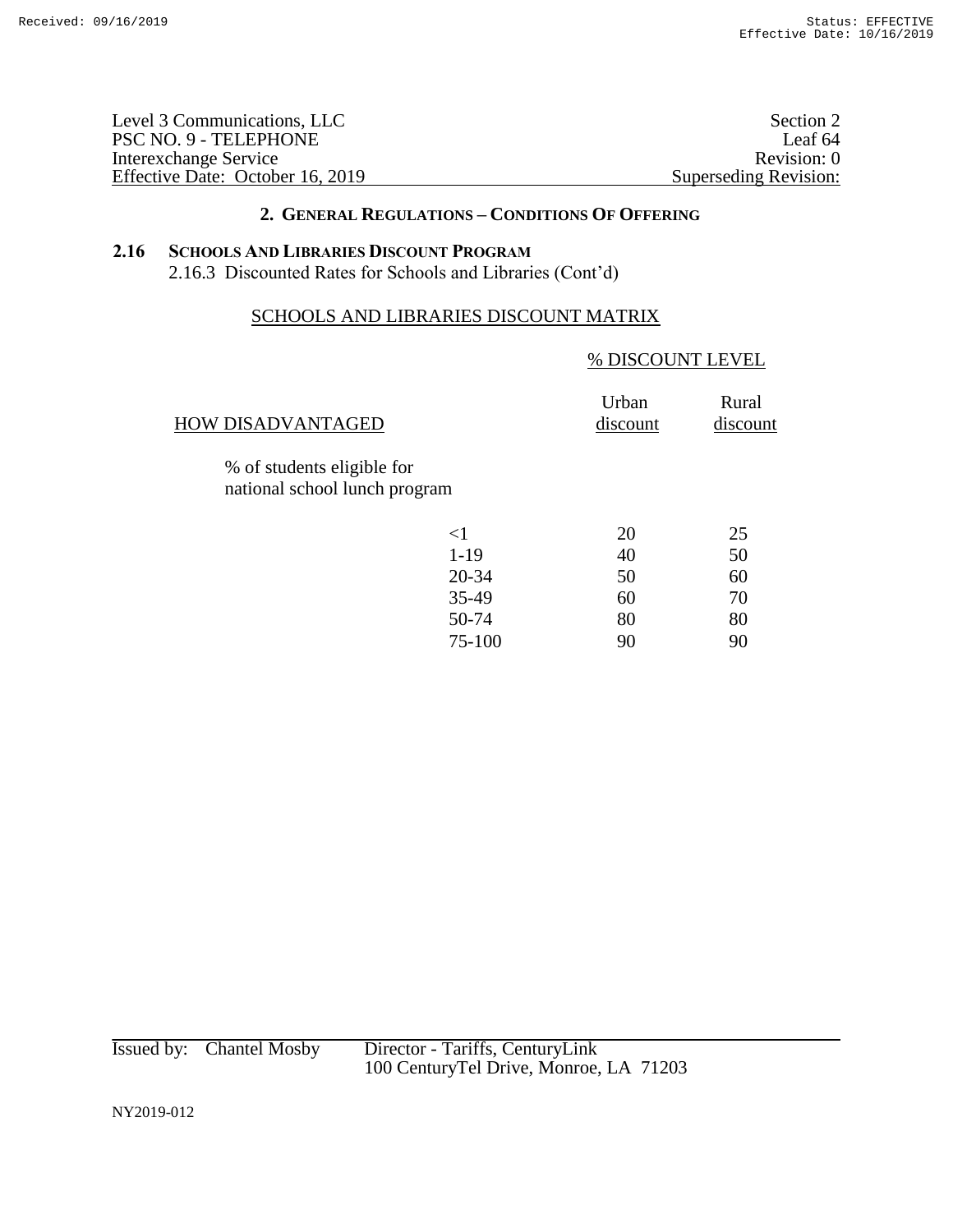| Level 3 Communications, LLC      | Section 2             |
|----------------------------------|-----------------------|
| PSC NO. 9 - TELEPHONE            | Leaf $65$             |
| Interexchange Service            | Revision: 0           |
| Effective Date: October 16, 2019 | Superseding Revision: |

# **2.17 HEALTH CARE PROVIDERS SUPPORT PROGRAM**

A. General

The purpose of the Health Care Providers Support Program is to enable public and non-profit rural health care providers to have access to telecommunications services necessary for the provision of health care services at rates comparable to those paid for similar services in urban areas. The Health Care Providers Support Program offers eligible public and nonprofit health care providers located in rural areas reduced rates for Company intrastate services, available in this tariff. Such services must be purchased in accordance with the Rules adopted by the Federal Communications Commission (FCC) in its Universal Service Order 97-157, issued May 8, 1997 and the New York State Public Service Commission in its Order in Cases 94-C-0095 and 28425, issued November 4, 1997. The FCC Rules are codified at 47 Code of Federal Regulation (C.F.R.) et. seq. and any amendments made thereto.

- B. Regulations
	- 1. To be eligible for the reduced rates, rural health care providers are required to comply with the terms and conditions set forth in the FCC Rules.
	- 2. Reduced rates are available only to the extent that they are funded by the federal universal service fund.
	- 3. Eligible rural health care providers may aggregate demand with other entities to create a consortium. Universal service support shall apply only to the portion of eligible services used by an eligible health care provider.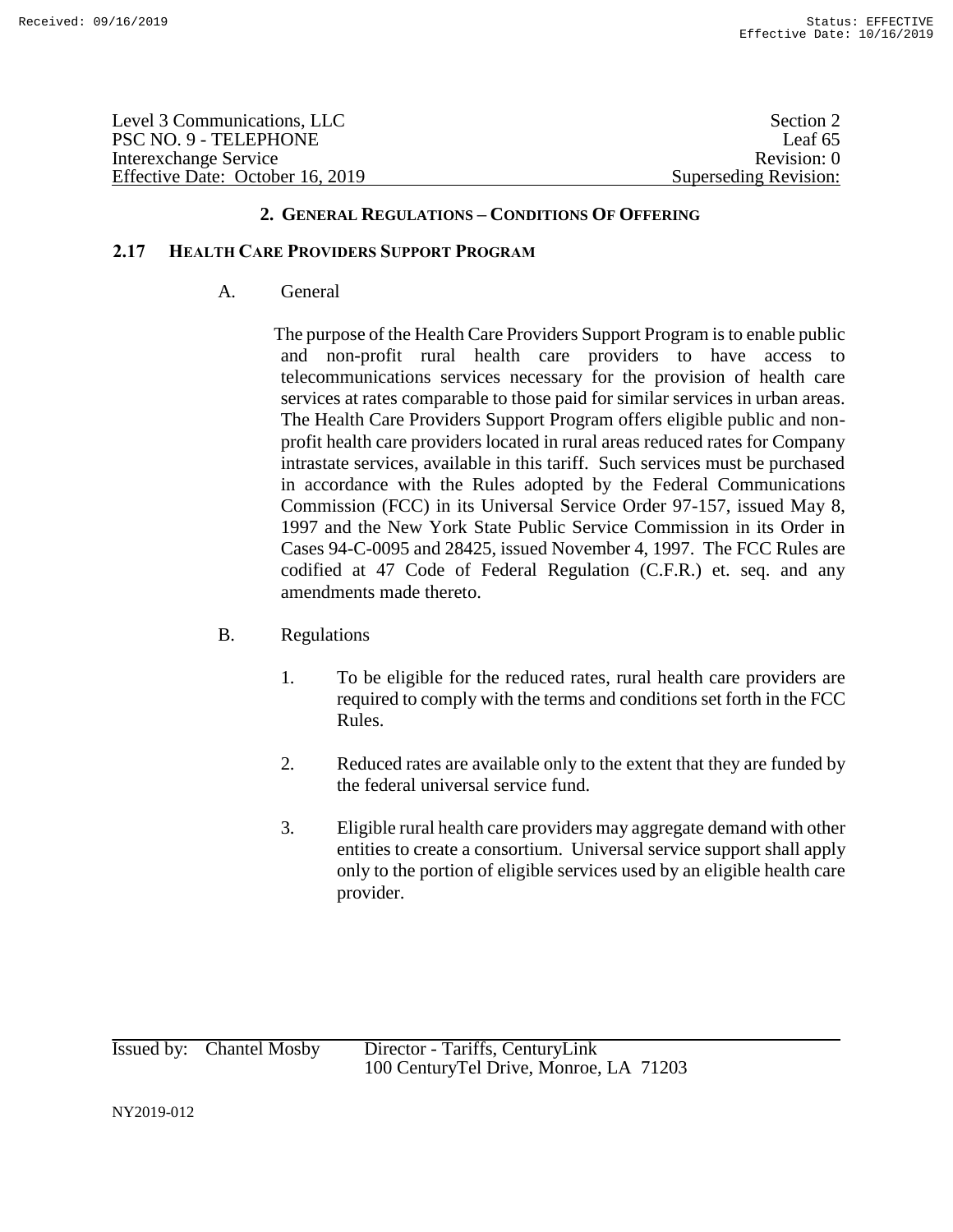| Level 3 Communications, LLC      | Section 2             |
|----------------------------------|-----------------------|
| PSC NO. 9 - TELEPHONE            | Leaf 66               |
| Interexchange Service            | Revision: 0           |
| Effective Date: October 16, 2019 | Superseding Revision: |

### **2.17 HEALTH CARE PROVIDERS SUPPORT PROGRAM**

- B. Regulations (Cont'd)
	- 4. Responsibility of eligible health care providers:
		- (a) Rural health care providers and consortia shall participate in a competitive bidding process for all services eligible for reduced rates in accordance with any state and local procurement rules.
		- (b) Rural health care providers and consortia shall submit requests for services to the program Administrator, as designated by the FCC, and follow established procedures.
		- (c) Services requested must be used for purposes related to the provision of health care services or instruction that the health care provider is legally authorized to provide under the law.
		- (d) A health care provider that cannot obtain toll free access to an Internet Service Provider and who is eligible for support for limited toll-free access under the Rules must certify that it lacks toll-free Internet access and that it is an eligible health care provider.
		- (e) Services cannot be sold, resold or transferred in consideration for money or any other thing of value.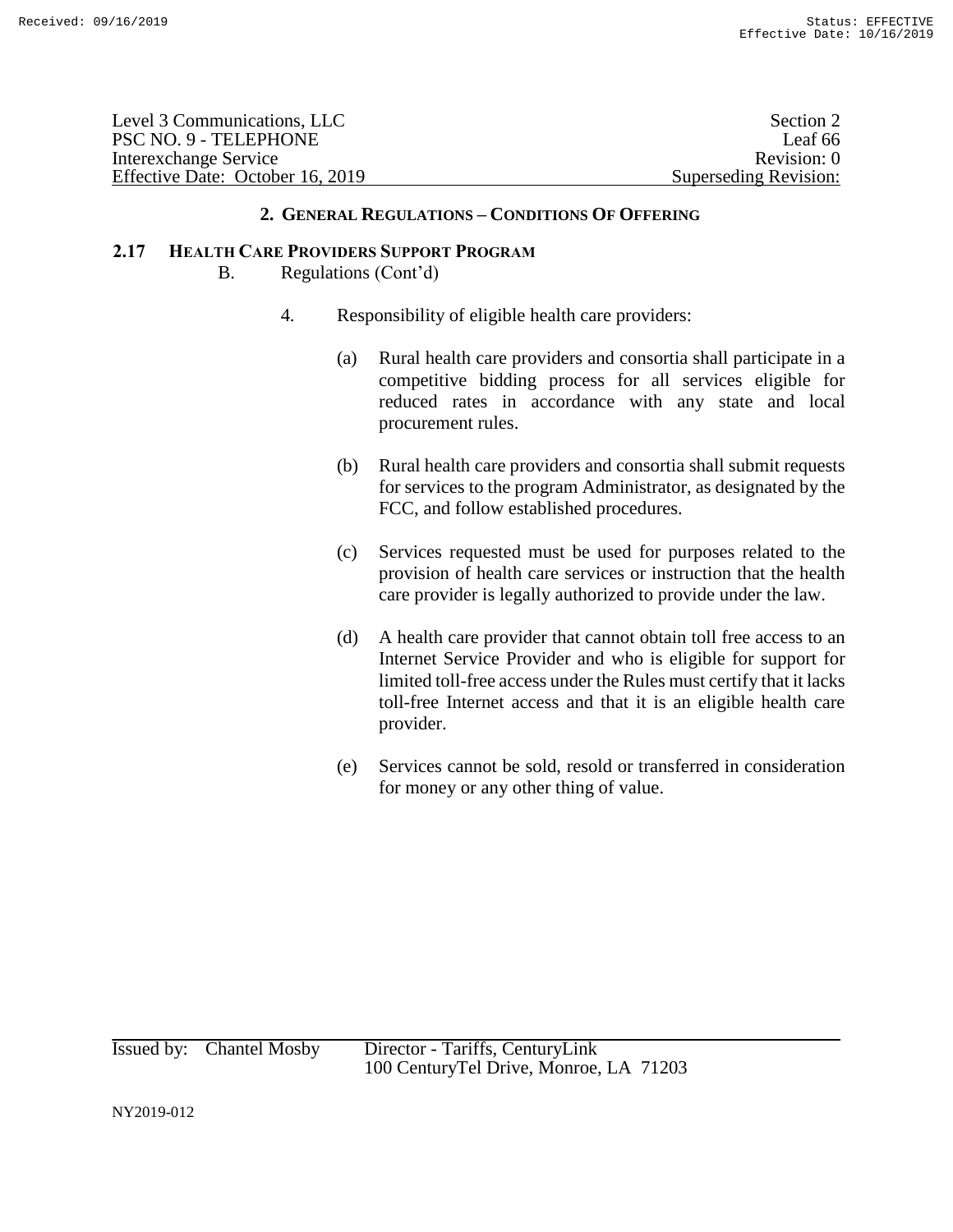| Level 3 Communications, LLC      | Section 2             |
|----------------------------------|-----------------------|
| PSC NO. 9 - TELEPHONE            | Leaf 67               |
| Interexchange Service            | Revision: 0           |
| Effective Date: October 16, 2019 | Superseding Revision: |

# **2.17 HEALTH CARE PROVIDERS SUPPORT PROGRAM** (Cont'd)

- C. Responsibility of the Company
	- 1. The Company shall offer the rates and charges as specified in Section 6, to eligible health care providers to the extent that facilities and services are available and offered as specified in 1., preceding.
	- 2. The Company shall offer services to eligible rural health care providers and consortia at prices no higher than the highest urban rate as defined in the FCC Order and Rules.
	- 3. In competitive bidding situations, where specific flexible pricing arrangements are allowed, the Company may offer flexible pricing (to determine the reduced rate) subject to New York State Public Service Commission approval.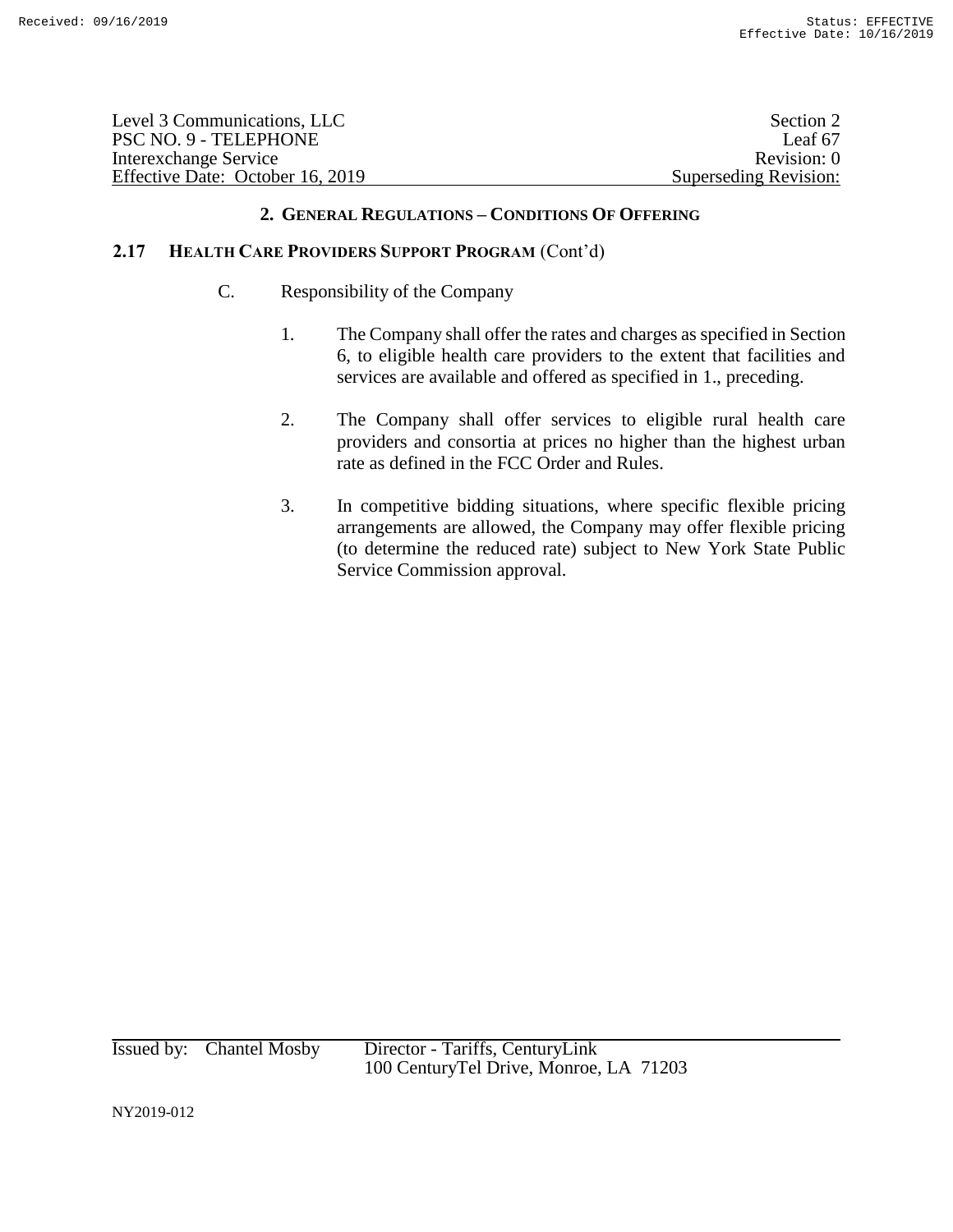| Level 3 Communications, LLC      | Section 2             |
|----------------------------------|-----------------------|
| PSC NO. 9 - TELEPHONE            | Leaf 68               |
| Interexchange Service            | Revision: 0           |
| Effective Date: October 16, 2019 | Superseding Revision: |

# **2.17 HEALTH CARE PROVIDERS SUPPORT PROGRAM** (Cont'd)

D. Rates and Charges

The following price adjustments will be available to eligible rural health care providers, except subparagraph c., which shall be available to all eligible health care providers, regardless of location:

- 1. A reduced rate for telecommunications services, using a bandwidth capacity of up to 1.544 Mbps, not to exceed the highest tariffed or publicly available rate charged to a commercial customer for a similar service provided over the same distance in the nearest city in New York State with a population of at least 50,000.
- 2. An exemption from some mileage charges for any telecommunications services, using a bandwidth capacity of up to 1.544 Mbps, that is necessary for the provision of health care services. The exempted mileage includes the distance between the rural health care provider and the most distant perimeter of the nearest city in New York State with a population of 50,000 or more, less the standard urban distance, which is the maximum average diameter of all cities with population of 50,000 or more in the state.
- 3. Each eligible health care provider that cannot obtain toll-free access to an Internet service provider is entitled to receive toll charge credits for toll charges imposed for connecting to an Internet service provider as per the FCC Rules. Such toll charge credits are available pursuant to applicable toll tariffs.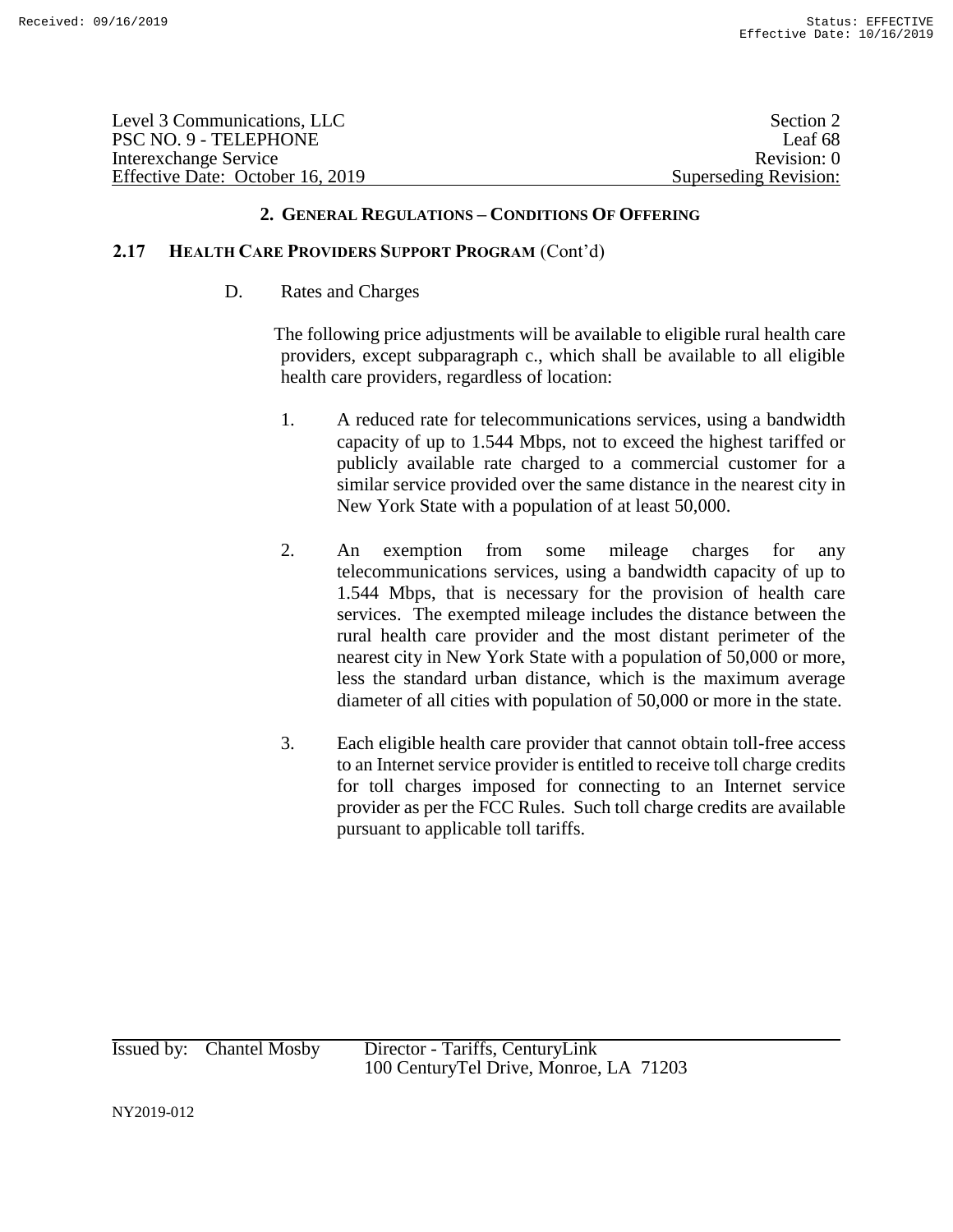| Level 3 Communications, LLC      | Section 2             |
|----------------------------------|-----------------------|
| PSC NO. 9 - TELEPHONE            | Leaf 69               |
| Interexchange Service            | Revision: 0           |
| Effective Date: October 16, 2019 | Superseding Revision: |

### **2.18 EMERGENCY/ CRISIS/ DISASTER RESTORATION AND PROVISIONING - TELECOMMUNICATIONS SERVICE PRIORITY**

### A. General

1. The Telecommunications Service Priority (TSP) Program is a federal program used to identify and prioritize telecommunications services that support national security or emergency preparedness (NS/EP) missions.

NS/EP services are defined as those telecommunications services which are used to maintain a state of readiness or respond to and manage any event or crisis which causes or could cause injury or harm to the population, damage or loss to property, or degrades or threatens the NS/EP posture of the United States.

TSP restoration and/or provisioning shall be provided in accordance with Part 64, Appendix A of the Federal Communications Commission's Rules and Regulations (47 C.F.R.), and the "Service Vendor Handbook For The Telecommunications Service Priority (TSP) Program" and the "Service User Manual for the Telecommunications Service Priority (TSP) System" (NCS Manual 3-1-1) (Service User Manual) issued and updated as necessary by the Office of Priority Telecommunications (OPT) of the National Communications System. Any changes to or reissuance of these regulations or manuals supersede tariff language contained herein.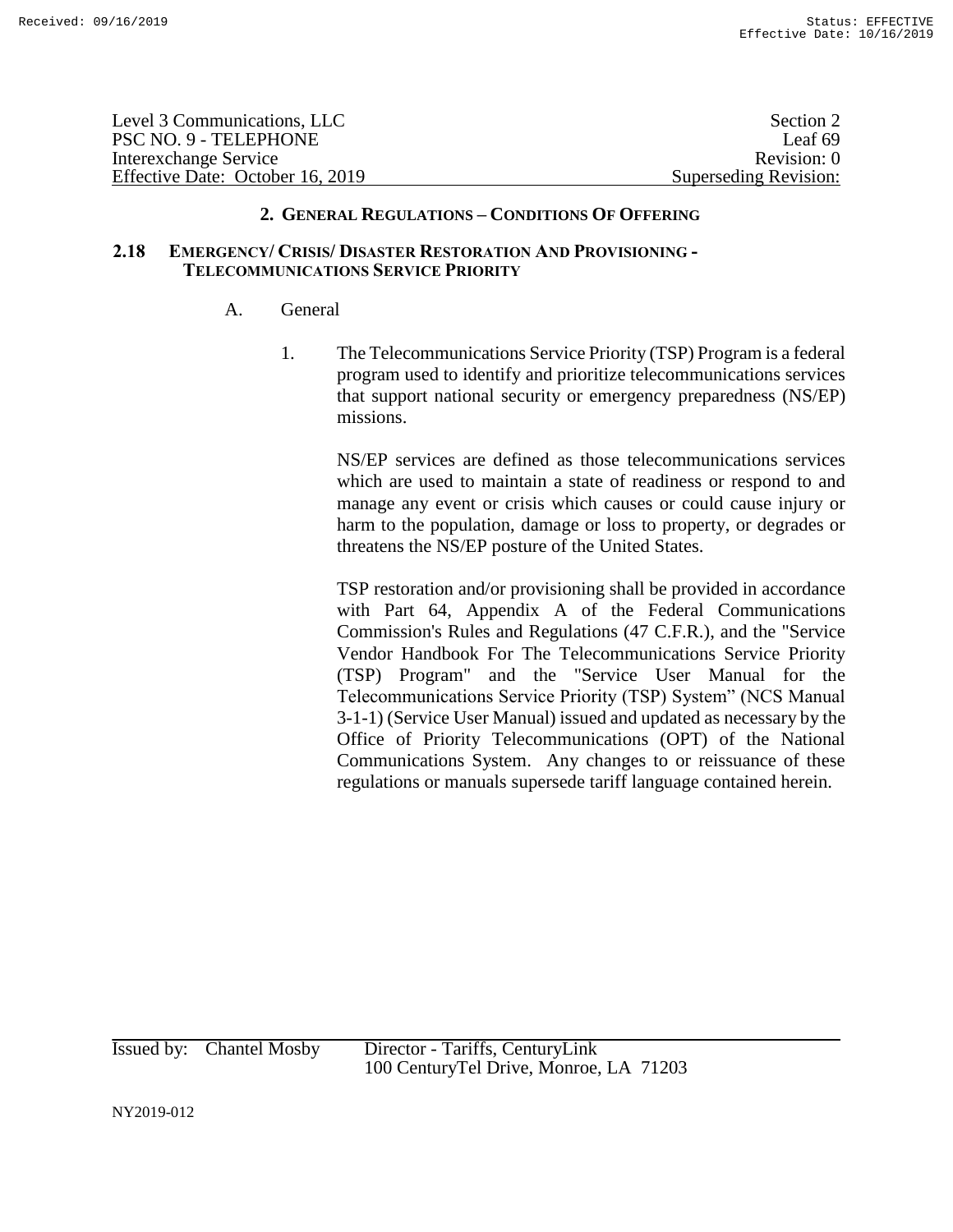| Level 3 Communications, LLC      | Section 2             |
|----------------------------------|-----------------------|
| PSC NO. 9 - TELEPHONE            | Leaf $701$            |
| Interexchange Service            | Revision: 0           |
| Effective Date: October 16, 2019 | Superseding Revision: |

## **2.18 EMERGENCY/ CRISIS/ DISASTER RESTORATION AND PROVISIONING - TELECOMMUNICATIONS SERVICE PRIORITY**

- A. General (Cont'd))
	- 2. The TSP program has two components, restoration and provisioning.
		- (a) A restoration priority is applied to new or existing telecommunications services to ensure restoration before any other services during a service outage. TSP restoration priorities must be requested and assigned before a service outage occurs.
		- (b) A provisioning priority is obtained to facilitate priority installation of new telecommunications services during a service outage. Provisioning on a priority basis becomes necessary when an end-user has an urgent requirement for a new NS/EP service that must be installed immediately or by a specific due date that can be met only by a shorter than standard or expedited Company provisioning time frame. As a matter of general practice, existing TSP services will be restored before provisioning new TSP services.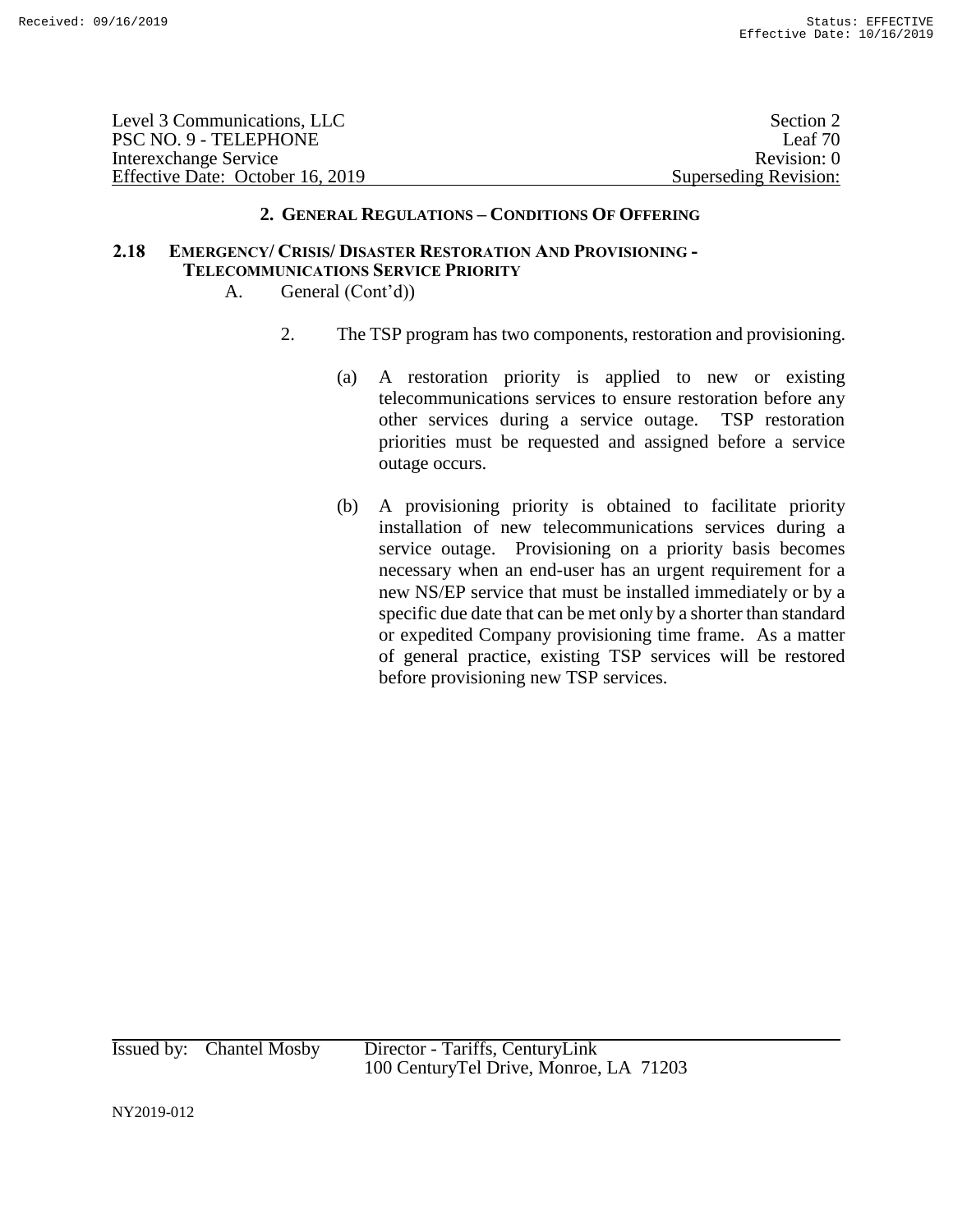| Level 3 Communications, LLC      | Section 2             |
|----------------------------------|-----------------------|
| PSC NO. 9 - TELEPHONE            | Leaf 71               |
| Interexchange Service            | Revision: 0           |
| Effective Date: October 16, 2019 | Superseding Revision: |

# **2.18 EMERGENCY/ CRISIS/ DISASTER RESTORATION AND PROVISIONING - TELECOMMUNICATIONS SERVICE PRIORITY** (Cont'd)

- B. TSP Request Process
	- 1. TSP Request Process Restoration

To request a TSP restoration priority assignment, a prospective TSP user must:

- (a) determine that the user's telecommunications service supports an NS/EP function under one of the following four TSP categories.
	- (1) National Security Leadership
	- (2) National Security Posture and U.S. Population Attack Warning
	- (3) Public Health, Safety, and Maintenance of Law and Order
	- (4) Public Welfare and Maintenance of National Economic Posture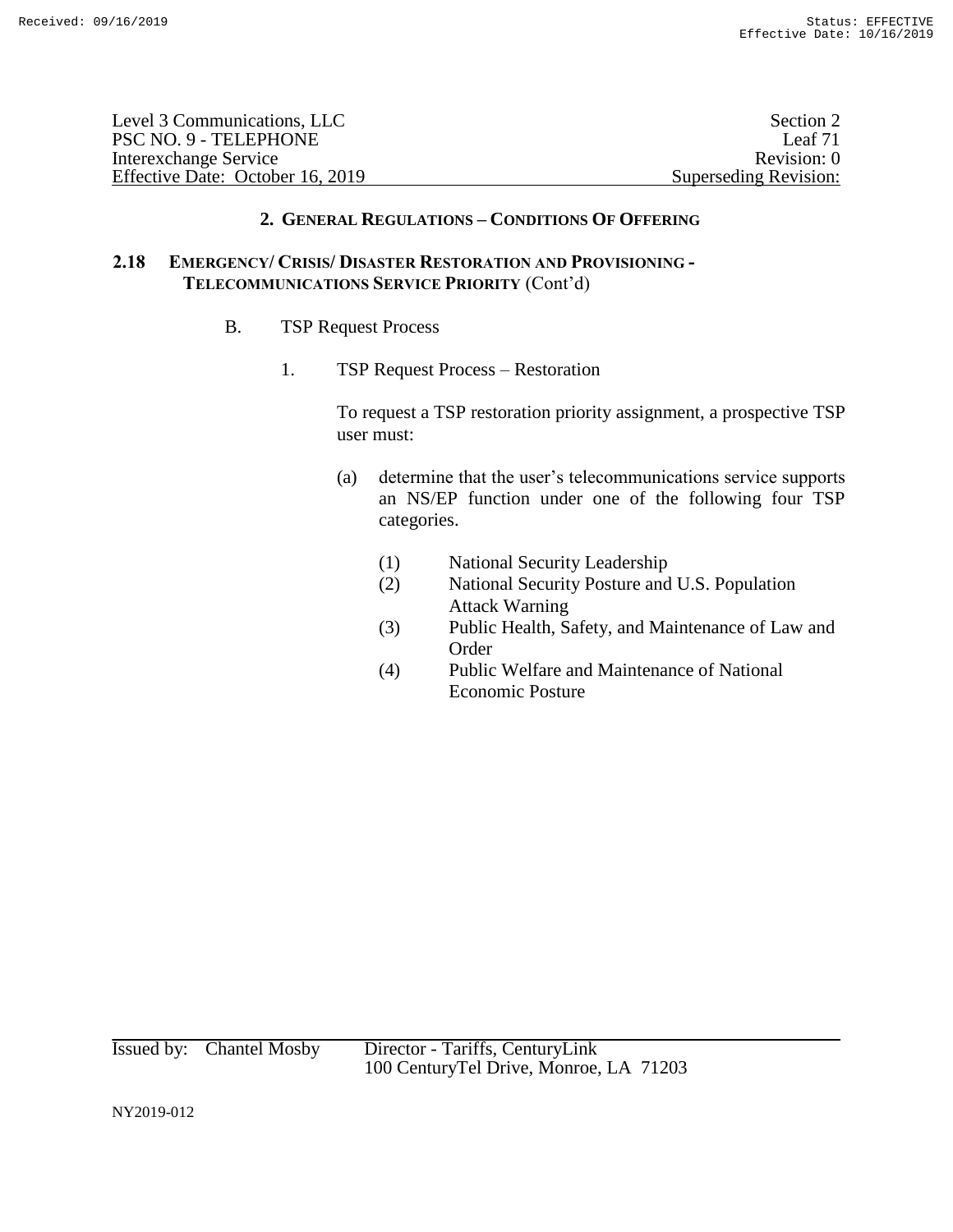| Level 3 Communications, LLC      | Section 2             |
|----------------------------------|-----------------------|
| PSC NO. 9 - TELEPHONE            | Leaf $72$             |
| Interexchange Service            | Revision: 0           |
| Effective Date: October 16, 2019 | Superseding Revision: |

## **2.18 EMERGENCY/ CRISIS/ DISASTER RESTORATION AND PROVISIONING - TELECOMMUNICATIONS SERVICE PRIORITY**

- B. TSP Request Process Restoration
	- 1. TSP Request Process Restoration (Cont'd)
		- (b) Identify the priority level to be requested for the telecommunications service. The priority level is determined by the end-user's TSP category and service profile. The service profile defines the user's level of support to the portion of the telecommunications service that the user owns and operates, such as customer premises equipment or wiring. The five levels of priority and seven element groups that define the service profile are contained in the Service User Manual.
		- (c) Complete the TSP Request for Service Users form (SF 315) available on the National Communications System (NCS) website (http://tsp.ncs.gov/).
		- (d) For non-federal users, have their TSP requests approved by a federal agency sponsor. Non-federal users should contact the OPT, at the NCS website (http://tsp.ncs.gov/), for information on identifying a sponsor for TSP requests.
		- (e) Submit the SF 315 to the OPT.
		- (f) Upon receipt of the TSP Authorization Code from the OPT, notify the Company, and include the TSP Authorization Code in any service order to the Company requesting restoration of NS/EP services.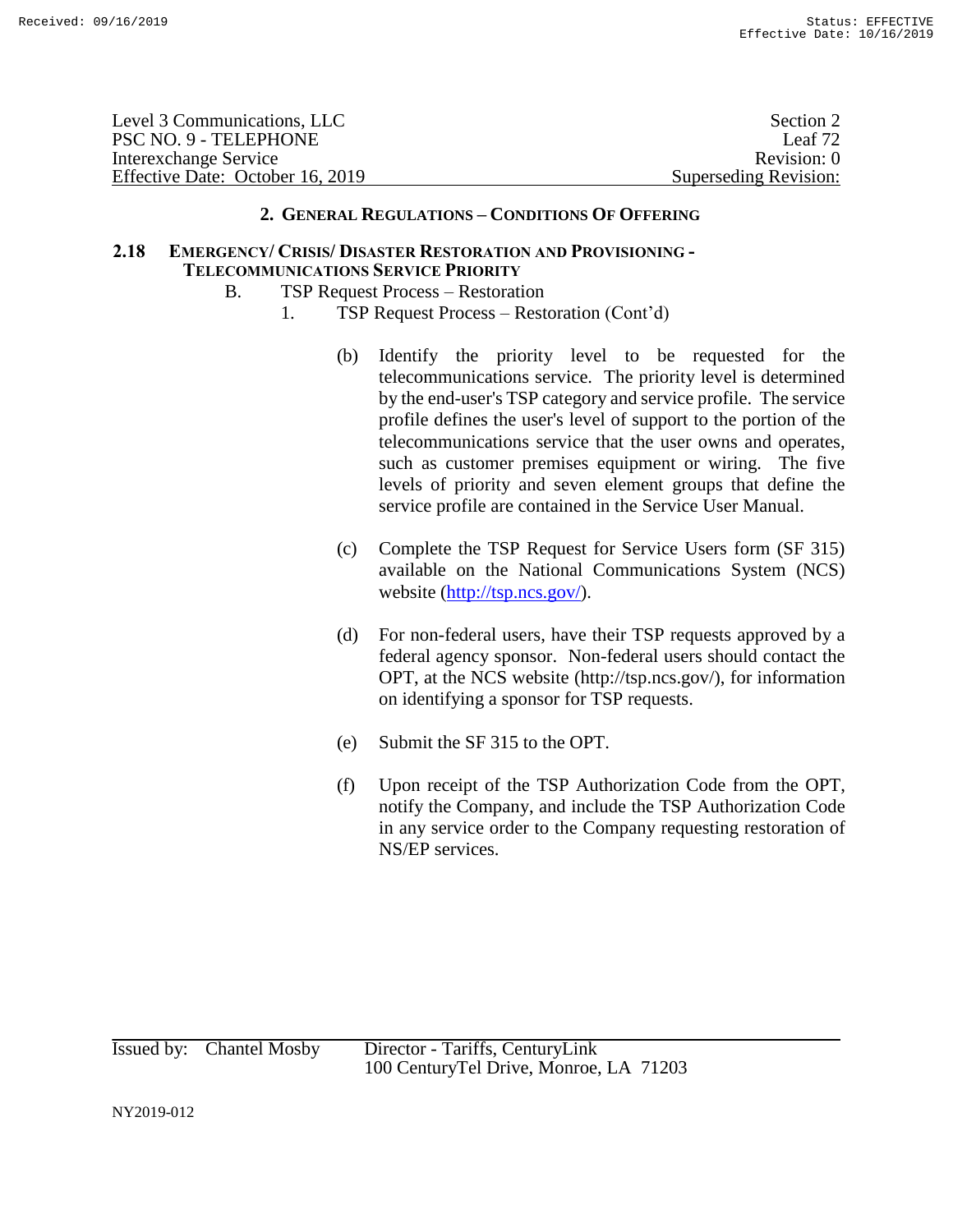| Level 3 Communications, LLC      | Section 2             |
|----------------------------------|-----------------------|
| PSC NO. 9 - TELEPHONE            | Leaf $73$             |
| Interexchange Service            | Revision: 0           |
| Effective Date: October 16, 2019 | Superseding Revision: |

## **2.18 EMERGENCY/ CRISIS/ DISASTER RESTORATION AND PROVISIONING - TELECOMMUNICATIONS SERVICE PRIORITY**

- B. TSP Request Process Restoration (Cont'd)
	- 2. TSP Request Process Provisioning

To request a TSP provisioning priority assignment, a prospective TSP user must follow the same steps listed in 2a. above for restoration priority assignment except for the following differences. The user should:

- (a) Certify that its telecommunications service is an Emergency service. Emergency services are those that support one of the NS/EP functions listed in 2a(a) above and are so critical that they must be provisioned at the earliest possible time, without regard to cost to the user.
- (b) Verify that the Company cannot meet the service due date without a TSP assignment.
- (c) Obtain approval from the end-user's invocation official to request a provisioning priority. Invocation officials are designated individuals with the authority to request TSP provisioning for a telecommunications service and include the head or director of a federal agency, commander of a unified/specified military command, chief of a military service, commander of a major military command, or state governor.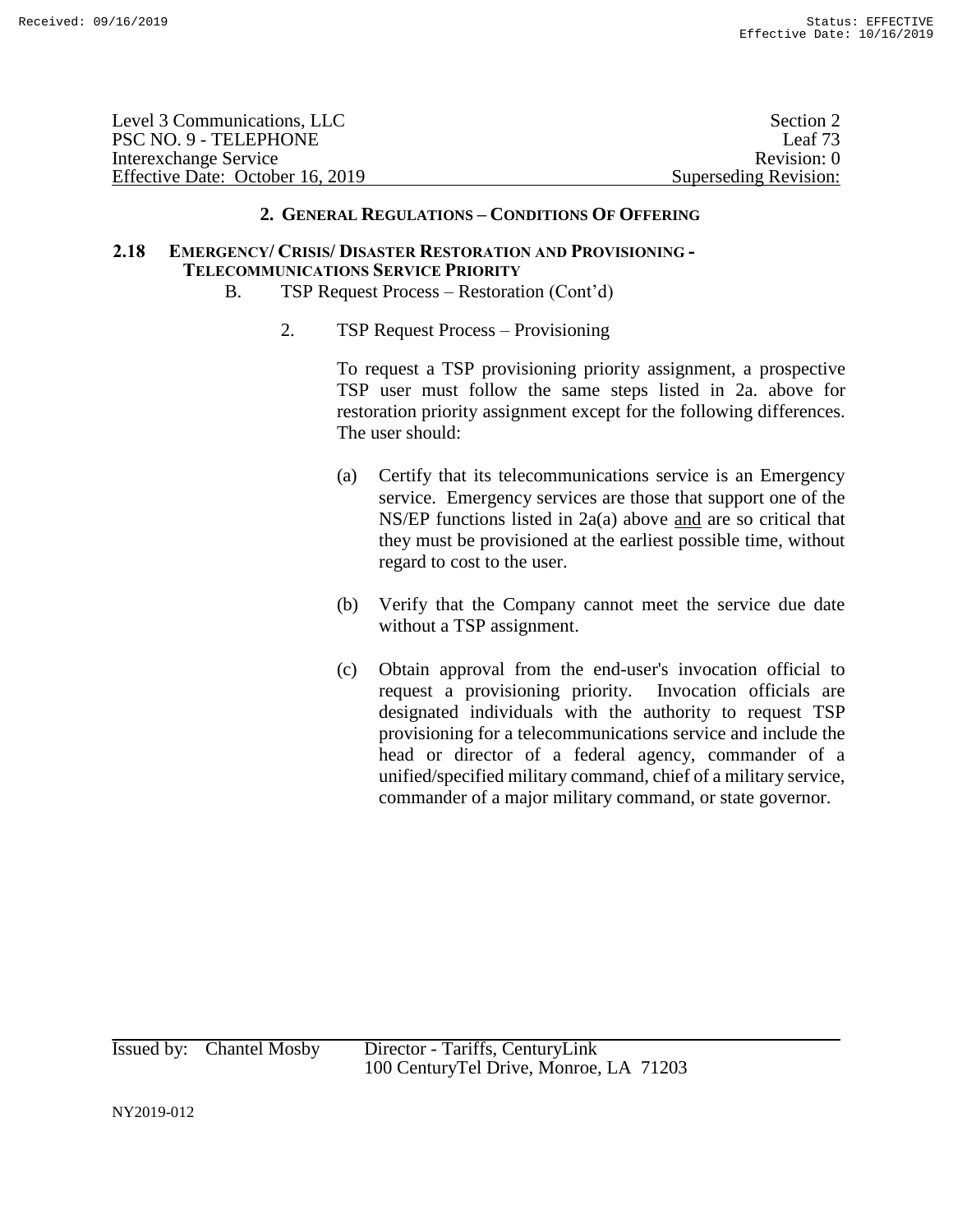| Level 3 Communications, LLC      | Section 2             |
|----------------------------------|-----------------------|
| PSC NO. 9 - TELEPHONE            | Leaf $74$             |
| Interexchange Service            | Revision: 0           |
| Effective Date: October 16, 2019 | Superseding Revision: |

#### **2.18 EMERGENCY/ CRISIS/ DISASTER RESTORATION AND PROVISIONING - TELECOMMUNICATIONS SERVICE PRIORITY** (Cont'd)

C. Responsibilities of the End-User

End-users or entities acting on their behalf must perform the following:

- 1. Identify telecommunications services requiring priority.
- 2. Request, justify, and revalidate all priority level assignments. Revalidation must be completed every 2-years and must be done before expiration of the end-user's TSP Authorization Code(s).
- 3. Accept TSP services by the service due dates.
- 4. Have Customer Premises Equipment (CPE) and Customer Premises Wiring (CPW) available by the requested service due date and ensure (through contractual means or otherwise) priority treatment for CPE and CPW necessary for end-to-end service continuity.
- 5. Pay the Company any authorized costs associated with priority services.
- 6. Report to the Company any failed or unusable services with priority levels.
- 7. Designate a 24-hour point of contact for each TSP request and apprise the OPT.
- 8. Cooperate with the OPT during reconciliation (comparison of NS/EP service information and resolution of any identified discrepancies) and revalidation.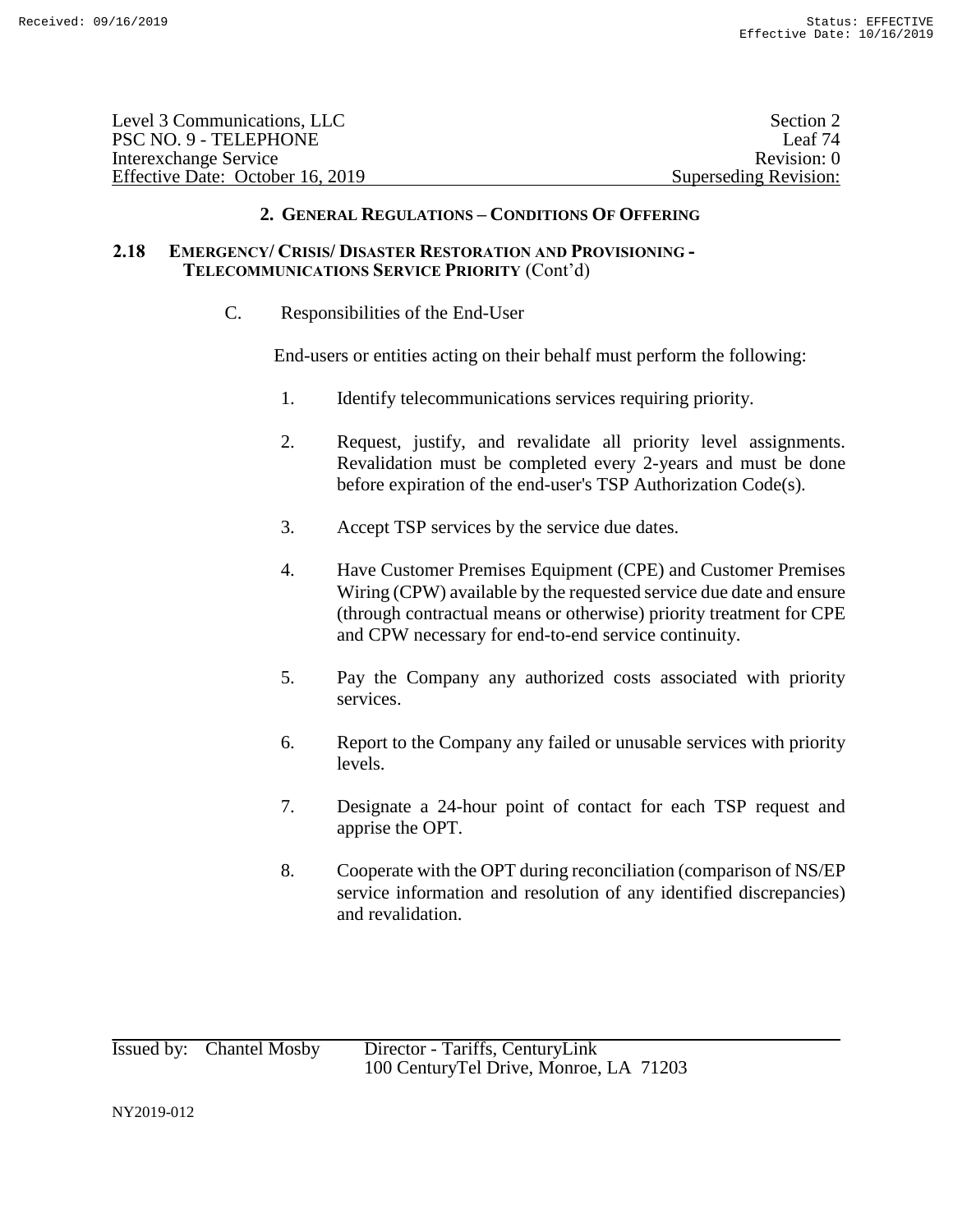| Level 3 Communications, LLC      | Section 2             |
|----------------------------------|-----------------------|
| PSC NO. 9 - TELEPHONE            | Leaf $75$             |
| Interexchange Service            | Revision: 0           |
| Effective Date: October 16, 2019 | Superseding Revision: |

#### **2.18 EMERGENCY/ CRISIS/ DISASTER RESTORATION AND PROVISIONING - TELECOMMUNICATIONS SERVICE PRIORITY** (Cont'd)

D. Responsibilities of the Company

The Company will perform the following:

- 1. Provide TSP service only after receipt of a TSP authorization code.
- 2. Revoke TSP services at the direction of the end-user or OPT.
- 3. Ensure that TSP Program priorities supersede any other telecommunications priority that may be provided (other than control services and order wires).
- 4. Designate a 24-hour point of contact to receive reports of TSP service outages from TSP service users.
- 5. Designate a 24-hour point of contact to coordinate TSP processes with the OPT.
- 6. Confirm completion of TSP service order activity to the OPT.
- 7. Participate in reconciliation of TSP information at the request of the OPT
- 8. Ensure that all subcontractors complete reconciliation of TSP information with the service vendor.
- 9. Ensure that other carriers supplying underlying facilities are provided information necessary to implement priority treatment of facilities that support NS/EP services.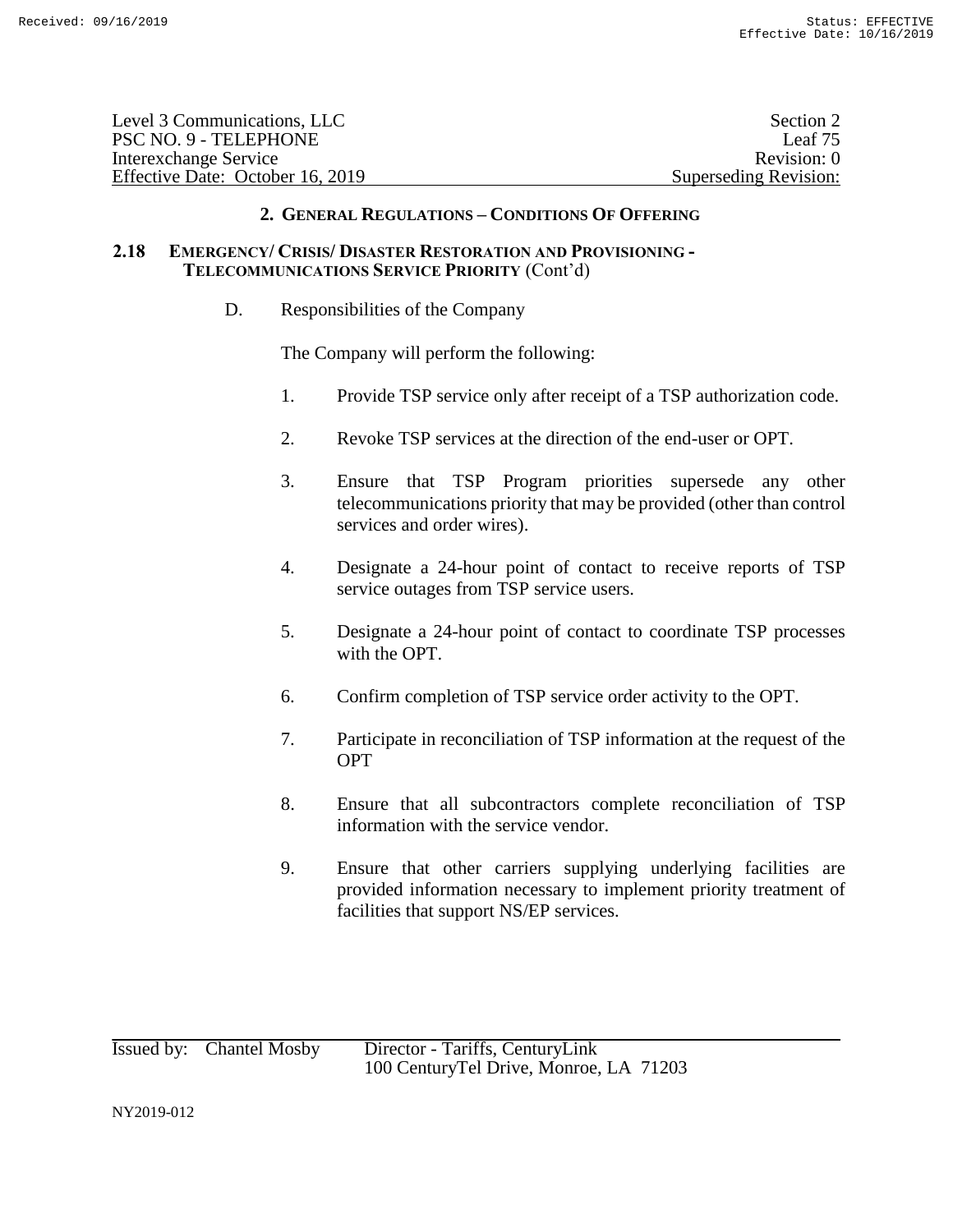| Level 3 Communications, LLC      | Section 2             |
|----------------------------------|-----------------------|
| PSC NO. 9 - TELEPHONE            | Leaf 76               |
| Interexchange Service            | Revision: 0           |
| Effective Date: October 16, 2019 | Superseding Revision: |

## **2.18 EMERGENCY/ CRISIS/ DISASTER RESTORATION AND PROVISIONING - TELECOMMUNICATIONS SERVICE PRIORITY**

- D. Responsibilities of the Company (Cont'd)
	- 10. Assist in ensuring that priority level assignments of NS/EP services are accurately identified "end-to-end" by providing to subcontractors and interconnecting carriers the restoration priority level assigned to a service.
	- 11. Disclose content of the NS/EP TSP database only as may be required by law.
	- 12. Comply with regulations and procedures supplemental to and consistent with guidelines issued by the OPT.
- E. Preemption

When spare facilities are not available, it may be necessary for the Company to preempt the facilities required to provision or restore a TSP service. When preemption is necessary, non-TSP services may be preempted based on the Company's best judgment. If no suitable spare or non-TSP services are available, the Company may preempt an existing TSP service to restore a TSP service with a higher restoration priority assignment. When preemption is necessary, prior consent of the service user whose service will be preempted is not required; however, the Company will make every reasonable effort to notify the preempted customer of the action to be taken.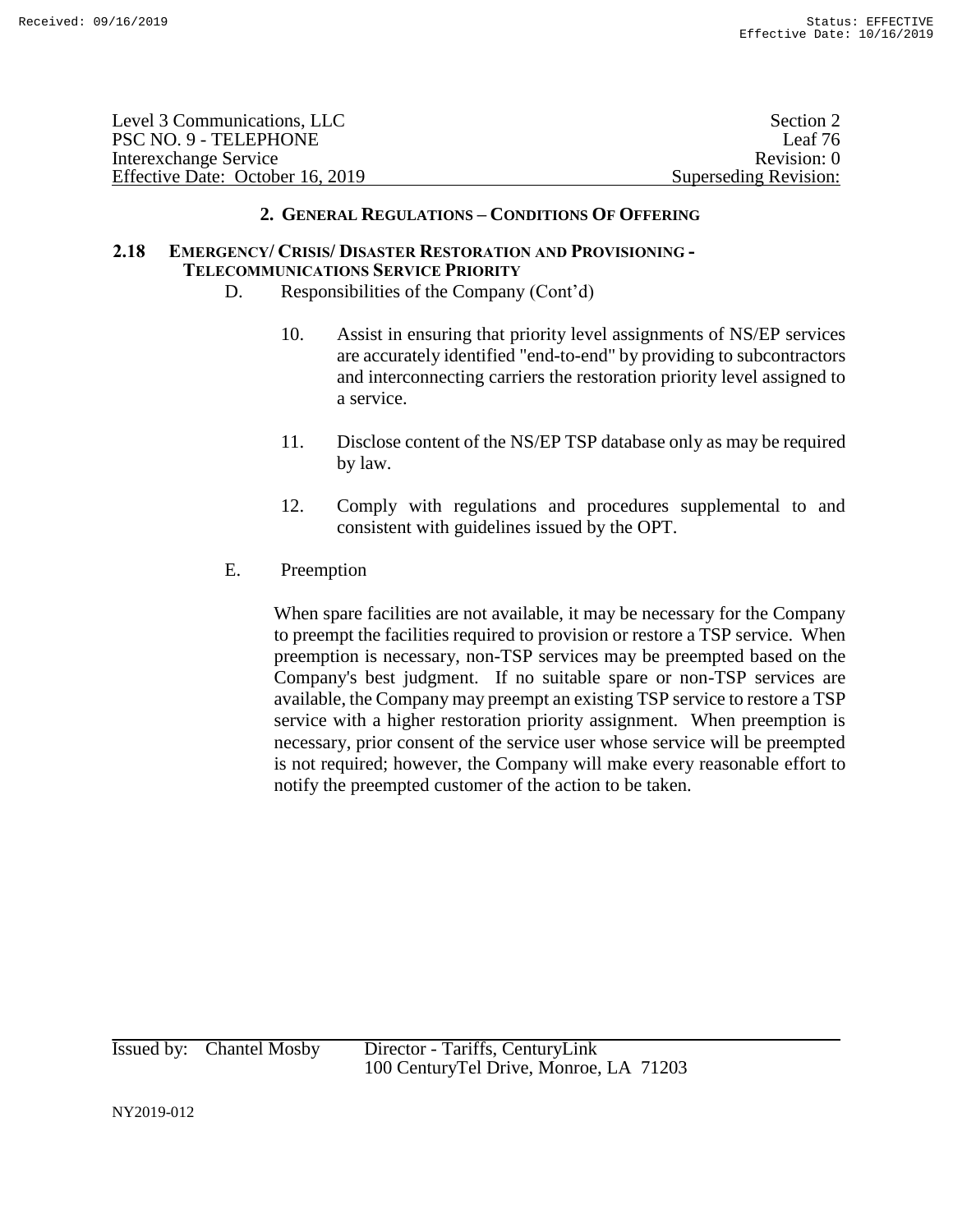| Level 3 Communications, LLC      | Section 2             |
|----------------------------------|-----------------------|
| PSC NO. 9 - TELEPHONE            | Leaf 77               |
| Interexchange Service            | Revision: 0           |
| Effective Date: October 16, 2019 | Superseding Revision: |

## **2.19 TAX SURCHARGES**

#### Gross Revenue, Gross Income, and Gross Earnings Surcharges

In addition to all recurring, non-recurring, minimum usage, or special charges, the subscriber shall pay each of the following surcharges designed to recover New York utility taxes imposed on Carrier:

| <b>State Gross Revenue Tax Surcharge</b>                                 |  |
|--------------------------------------------------------------------------|--|
| Imposed on all charges for recurring, non-recurring, minimum, usage, or  |  |
| special charges for intrastate service as follows:                       |  |
| Period<br>Surcharge                                                      |  |
| 1997<br>3.63%                                                            |  |
| <b>New York City Tax Surcharge</b>                                       |  |
| Equal to 2.23%, imposed on all charges for services consumed within the  |  |
| City of New York.                                                        |  |
| <b>MTA Tax Surcharge</b>                                                 |  |
| Imposed on all charges for all services consumed within the Metropolitan |  |
| <b>Commuter Transportation District, as follows:</b>                     |  |
| Period<br>Surcharge                                                      |  |
| .60%<br>1997                                                             |  |

The surcharges noted above shall be added to all charges for services (except for late payment charges and returned check charges), and together with all such charges, shall be subject to all sales, use, and excise taxes payable by subscriber.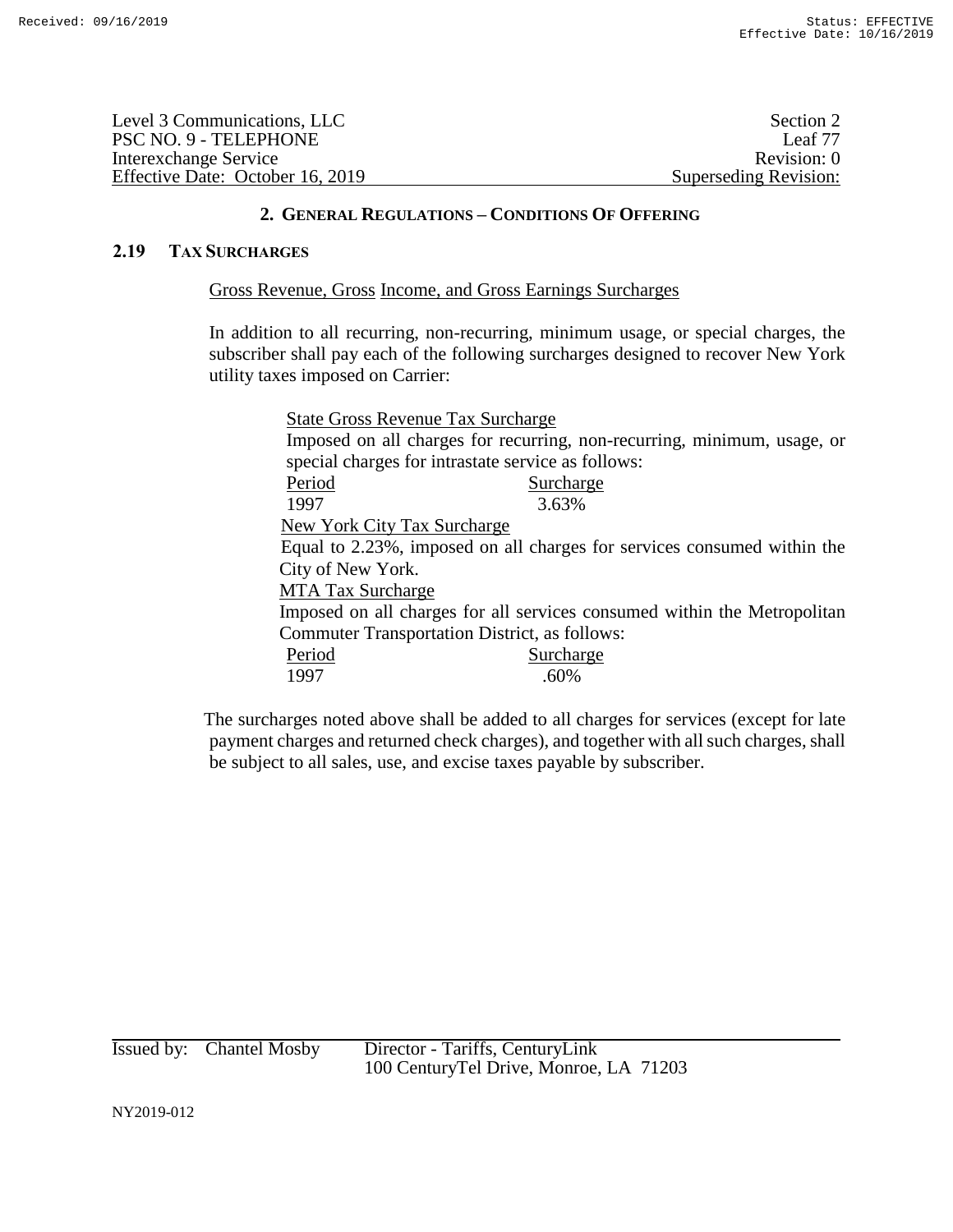| Level 3 Communications, LLC      | Section 2             |
|----------------------------------|-----------------------|
| PSC NO. 9 - TELEPHONE            | Leaf 78               |
| Interexchange Service            | Revision: 0           |
| Effective Date: October 16, 2019 | Superseding Revision: |

#### **2.20 CRITICAL FACILITIES ADMINISTRATION**

#### 2.20.1 Program Overview

No credit allowance will be made for:

- A. Facilities-based carriers are responsible to provide data on the physical path of qualified circuits to customers who request such information. Such carriers are required to maintain facilities associated with qualified circuits in such a manner as to ensure that notification of a change in the physical routing of a qualifying circuit is communicated quickly to the affected customer, and the physical path data promptly updated. Such carriers will maintain the data and establish appropriate methods of identification and authentication to secure the data and restrict access by each customer to information relative to that customer's qualifying circuits.
- B. Customers are required to demonstrate for each qualifying circuit that the circuit has been registered under the federal Telecommunications Service Priority program in order to participate.
- 2.20.2 Customer Obligations

Customers participating under the Critical Facilities Administration program will be required to:

- A. Identify critical facilities by enrolling circuits in the federal Telecommunications Service Priority program and demonstrating the sponsorship of a federal agency supporting the designation of those circuits as qualifying under the federal Telecommunications Service Priority program. Such circuits will be referred to as "qualifying circuits."
- B. Subscribe to the Critical Facilities Administration service offered by their carrier and identify which qualifying circuits it wishes to enroll in the service. Such circuits will be referred to as "subscribed circuits."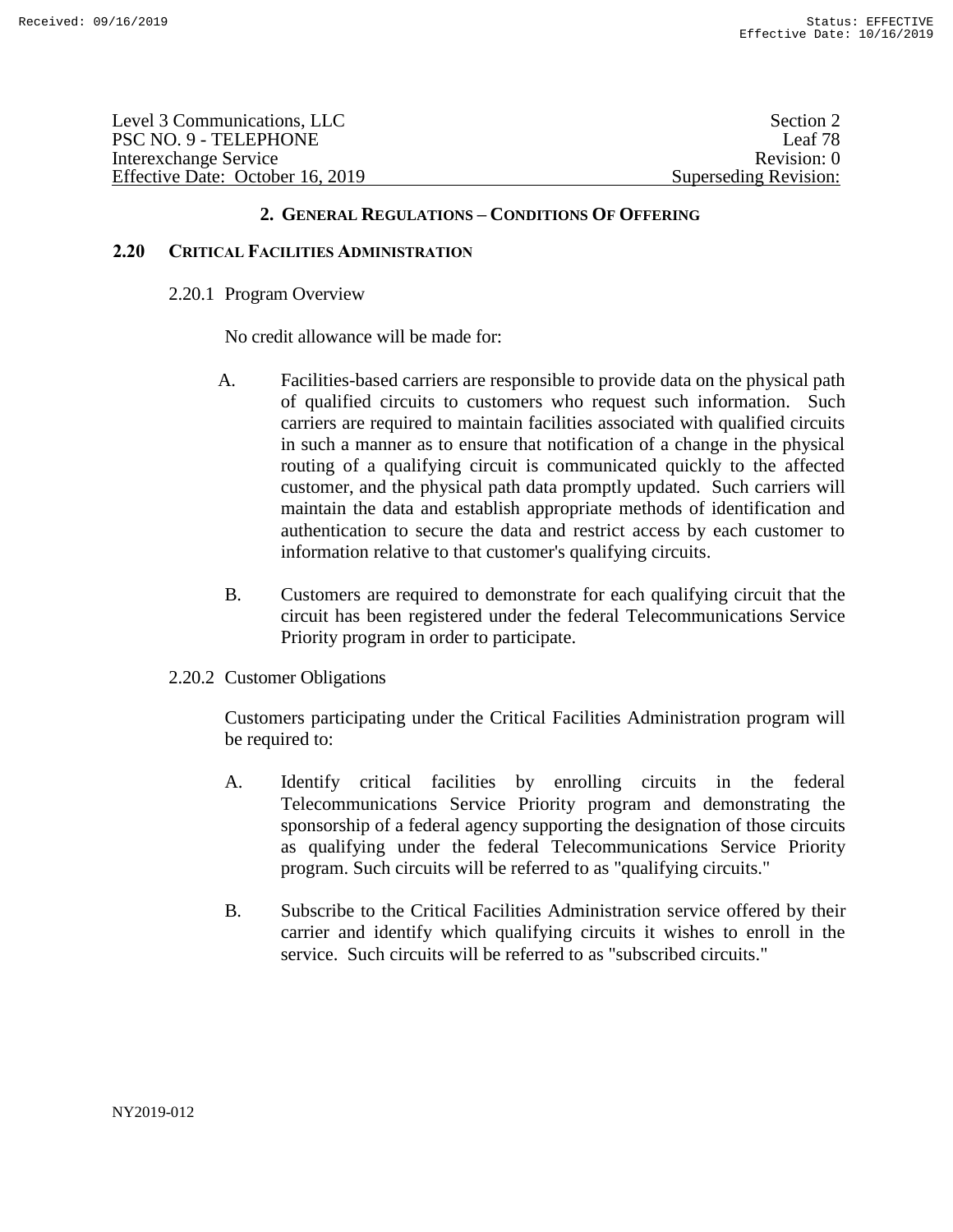| Level 3 Communications, LLC      | Section 2                    |
|----------------------------------|------------------------------|
| PSC NO. 9 - TELEPHONE            | Leaf $79$                    |
| Interexchange Service            | Revision: 0                  |
| Effective Date: October 16, 2019 | <b>Superseding Revision:</b> |

## **2.20 CRITICAL FACILITIES ADMINISTRATION** (Cont'd)

#### 2.20.3 Carrier Obligations

Facilities-based carriers will be obligated to identify the physical path of each subscribed circuit as follows:

- A. Physical path information will be provided by reference to the latitude and longitude coordinates of suitable points along the circuit's path (e.g., cable entrances to buildings, manholes, riser poles, crossboxes, carrier equipment cabinets, and other circuit access points in the outside plant of the carrier) so as to allow the customer to ascertain with a reasonable degree of accuracy the actual physical path of each subscribed circuit.
- B. Physical path information for newly provisioned subscribed circuits is to be available to the customer within 5 business days after the circuit has been installed, and within 15 business days for existing, in-place subscribed circuits.
- C. Any planned moves, changes, or rearrangements that affect the physical path of a subscribed circuit are to be communicated at least 24 hours in advance to the customer, and information related to a move, change, or rearrangement that was as a result of unplanned activity is to be provided within 24 hours of the change.
- D. Updated information regarding the revised physical path of subscribed circuits would be available to the customer within 5 business days for planned actions, and within 15 business days for unplanned activities.
- E. Provision of the service would be suspended altogether in the instance of a major telephone outage. Once restored to service, current physical path information for a subscribed circuit would be developed and made available to the customer within ninety days of the restoration of service.
- F. The carrier must establish a secure database or other means that would allow the customer to obtain information of the physical path for only its subscribed circuits, subject to appropriate authentication and authorization. Where practicable, the information should be made available on a 24 hour by seven-day basis.